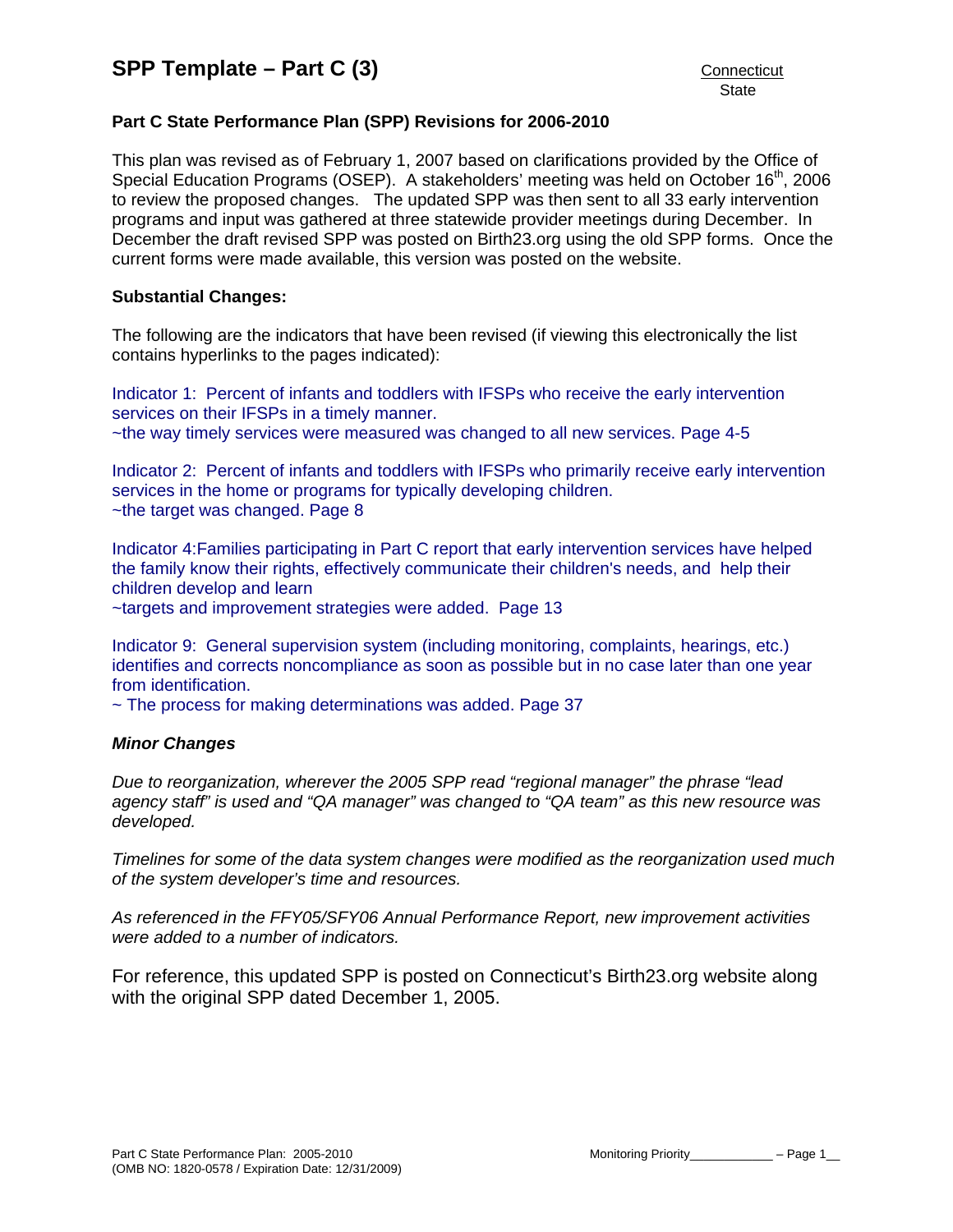This is a table of contents for each SPP Indicator. For electronic versions of this report, each indicator description is also a hyperlink to that section.

| 1              | Infants and toddlers receive the early intervention services on their IFSPs in a<br>timely manner.                                                                                                    | p. 3  |
|----------------|-------------------------------------------------------------------------------------------------------------------------------------------------------------------------------------------------------|-------|
| $\overline{2}$ | Infants and toddlers primarily receive early intervention services in the home or<br>programs for typically developing children.                                                                      | p. 7  |
| 3a             | Infants and toddlers demonstrate improved: Positive social-emotional skills<br>(including social relationships)                                                                                       |       |
| 3b             | Infants and toddlers demonstrate improved: Acquisition and use of knowledge<br>and skills (including early language/ communication)                                                                   | p. 9  |
| 3 <sub>c</sub> | Infants and toddlers demonstrate improved: Use of appropriate behaviors to<br>meet their needs.                                                                                                       |       |
| 4a             | Families participating in Part C report that early intervention services have<br>helped the family know their rights                                                                                  |       |
| 4 <sub>b</sub> | Families participating in Part C report that early intervention services have<br>helped the family effectively communicate their children's needs                                                     | p. 13 |
| 4c             | Families participating in Part C report that early intervention services have<br>helped the family help their children develop and learn                                                              |       |
| 5a&b           | The percent of infants and toddlers birth to 1.                                                                                                                                                       | p. 17 |
| 6a&b           | The percent of infants and toddlers birth to 3.                                                                                                                                                       | p. 20 |
| $\overline{7}$ | Families of infants and toddlers referred to Birth to Three have an evaluation /<br>assessment and an initial IFSP meeting within 45 days.                                                            | p. 23 |
| 8a             | All children exiting Part C receive timely transition planning including IFSPs with<br>transition steps and services                                                                                  | p. 27 |
| 8b             | Notification to LEA of all children exiting Part C, if child potentially eligible for<br>Part B                                                                                                       | p. 30 |
| 8c             | All children exiting Part C receive timely transition conferences, if child<br>potentially eligible for Part B.                                                                                       | p. 33 |
| 9              | General supervision system (including monitoring, complaints, hearings, etc.)<br>identifies and corrects noncompliance as soon as possible but in no case later<br>than one year from identification  | p. 37 |
| 10             | Percent of signed written complaints with reports issued that were resolved<br>within 60-day timeline or a timeline extended for exceptional circumstances with<br>respect to a particular complaint. | p. 44 |
| 11             | Percent of fully adjudicated due process hearing requests that were fully<br>adjudicated within the applicable timeline.                                                                              | p. 46 |
| 12             | Percent of hearing requests that went to resolution sessions<br>(Not-applicable for Part C in Connecticut)                                                                                            | p. 48 |
| 13             | Percent of mediations held that resulted in mediation agreements.                                                                                                                                     | p. 49 |
| 14             | State reported data (618 and State Performance Plan and Annual Performance<br>Report) are timely and accurate.                                                                                        | p. 51 |
|                | <b>Appendix 1 Sample Family Survey</b>                                                                                                                                                                | p. 53 |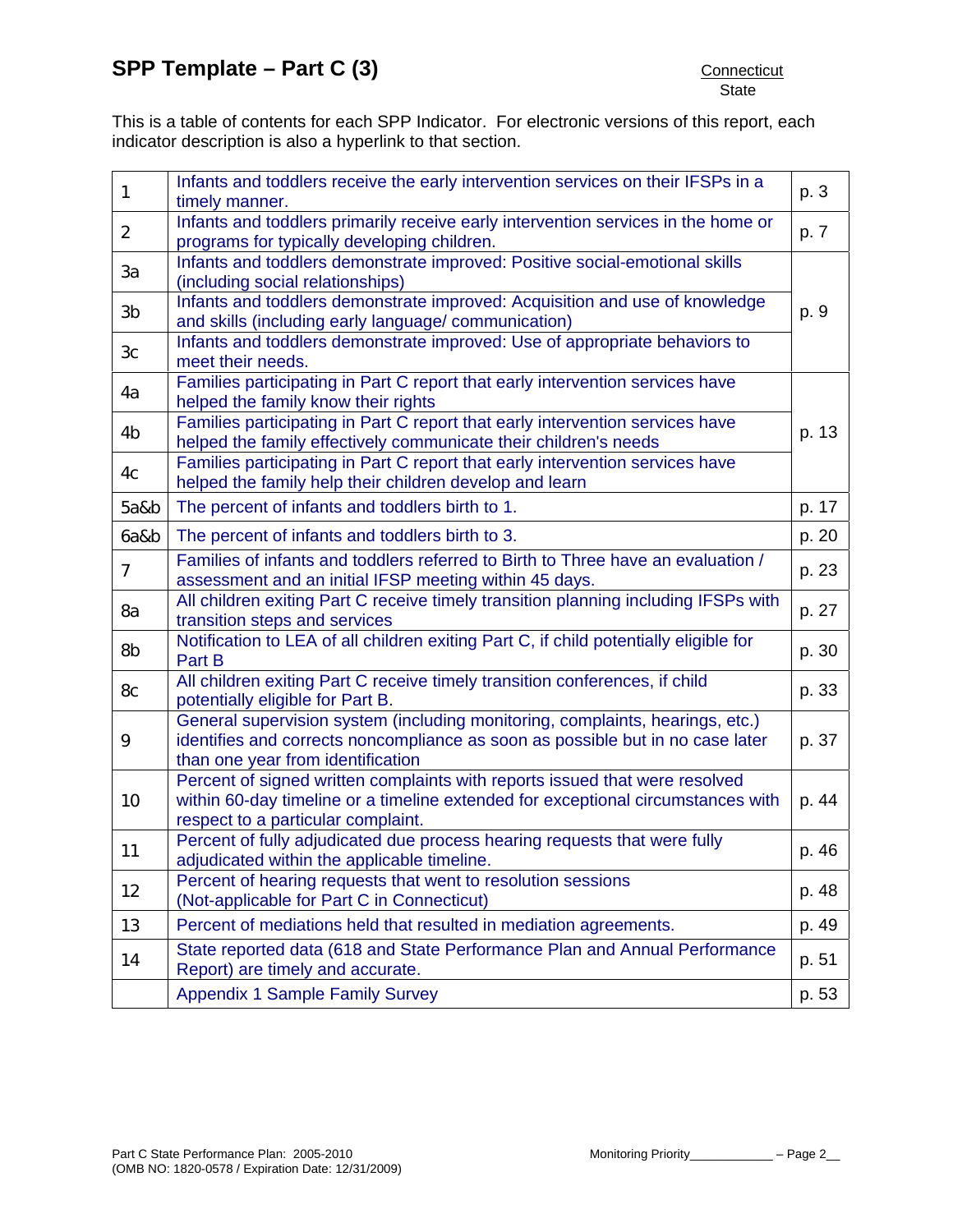# **Part C State Performance Plan (SPP) for 2005-2010**

## **Overview of the State Performance Plan Development:**

This six-year plan was developed with broad stakeholder input. Data for each indicator was first reviewed in August of 2005 for completeness and accuracy. As needed, clarification letters and exception reports were sent to each of the 33 comprehensive early intervention programs to ensure that any data errors were corrected. A combined State Interagency Coordinating Council (ICC) and Focused Monitoring (FM) stakeholders meeting was held on October 17, 2005. In addition, local meetings were held within each region for all Birth to Three programs on September 27, October 12, and October 21. At each meeting, an overview of the plan was presented along with summary data for each indicator. Those present proposed targets, improvement activities, timelines and resources for each indicator as well as modifications to definitions and collection methods as well as the plans for collecting data on new indicators.

*Lead agency staff* and one Local ICC reviewed a late draft of the plan in early November 2005. A final draft was posted on the Birth to Three website, www.birth23.org and a request for comments was sent to parent advocacy and support programs (Connecticut Parent Advocacy Center, AG Bell, African-Caribbean-American Parents of Children with Disabilities, Family Support Network, Padres Abriendo Puertas, Parents Available to Help, Autism Resource Center, CT Families for Effective Autism Treatment, CT Down Syndrome Congress, Infant Mental Health Association, Newborn Hearing Screening Task Force, Commission on Children) and all 33 Birth to Three programs. This same draft was mailed to the State ICC and a conference call was held to review suggested edits. The Commissioner and Deputy Commissioner of the Department of Mental Retardation, the lead agency for IDEA Part C in Connecticut, also reviewed the plan.

The ICC approved the final edits with the understanding that the plan can be modified as needed in future years. This plan fulfills the obligations of the State Interagency Coordinating Council to report to the U.S. Department of Education in the current fiscal year.

A hard copy of this version of the SPP was distributed to all Birth to Three programs, the Connecticut Parent Advocacy Center and the entire stakeholders group, including the Interagency Coordinating Council. It has been posted on the Birth to Three website at www.birth23.org. The lead agency is working closely with the Department of Education on jointly issuing a press release to the general media about the Part B and Part C plans.

#### **Monitoring Priority: Early Intervention Services In Natural Environments**

**Indicator 1:** Percent of infants and toddlers with IFSPs who receive the early intervention services on their IFSPs in a timely manner.

(20 U.S.C. 1416(a)(3)(A) and 1442)

#### **Measurement:**

Percent = [(# of infants and toddlers with IFSPs who receive the early intervention services on their IFSPs in a timely manner) divided by the (total # of infants and toddlers with IFSPs)] times 100.

Account for untimely receipt of services.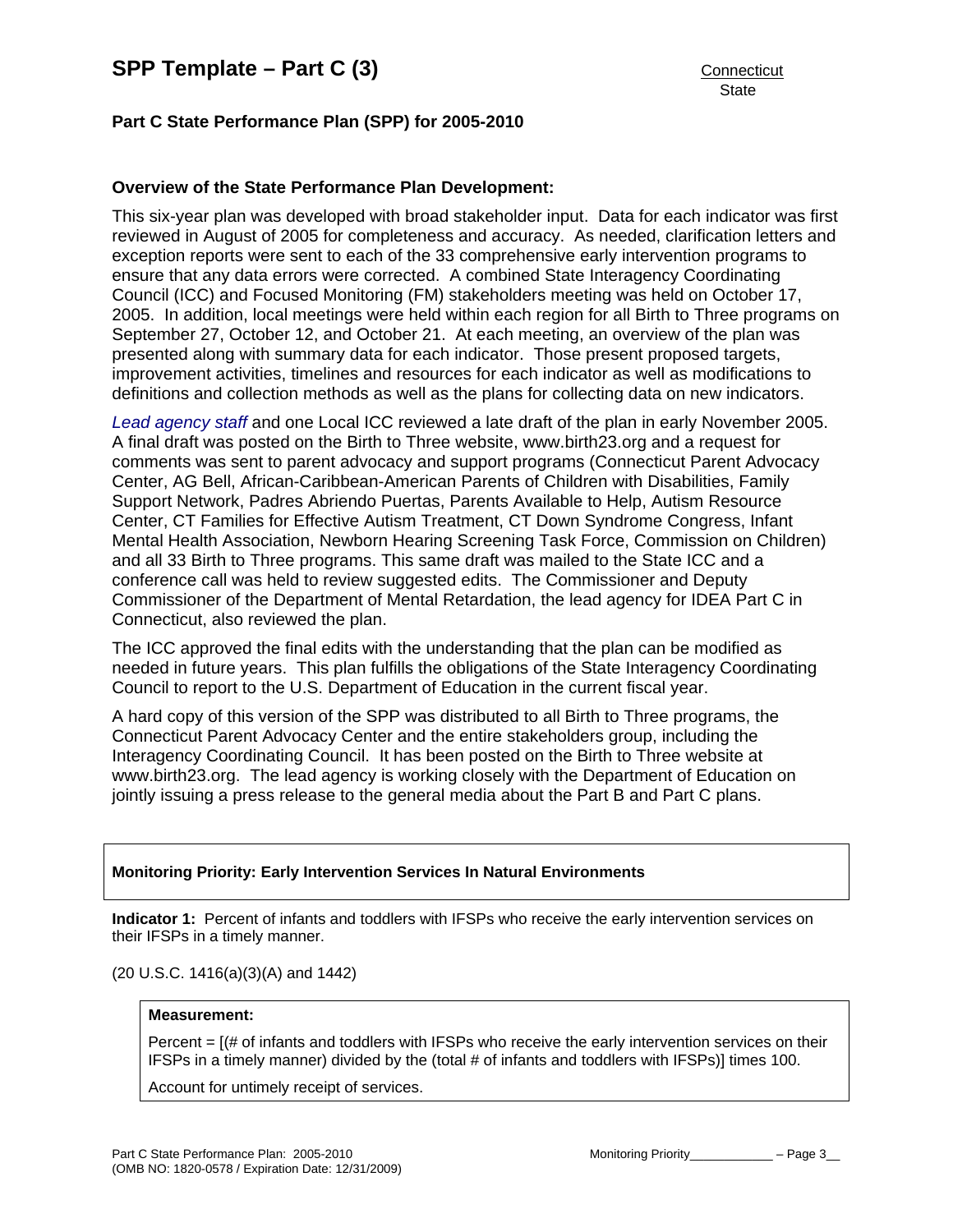### **Overview of Issue/Description of System or Process:**

 *"Timely" is defined in Connecticut as when ALL services begin within 45 days of the family's signature on the initial IFSP and when any additional service on subsequent IFSPs begins within 45 days of the family's signature.* 

Available data: The Connecticut Birth to Three data system contains IFSP service information including the projected start date for each service. The system also captures the dates on which services are delivered each month.

According to Connecticut Statute 17a-248e(c) the IFSP must be developed in consultation with the child's pediatrician or primary care physician. In order to ensure, at a minimum, that the child's physician is aware that the child is eligible for Part C and what types of outcomes and services have been designed, Birth to Three procedures require that services may not begin until after the child's primary physician signs the initial IFSP. This may delay the start of services in some cases.

Service delivery: Connecticut procedures encourage use of a primary interventionist. While each IFSP is unique, a review of data indicates that in implementing transdisciplinary service delivery, most children receive a weekly visit from their primary interventionist with less frequent visits or joint visits from other disciplines.

*Connecticut analyzes the data for this indicator based on a point in time. For all IFSPs that are in effect on the date selected, the number of days from the IFSP signature to the first occurrence of each newly planned service is calculated. If the plan that is in effect is an initial IFSP, then the system calculates the number of days for ALL the services listed on the* plan. If the plan that is in effect is a periodic review, the system calculates the number of days for those services that were new on that IFSP. If ANY service with a projected start *date within 45 days* from the IFSP signature date is started more than 45 days from the IFSP signature date, the entire record is determined to not be timely.

#### **Baseline Data for FFY 2004 (2004-2005):**

*The baseline data for FFY 2004 is no longer accurate based on the current guidance from OSEP with regard to how to measure the data for this indicator.* 

#### **Discussion of Baseline Data:**

*FFY 2005 data reflected below is the NEW baseline data.* 

*Using a point in time, on 6/30/06, 1636 children had IFSPs that were either initial IFSPs or periodic reviews with a new service. 1486 of those 1636 had all initial or new services begin within 45 days of the IFSP meeting when the parent signed the IFSP.* 

*In 107 instances, services were untimely due to documented extraordinary family circumstances. This was verified by emails to each program regarding every late service.* 

*(1486+107) / 1636 = 97% of all new services were timely.* 

*Since the measurement of this indicator was changed mid-year, the point in time used was at the very end of FFY05, therefore a more thorough analysis will be presented in the APR due Feb 1, 2008.*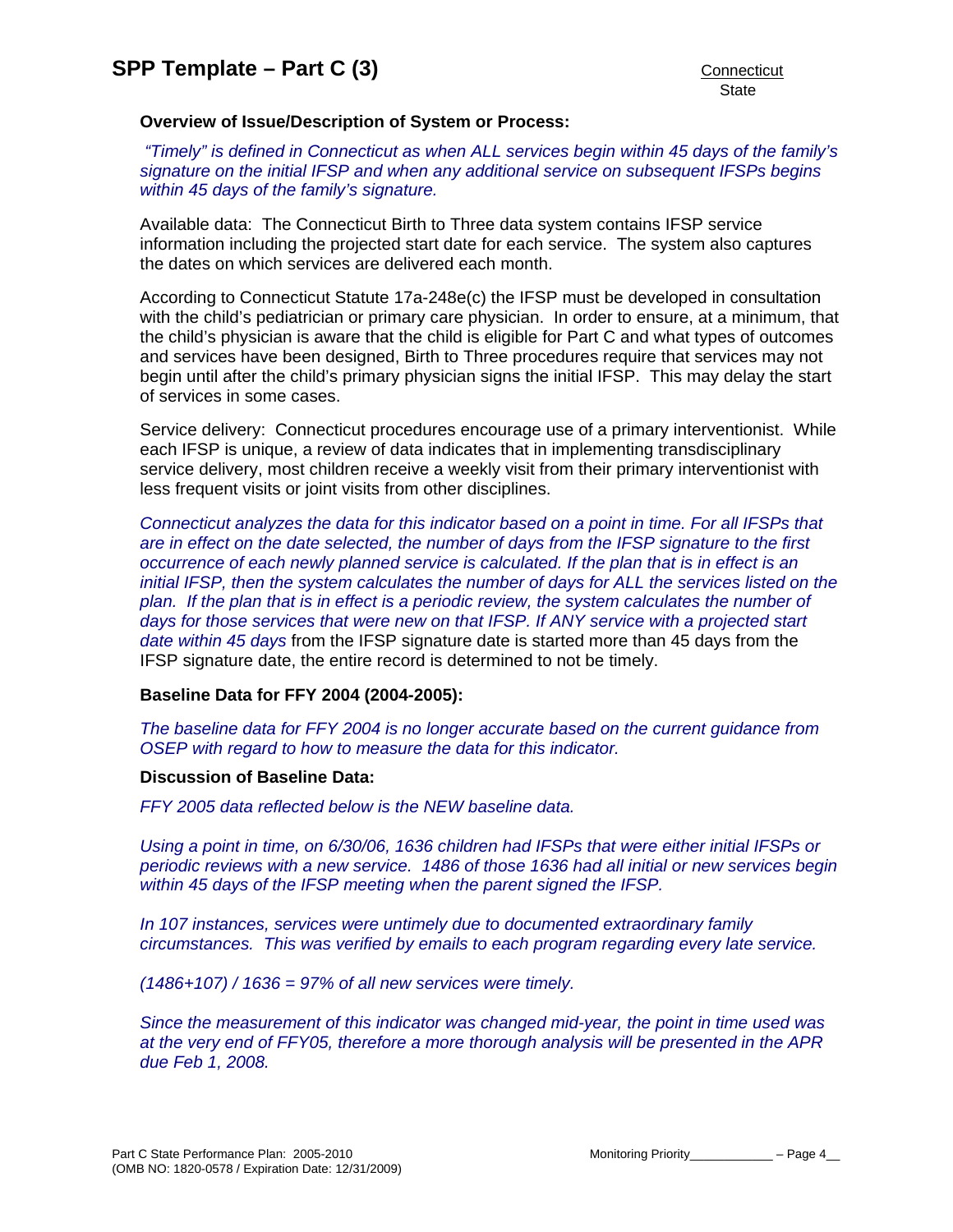| <b>FFY</b>              | <b>Measurable and Rigorous Target</b> |
|-------------------------|---------------------------------------|
| 2005<br>$(2005 - 2006)$ | 100%                                  |
| 2006<br>$(2006 - 2007)$ | 100%                                  |
| 2007<br>$(2007 - 2008)$ | 100%                                  |
| 2008<br>$(2008 - 2009)$ | 100%                                  |
| 2009<br>$(2009 - 2010)$ | 100%                                  |
| 2010<br>$(2010 - 2011)$ | 100%                                  |

#### **Improvement Activities/Timelines/Resources**:

#### *Focused Monitoring*

This indicator has recently been chosen by the focused monitoring stakeholders group as the new selection measure for the Child Find priority area: "All children and families receive quality early intervention services." The next round of program rankings will use this selection measure and low-performing programs will be selected for on-site visits. Based on the data described above, more large programs may be selected than small programs. However all low performing programs will participate in data verification.

*Timeline:* January 2006

*Resources:* Focused Monitoring Stakeholder Group, Part C Director, Focused Monitoring Team (QA Manager plus three parent members and a Birth to Three program director as a peer member), *Lead Agency Staff*

#### *Program Profiles*

Since February 2005, the lead agency has posted program profiles on the birth23.org website. These include a variety of demographics and performance data for each program, both for the size grouping into which the program falls, and for the state as a whole. Since this is a new measure, the data will be added to the program profile. This measure was chosen as a selection measure for focused monitoring; therefore the program's rank within their size grouping will also be included.

*Timeline:* The profiles are updated on the website every six months.

This measure will be added to the profile for the next round due in January 2006.

*Resources: QA Team*, Child Find/Public Awareness Coordinator, Child Development Infoline (the statewide intake office contractor for the Birth to Three System).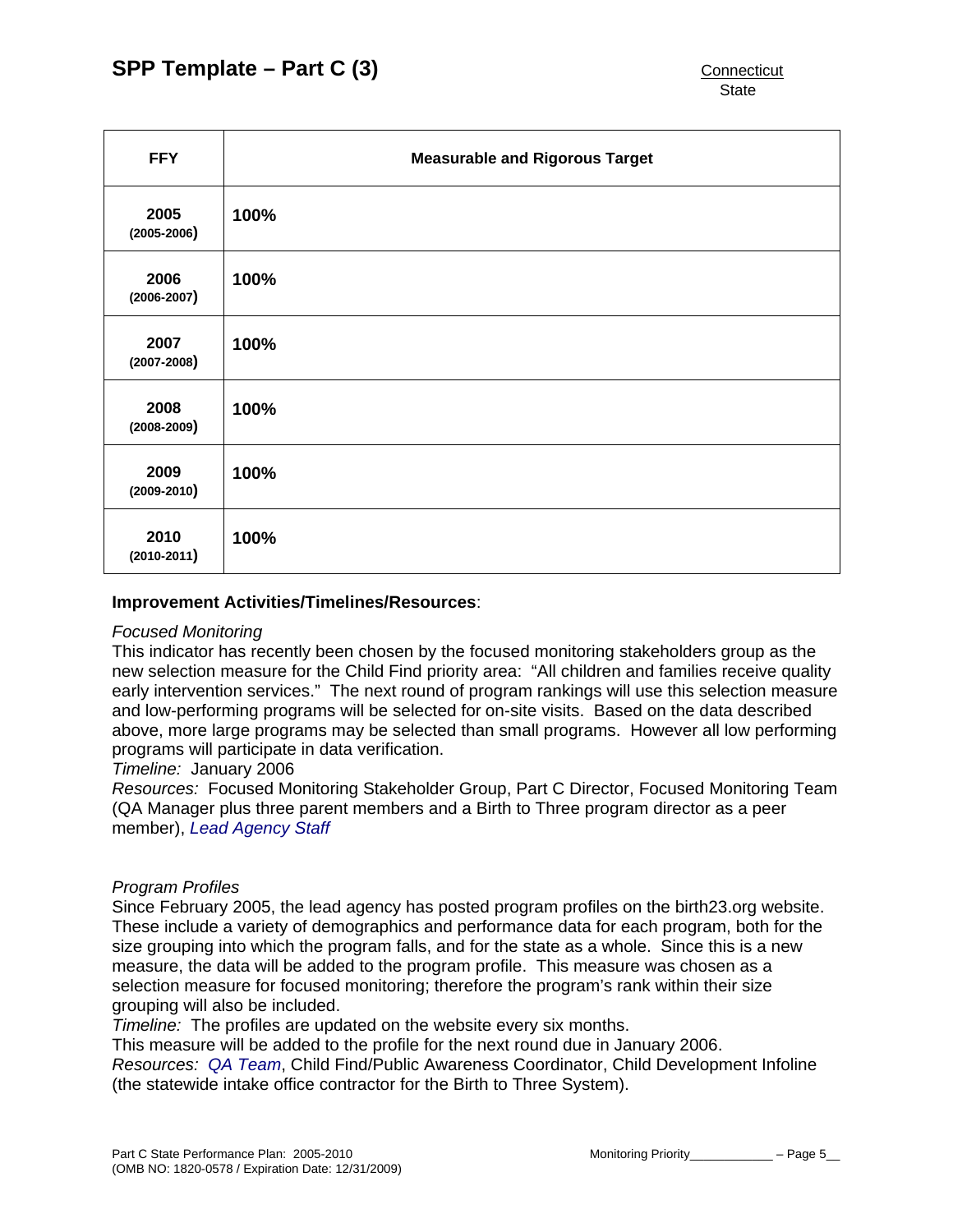## *Performance Dashboard*

Currently, each program has a module in the real-time data system called the "Performance Dashboard" which displays data being monitored by the lead agency. Each program will be given real-time access to the data for this indicator. Programs view their performance for a sixmonth period and update it as often as needed. To help them identify any problems, they'll be able to see the list of records used for that sample. Stakeholders that are provided ready access to this information will be able to assist in quickly identifying barriers to compliance. *Timeline: July 2007*

*Resources: QA Team*, Data System Programmer, Data Users Group

The accuracy with which a program enters IFSP and service utilization data clearly impacts the measurement of this indicator. As the data is made public in program profiles and in focused monitoring ranking tables, the system will work to assure a common understanding about the most correct ways to enter services planned and delivered.

*Timeline:* July 2006

*Resources:* Part C Director, *QA Team*, Data System Programmer, *Lead Agency Staff*

## *Biennial Performance Report (BPR)*

The measurement of timely services will be added to the statewide self-assessment and improvement tracking system called the Biennial Performance Report (BPR) for the next cycle of self assessments. Any programs found to be out of compliance on this measure will correct the non-compliance as soon as possible but in no case more than 12 months from identification. *Timeline:* September 2007 - 2010

*Resources: QA Team*, Data System Programmer, *Lead Agency Staff*

## *Department of Mental Retardation Business Plan*

This measure has been added to the lead agency's business plan for SFY06. Data is reported out each quarter. This should engage the leadership at DMR in the efforts to eliminate any noncompliance. *Note: as of July 2006 the three regional offices were centralized however the data continue to be reported quarterly to the leadership of the department. Timeline:* Ongoing

*Resources: QA Team*, Part C Director

*A data verification/exception report will be sent to programs for any new services that start more than 45 days from the IFSP meeting after each point in time collection. Timeline: Annually Resources: QA Team* 

*A reminder will be developed in the Birth to Three data system for program that will notify staff whenever a new service is recorded as beginning more than 45 days from the IFSP meeting. Also a report will developed that will list all currently eligible children for whom more than 30 days have passed since the IFSP meeting without new services being delivered. Timeline: January 2008 Resources: System Developer* 

The Birth to Three Data system was modified for FFY06/SFY07 to more easily identify services listed on IFSP reviews as "New" (since all services on initial IFSPs are considered new). During SFY07, this measure will be added to the performance dashboard (a data display of each program's performance) and the Biennial Performance Report (BPR) system. SFY06 was a critical year for clarifying how this indicator should be measured. As with transition conferences and IFSPs, the number of delays due to program error is expected to drop significantly. *Timeline:* July 2007 *Resources:* System Developer, Local EI Programs.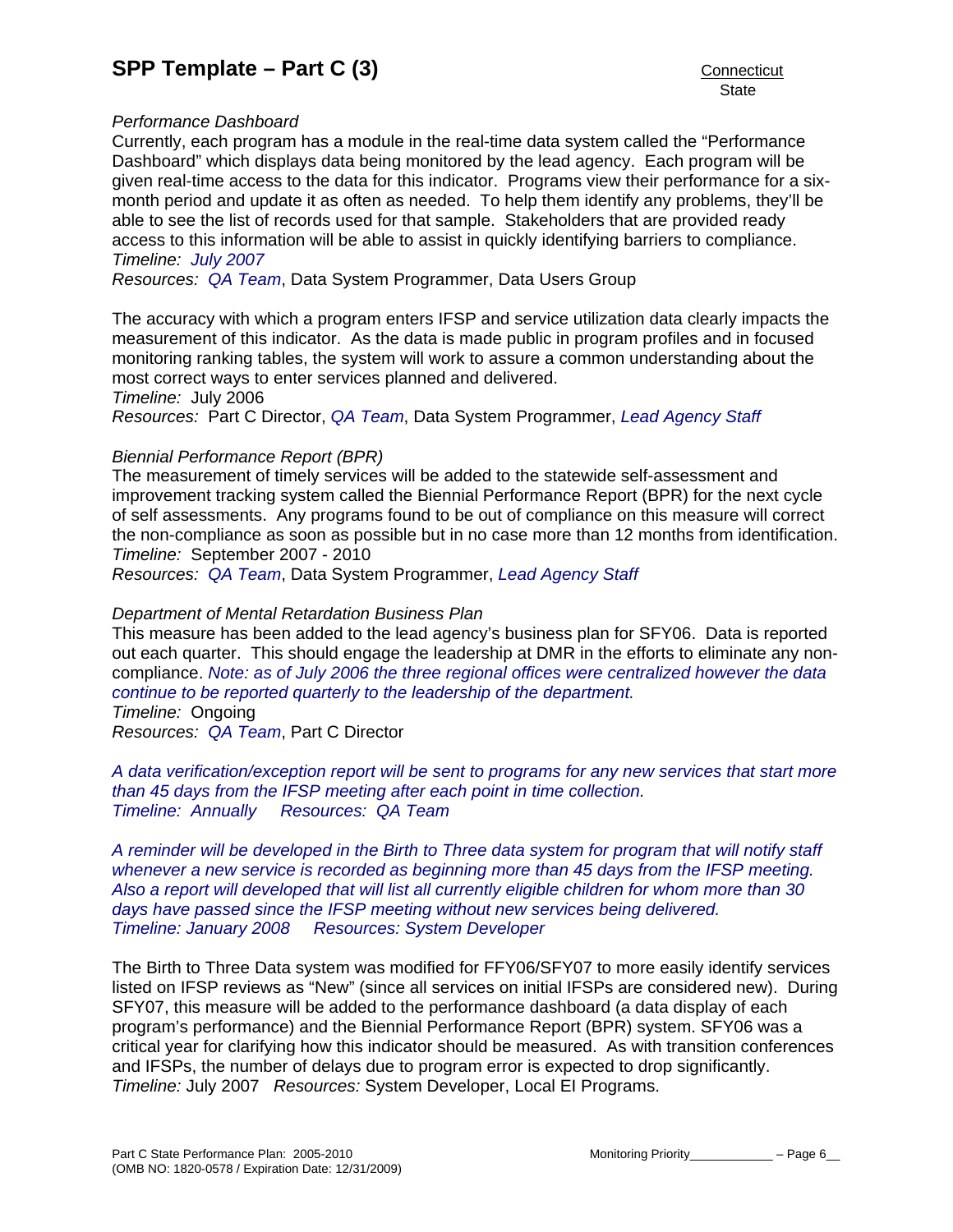#### **Overview of the State Performance Plan Development:**

Same process as described in Indicator #1.

#### **Monitoring Priority: Early Intervention Services In Natural Environments**

**Indicator 2:** Percent of infants and toddlers with IFSPs who primarily receive early intervention services in the home or programs for typically developing children.<sup>1</sup>

#### (20 U.S.C. 1416(a)(3)(A) and 1442)

**Measurement:** Percent = [(# of infants and toddlers with IFSPs who primarily receive early intervention services in the home or programs for typically developing children) divided by the (total # of infants and toddlers with IFSPs)] times 100.

## **Overview of Issue/Description of System or Process:**

From the re-design of its system and change of lead agency in 1996, Connecticut has put tremendous emphasis on serving children in natural environments. Serving children in natural settings has been a part of our Mission Statement since that time. Connecticut published Service Guidelines on providing services in Natural Environments in 1997.

Each year, the lead agency completes data verification to ensure that IFSPs include a justification for services that cannot be provided in a natural environment. This is completed by selecting records based on two measures:

- 1) The primary service is not Home or a Setting Designed for Typically Developing Children
- 2) The program has indicated in the data system that there is a service that cannot be provided in a natural setting.
- *The QA Team* contacts each program and requests copies of the justifications.

618 data indicated (for the primary service setting only):

|         | <b>Number Served in</b>          | Number of              | <b>Percent of Children</b> |
|---------|----------------------------------|------------------------|----------------------------|
| Year    | <b>Natural Environments (NE)</b> | <b>Children Served</b> | <b>Served in NE</b>        |
| 12/1/03 | 3687                             | 3701                   | 99.62%                     |
| 12/1/02 | 4019                             | 4033                   | 99.65%                     |
| 12/1/01 | 3869                             | 3879                   | 99.74%                     |
| 12/1/00 | 3777                             | 3794                   | 99.55%                     |

# **Baseline Data for FFY 2004 (2004-2005):**

618 data indicated (for the primary service setting only):

| Year    | <b>Number Served in Natural</b> | Number of              | <b>Percent of Children</b> |
|---------|---------------------------------|------------------------|----------------------------|
|         | <b>Environments (NE)</b>        | <b>Children Served</b> | <b>Served in NE</b>        |
| 12/1/04 | 3935                            | 3948                   | 99.67%                     |

 1 At the time of the release of this package, revised forms for collection of 618 State reported data had not yet been approved. Indicators will be revised as needed to align with language in the 2005-2006 State reported data collections.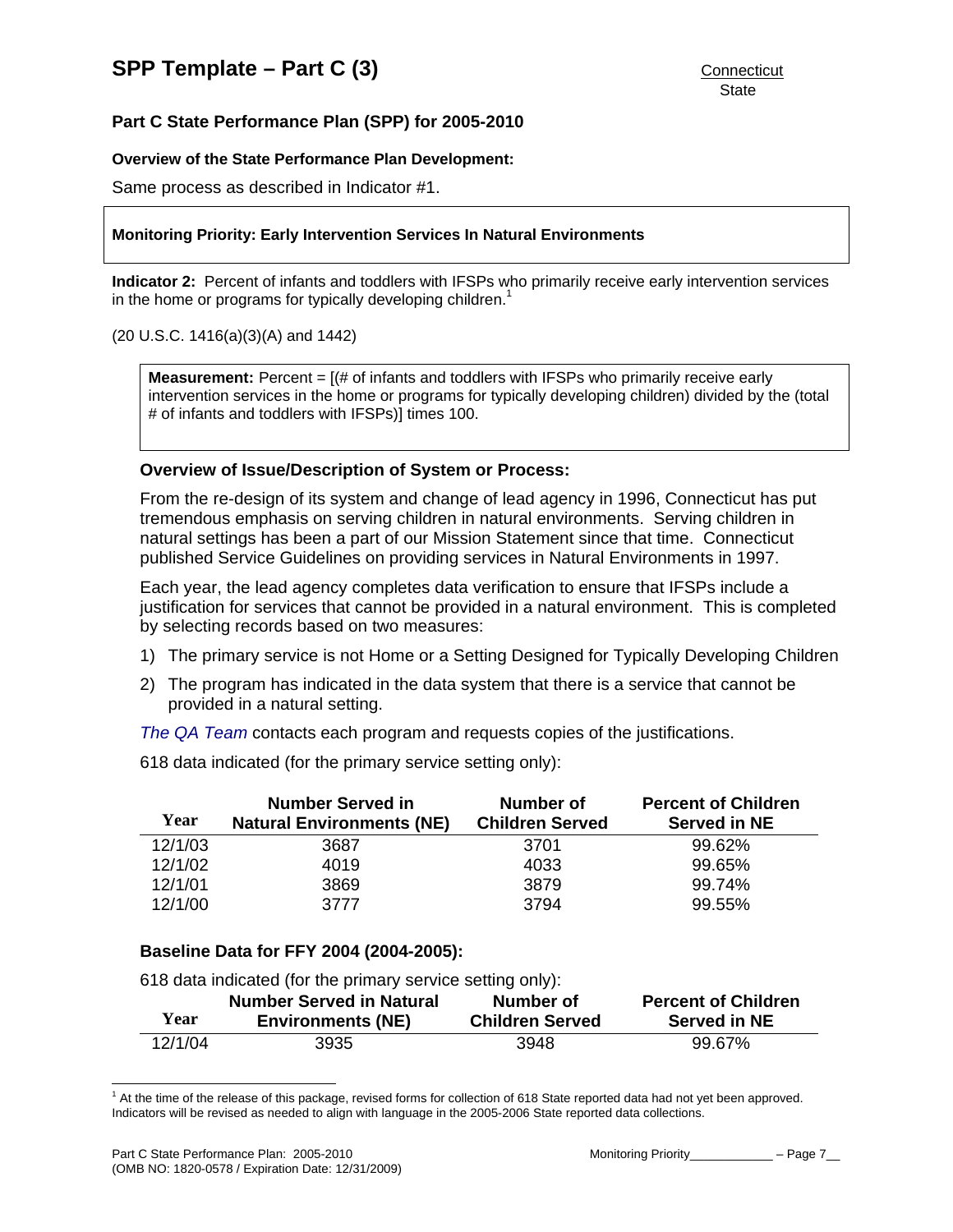# **Discussion of Baseline Data:**

Connecticut places great value on the importance of working with families during typical daily routines in a variety of settings that are natural for the child and family. This drives many procedures, documents and training activities and is an integral part of the observation checklist that is used in our process of credentialing direct service providers.

Since 12/1/01 the number of children receiving services in a setting other than Home or a Setting Designed for Typically Developing Children has never been below 95%. As there will always be a few children for whom early intervention cannot be achieved in a natural environment a target of 100% would actually indicate non-compliance.

| <b>FFY</b>              | <b>Measurable and Rigorous Target</b> |
|-------------------------|---------------------------------------|
| 2005<br>$(2005 - 2006)$ | 95%                                   |
| 2006<br>$(2006 - 2007)$ | 95%                                   |
| 2007<br>$(2007 - 2008)$ | 95%                                   |
| 2008<br>$(2008 - 2009)$ | 95%                                   |
| 2009<br>$(2009 - 2010)$ | 95%                                   |
| 2010<br>$(2010 - 2011)$ | 95%                                   |

#### **Improvement Activities/Timelines/Resources**:

*The targets were changed to 95% based on direction from OSEP.* This indicator has been a strength of Connecticut's for a number of years. The lead agency will continue to monitor that 100% of IFSPs include justifications for any service in a setting other then home or a setting designed for typical children. *Timeline:* Annually *Resources:* Part C Director, *QA Team* 

*Program Profiles -* Since February 2005, the lead agency has posted program profiles on birth23.org. These include a variety of demographics and performance data for each program, for the size grouping into which the program falls and for the state as a whole. The data about this indicator will be added to the program profile. *Timeline:* The profiles are updated on the website every six months. This measure will be added to the profile by June 2006. *Resources: QA Team*,

A report is run each year to monitor whether justifications are included in IFSPs for any service not provided in the home or a setting designed for typically developing children. Programs are asked to submit copies of the justifications to the lead agency. *Timeline:* Annually *Resources:* QA Team

This data will be verified during both focused monitoring visits and verification visits each year. *Timeline:* Annually *Resources:* QA Team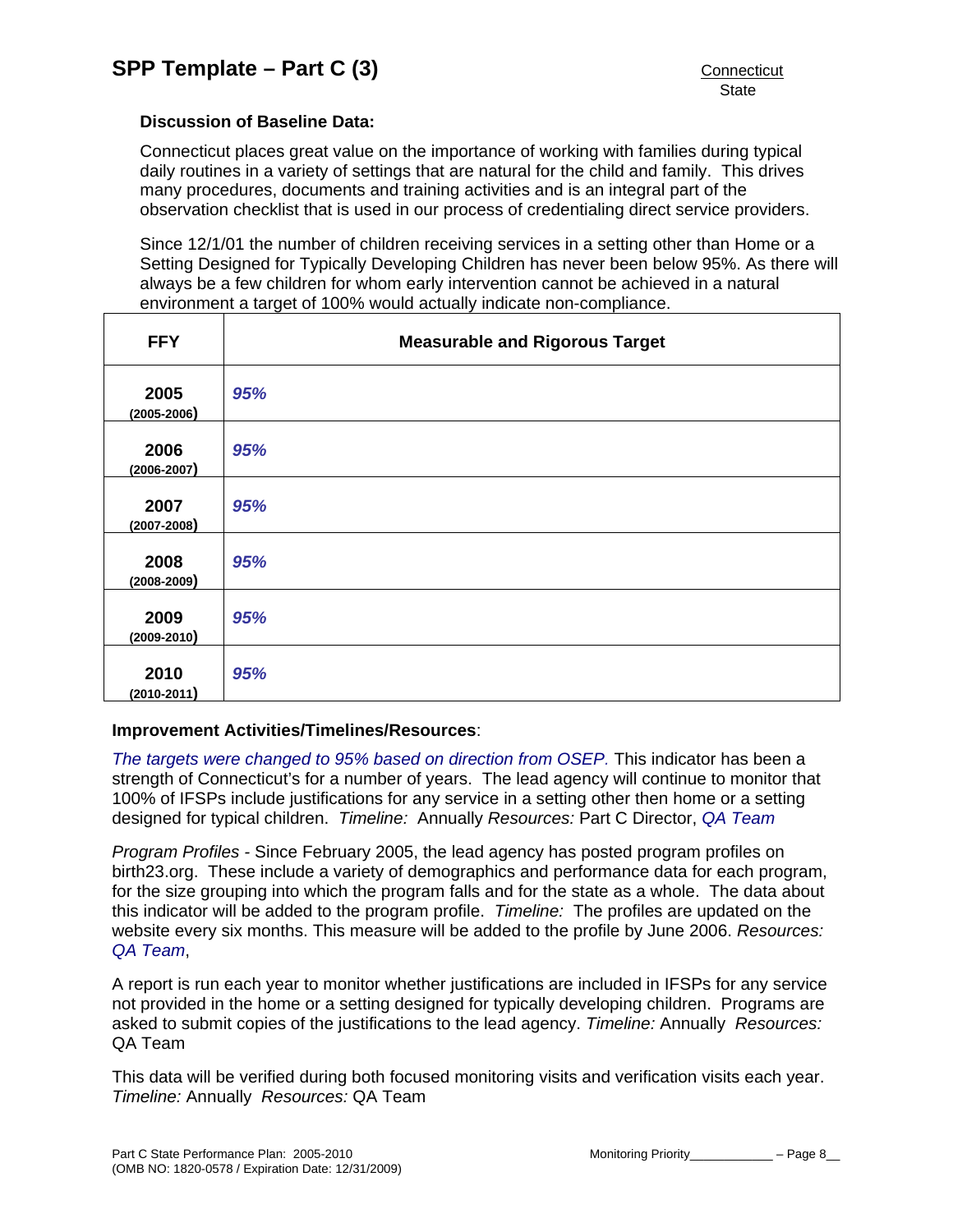#### **Overview of the State Performance Plan Development:**

Same process as described in Indicator #1

#### **Monitoring Priority: Early Intervention Services In Natural Environments**

**Indicator 3:** Percent of infants and toddlers with IFSPs who demonstrate improved:

- A. Positive social-emotional skills (including social relationships);
- B. Acquisition and use of knowledge and skills (including early language/ communication); and
- C. Use of appropriate behaviors to meet their needs.

#### (20 U.S.C. 1416(a)(3)(A) and 1442)

#### **Measurement:**

- A. Positive social-emotional skills (including social relationships):
	- a. Percent of infants and toddlers who did not improve functioning  $=$   $($  # of infants and toddlers who did not improve functioning) divided by (# of infants and toddlers with IFSPs assessed)] times 100.
	- b. Percent of infants and toddlers who improved functioning but not sufficient to move nearer to functioning comparable to same-aged peers = [(# of infants and toddlers who improved functioning but not sufficient to move nearer to functioning comparable to same-aged peers) divided by (# of infants and toddlers with IFSPs assessed)] times 100.
	- c. Percent of infants and toddlers who improved functioning to a level nearer to same-aged peers but did not reach it  $=$   $[$  (# of infants and toddlers who improved functioning to a level nearer to same-aged peers but did not reach it) divided by (# of infants and toddlers with IFSPs assessed)] times 100.
	- d. Percent of infants and toddlers who improved functioning to reach a level comparable to same-aged peers  $=$   $[(# of in fants and to ddlers who improved functioning to reach a level$ comparable to same-aged peers) divided by (# of infants and toddlers with IFSPs assessed)] times 100.
	- e. Percent of infants and toddlers who maintained functioning at a level comparable to sameaged peers  $=$   $[(# of in fants and toldlers who maintained functioning at a level comparable to$ same-aged peers) divided by (# of infants and toddlers with IFSPs assessed)] times 100.
- If a + b + c + d + e does not sum to 100%, explain the difference**.**
- B. Acquisition and use of knowledge and skills (including early language/communication and early literacy):
	- a. Percent of infants and toddlers who did not improve functioning  $=$   $[$   $\#$  of infants and toddlers who did not improve functioning) divided by (# of infants and toddlers with IFSPs assessed)] times 100.
	- b. Percent of infants and toddlers who improved functioning but not sufficient to move nearer to functioning comparable to same-aged peers = [(# of infants and toddlers who improved functioning but not sufficient to move nearer to functioning comparable to same-aged peers) divided by (# of infants and toddlers with IFSPs assessed)] times 100.
	- c. Percent of infants and toddlers who improved functioning to a level nearer to same-aged peers but did not reach it  $=$   $[(# of infants and toldders who improved functioning to a level$ nearer to same-aged peers but did not reach it) divided by (# of infants and toddlers with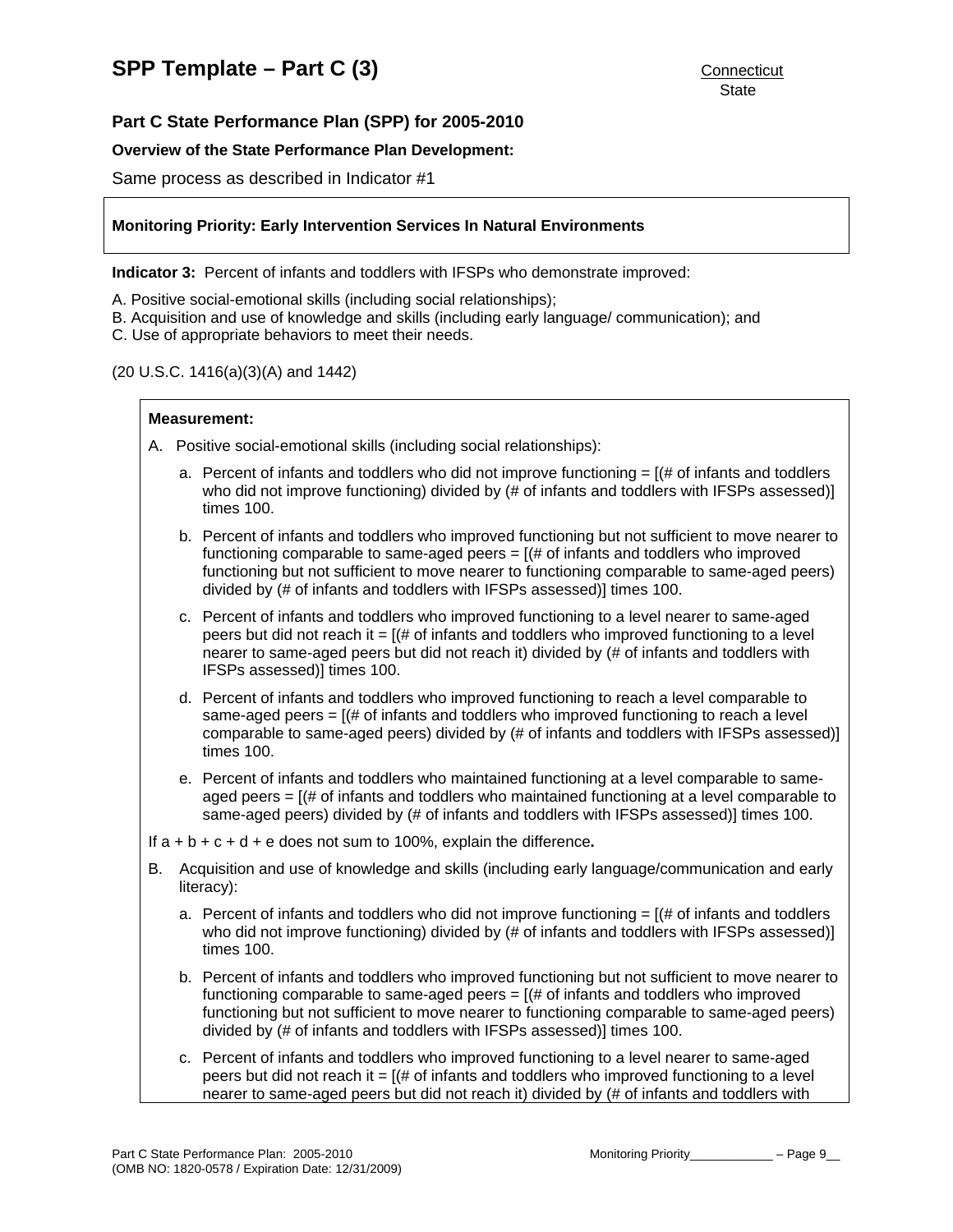IFSPs assessed)] times 100.

- d. Percent of infants and toddlers who improved functioning to reach a level comparable to same-aged peers  $=$   $[(# of in fants and to ddlers who improved functioning to reach a level)]$ comparable to same-aged peers) divided by (# of infants and toddlers with IFSPs assessed)] times 100.
- e. Percent of infants and toddlers who maintained functioning at a level comparable to sameaged peers  $=$   $[$   $\#$  of infants and toddlers who maintained functioning at a level comparable to same-aged peers) divided by (# of infants and toddlers with IFSPs assessed)] times 100.

If a + b + c + d + e does not sum to 100%, explain the difference**.**

- C. Use of appropriate behaviors to meet their needs:
	- a. Percent of infants and toddlers who did not improve functioning  $=$   $[$   $\#$  of infants and toddlers who did not improve functioning) divided by (# of infants and toddlers with IFSPs assessed)] times 100.
	- b. Percent of infants and toddlers who improved functioning but not sufficient to move nearer to functioning comparable to same-aged peers  $=$   $[(# of in fants and to ddlers who improved]$ functioning but not sufficient to move nearer to functioning comparable to same-aged peers) divided by the (# of infants and toddlers with IFSPs assessed)] times 100.
	- c. Percent of infants and toddlers who improved functioning to a level nearer to same-aged peers but did not reach it  $=$   $[(# of infants and toldlers who improved functioning to a level$ nearer to same-aged peers but did not reach it) divided by the (# of infants and toddlers with IFSPs assessed)] times 100.
	- d. Percent of infants and toddlers who improved functioning to reach a level comparable to same-aged peers  $= [(# of in fants and to ddlers who improved functioning to reach a level)$ comparable to same-aged peers) divided by the (# of infants and toddlers with IFSPs assessed)] times 100.
	- e. Percent of infants and toddlers who maintained functioning at a level comparable to sameaged peers  $=$   $[(# of in fants and toldlers who maintained functioning at a level comparable to$ same-aged peers) divided by the (# of infants and toddlers with IFSPs assessed)] times 100.

If a + b + c + d + e does not sum to 100%, explain the difference**.** 

#### **Overview of Issue/Description of System or Process:**

Since 7/1/2001, Connecticut has been collecting data from programs based on the "scores" from curriculum embedded assessments. The scores represent the number of items achieved ("+" = 1 point, "+/-" =  $\frac{1}{2}$  point and "-" = 0 points). Over the years the data has been analyzed and numerous adjustments have been made to the data collection process to ensure accuracy while attempting to decrease the data entry burden placed on providers. 75% of programs use the *Hawaii Early Learning Profile* or *HELP* and the other 25% use the *Carolina Curriculum for Infants and Toddlers with Special Needs* and the *Carolina Curriculum for Preschoolers with Special Needs*. Both of these instruments have been described as "authentic assessments" in the early intervention research literature. Until recently the Carolina data could not be easily analyzed because there were two different scoring booklets required to span the 0-36 month age range. The third edition of the *Carolina,* published in 2005, created one scoring booklet from 0-36 months.

Programs were originally informed that this data would only be aggregated on a statewide basis. Since reporting to the public by Early Intervention Program is a requirement of the SPP/APRs, in August 2005, programs were informed that the data would eventually be added to the program profiles that are posted on birth23.org.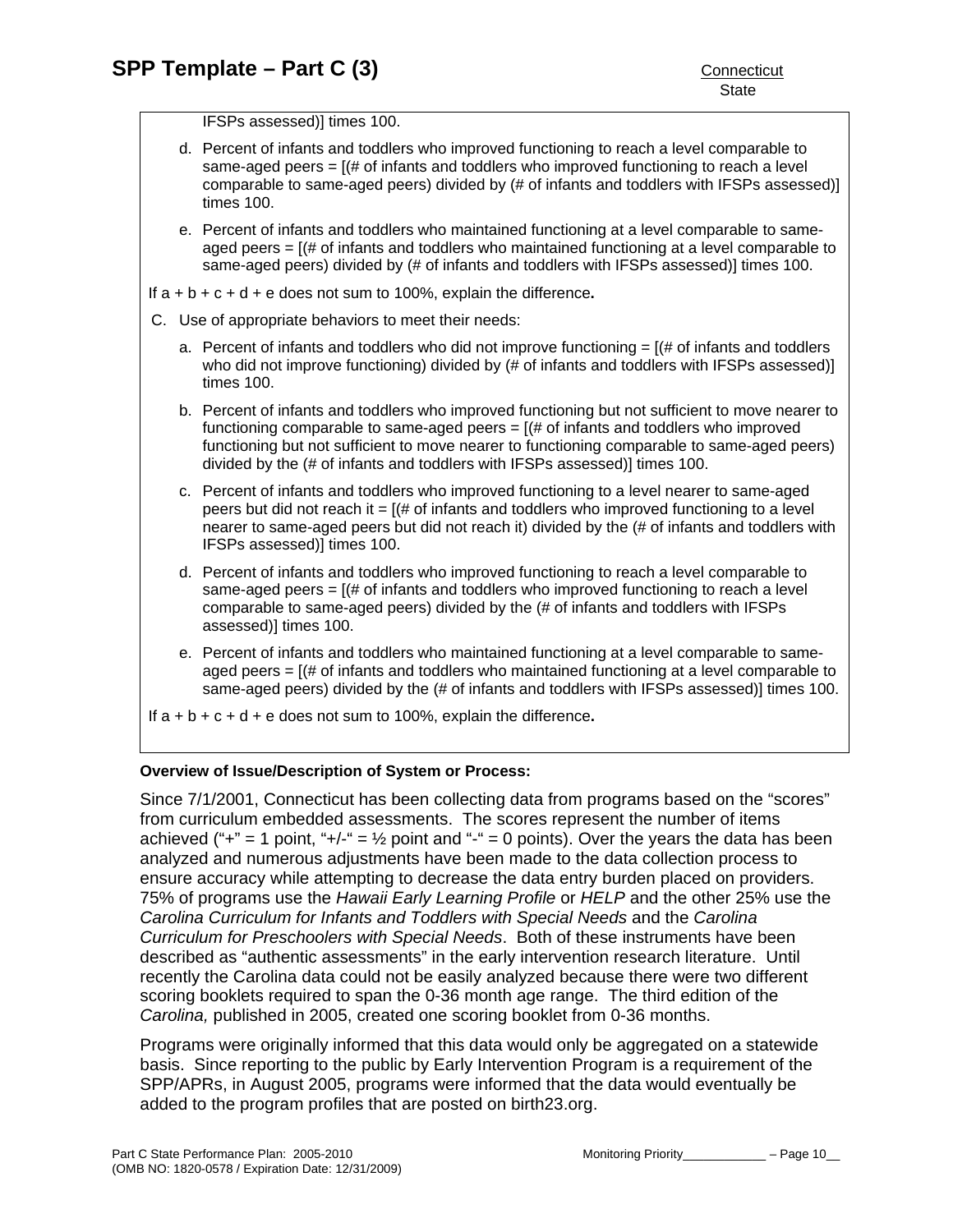For all children that enter Birth to Three after 1/1/06, data related to each of the three measures in Indicator 3 will be reported using the framework of the Child Outcomes Summary Form recently developed by the Early Childhood Outcomes (ECO) Center. Using initial assessment data, programs will record a "score" from a 7-point rating scale in the data system. A rating of seven describes a child that shows behaviors and skills expected for his or her age in all or almost all everyday situations that are part of the child's life. These children will be reported as "at age level". The rating scale then includes six other ratings that describe children that are not yet at age level.

Programs will continue to be required to update curriculum-embedded assessments so that families can better understand their child's progress as compared to typical development.

If at least six months of services have been received at the time of exit, the program will again record a rating from the 7-point rating scale in the data system. The ECO analytic tools will be used to report progress.

With parent consent, this data may be passed on to each child's LEA for possible use in the 619 Child Outcome data collection process.

This new assessment reporting procedure will be issued to all Birth to Three programs as of 1/1/2006. In addition to the HELP and Carolina, providers will also be encouraged to use the Assessment, Evaluation and Programming System for Infants and Children (AEPS), second edition, authored by Diane Bricker or any other authentic, curriculum-embedded assessment instrument.

Programs are given the *HELP, Carolina, and AEPS* crosswalks provided by the ECO Center for IFSP teams to use with the Child Outcome Summary Form (COSF).

#### **Baseline Data for FFY 2004 (2004-2005):**

NA - the baseline as described in the measurement boxes on page 9 and 10 above was not available in FYY04 nor in FFY05.

However, the following percent of all children newly enrolled after 1/1/06 were assessed to be at or near age level (COSF 6 or 7) upon entry to the Birth the Three System: 3a) 17.01%, 3b) 10.44%, 3c) 10.23%.

As of 1/25/07 there were 1417 records with Child Outcome Summary Form entry scores in the Birth to Three data system prior to 7/1/06. The numbers that scored 6 or 7 (indicating performance at or near age level) were as follows: 3a) 241; 3b) 148; 3c) 145

#### **Discussion of Baseline Data:**

NA - Entry data only is being reported in the FYY05 APR. Data that matches the measurement directions above will be reported in with the APR in February 2008 for all children exiting Birth to Three during FFY06 with at least six months of service.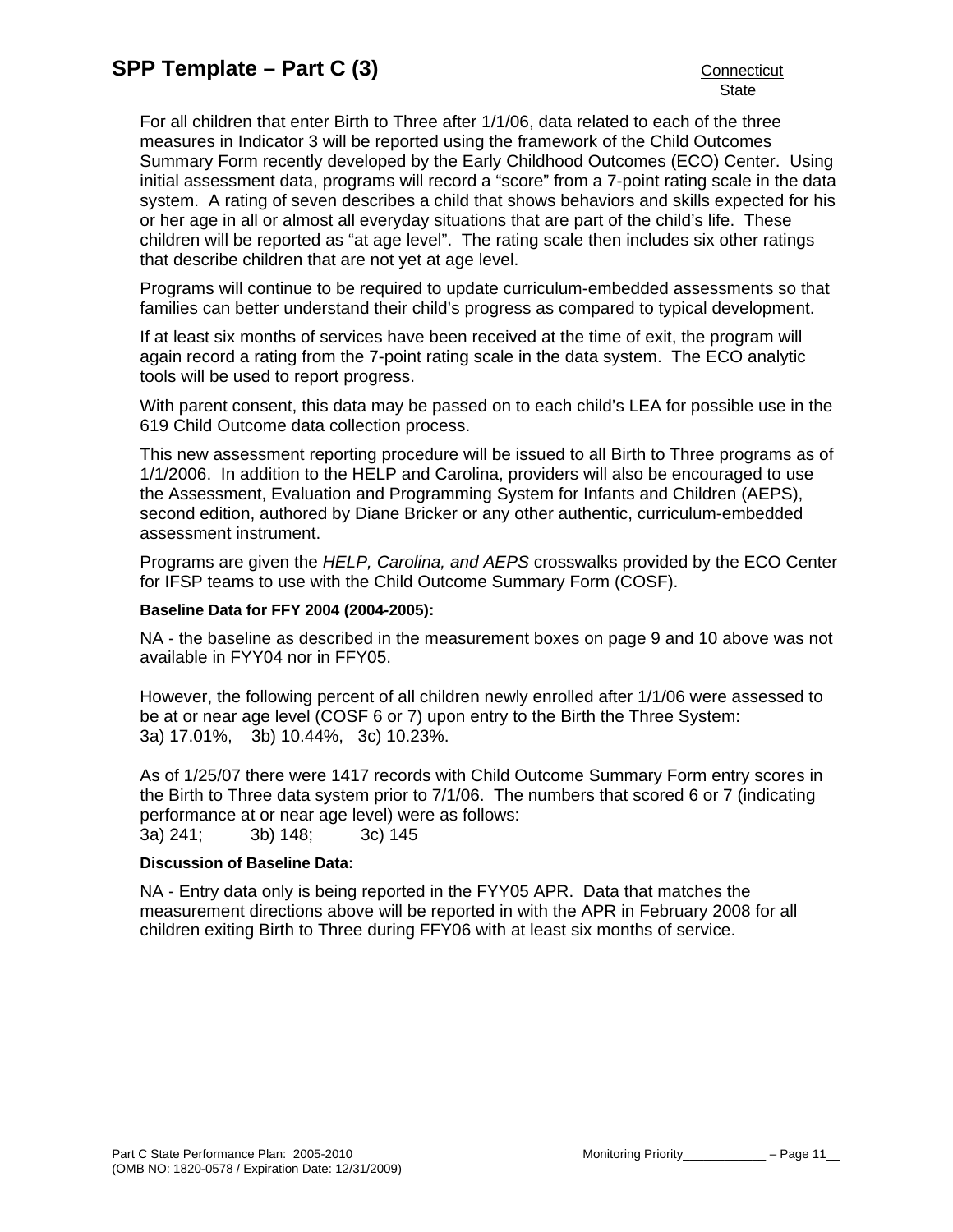| <b>FFY</b>              | <b>Measurable and Rigorous Target</b> |
|-------------------------|---------------------------------------|
| 2005<br>$(2005 - 2006)$ | <b>NA</b>                             |
| 2006<br>$(2006 - 2007)$ | <b>NA</b>                             |
| 2007<br>$(2007 - 2008)$ | <b>NA</b>                             |
| 2008<br>$(2008 - 2009)$ | <b>NA</b>                             |
| 2009<br>$(2009 - 2010)$ | <b>NA</b>                             |
| 2010<br>$(2010 - 2011)$ | <b>NA</b>                             |

#### **Improvement Activities/Timelines/Resources:**

Targets will be set in the APR due 2/1/2008. A more thorough analysis will be conducted with the records that reflect developmental changes from entry to exit including age at referral, referral concern, how eligibility was determined, ICD-9 codes, months in Birth to Three at exit and exit reasons.

*Timeline:* February 2008 *Resources:* QA Team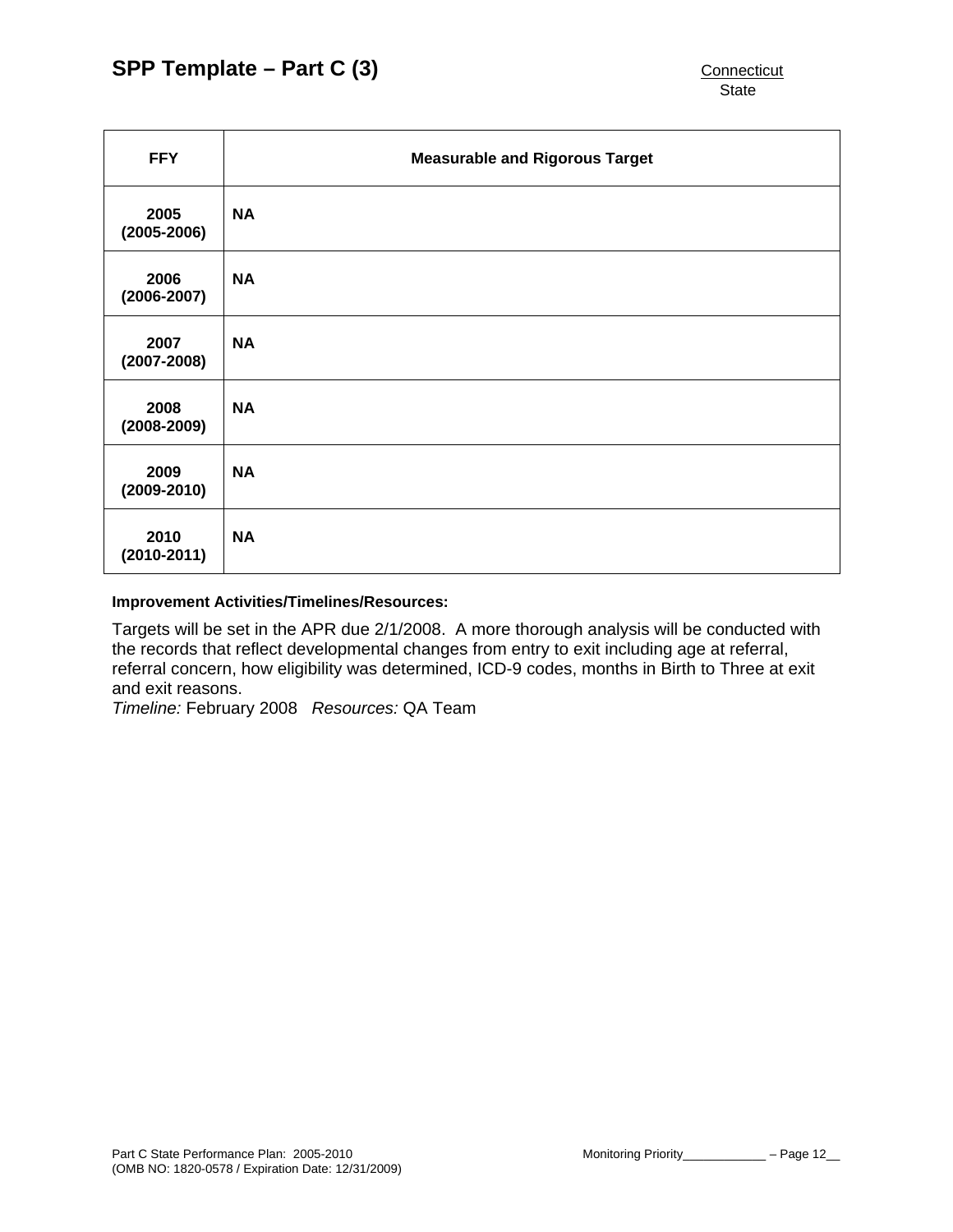# **Part C State Performance Plan (SPP) for 2005-2010**

#### **Overview of the State Performance Plan Development:**

*(The following items are to be completed for each monitoring priority/indicator.)* 

#### **Monitoring Priority: Early Intervention Services In Natural Environments**

**Indicator 4:** Percent of families participating in Part C who report that early intervention services have helped the family:

- A. Know their rights;
- B. Effectively communicate their children's needs; and
- C. Help their children develop and learn.

(20 U.S.C. 1416(a)(3)(A) and 1442)

#### **Measurement:**

- A. Percent  $=$   $[($   $\#$  of respondent families participating in Part C who report that early intervention services have helped the family know their rights) divided by the (# of respondent families participating in Part C)] times 100.
- B. Percent  $=$   $[($   $\#$  of respondent families participating in Part C who report that early intervention services have helped the family effectively communicate their children's needs) divided by the (# of respondent families participating in Part C)] times 100.
- C. Percent  $=$   $[$  (# of respondent families participating in Part C who report that early intervention services have helped the family help their children develop and learn) divided by the (# of respondent families participating in Part C)] times 100.

#### **Overview of Issue/Description of System or Process:**

Both the National Center for Special Education Accountability and Monitoring and the Early Childhood Outcomes Center have developed a family survey instrument. Both instruments were shared with stakeholders at the meetings described on page 1. There was a high level of interest regarding the literacy levels and overall burden on families in completing a long survey. The ECO survey was judged to involve too much reading, which also made it unsuitable for telephone interviews. Based on this input, the lead agency decided that it would use a customized version of the NCSEAM survey. During January of 2006, the lead agency will convene a meeting with programs and parents to review the item bank developed for that survey and customize it by exchanging some items for other items of similar calibration. The format may also be redesigned to be more family friendly while still being "scantronable." The method of delivery (via mail or by the service coordinator), the population to survey (currently eligible or recently exited) and a contractor for analyzing the results will also be determined. All decisions will be finalized by March 31, 2006.

#### **Baseline Data for FFY 2005 (2005-2006):**

4a) 73.2% 4b) 71.1% 4c) 84.4%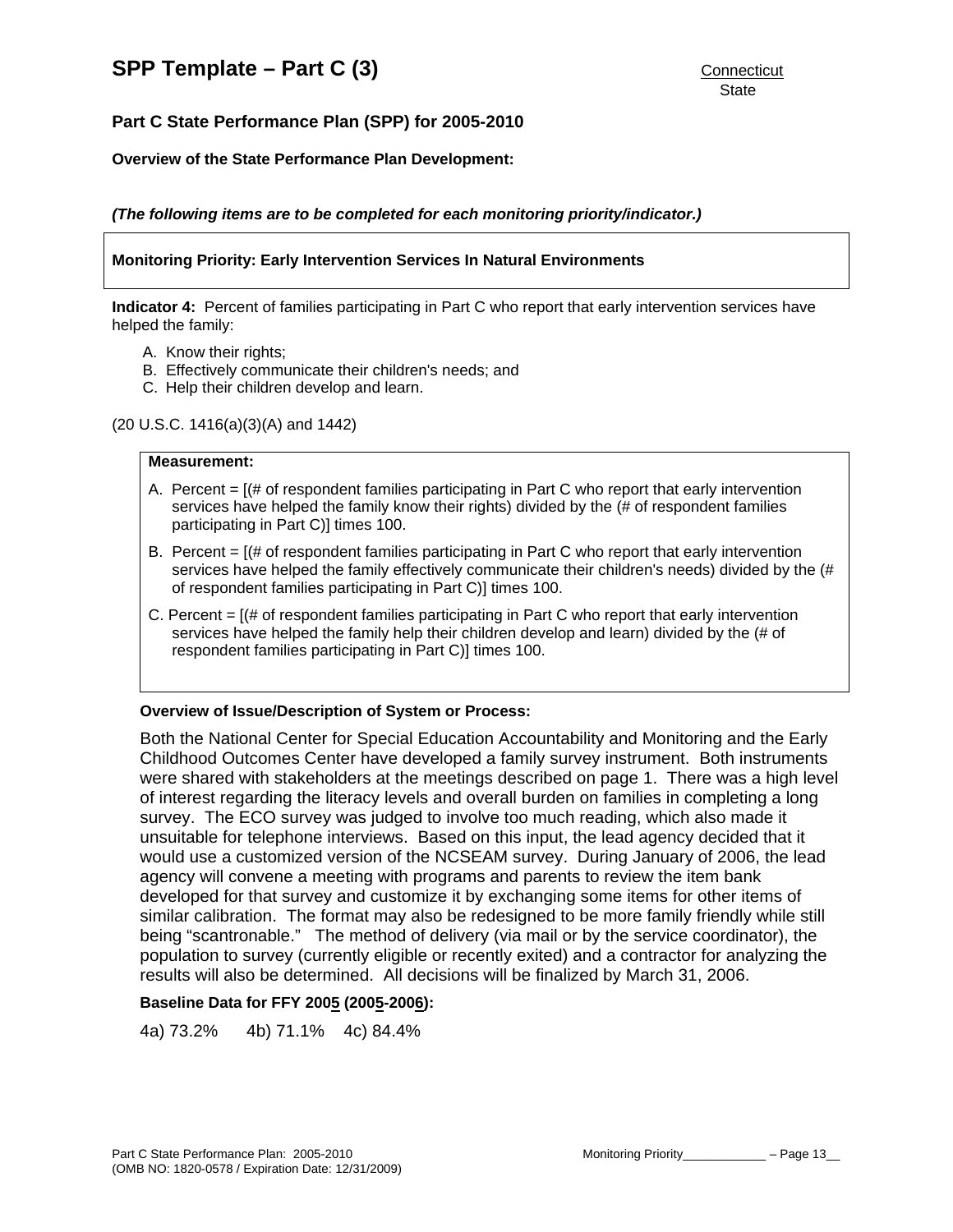#### **Discussion of Baseline Data:**

The baseline data for this new indicator is from a version of the NCSEAM Family Survey. Using guidelines provided by NCSEAM for item-swapping, 44 questions were selected by stakeholders and the survey was distributed in Spring 2006 in both English and Spanish. 2622 were distributed; 1561 were hand delivered and 1145 were mailed to families whose children had exited the Birth to Three System in the previous six months. Families that had questions were given the phone number of the Connecticut PTI (Connecticut Parent Advocacy Center) and service coordinators for any family that spoke a language other than English or Spanish were asked to call the lead agency so that a telephone interpreting service could be provided. All families were given the option of responding to the survey online.

There were 712 surveys completed with return rates based on those distributed as follows: 28% from those that had been hand delivered (441 including 37 that were completed online) 19% from those that had been mailed (218 including 16 that were completed online). 699 were usable for purposed of this analysis.

| Group<br>All Individuals: | <b>Indicator 4-A</b>  | <b>Indicator 4-B</b> | <b>Indicator 4-C</b> |  |
|---------------------------|-----------------------|----------------------|----------------------|--|
| $N = 699*$                |                       |                      |                      |  |
| White $= 78\%$            | 74.1%                 | 71.2%                | 84.3%                |  |
| Black = $6\%$             | 95% Cl <sup>*</sup> : | 95% CI:              | 95% CI:              |  |
| Hispanic = $12%$          | 70.7% - 77.2%         | 67.7% - 74.4%        | $81.4\% - 86.8\%$    |  |
| Other = $4\%$             |                       |                      |                      |  |
| <b>Hand Delivered:</b>    |                       |                      |                      |  |
| $N = 441$                 |                       |                      |                      |  |
| White $= 76\%$            | 74.8%                 | 71.8%                | 86.1%                |  |
| Black = $6\%$             | 95% CI:               | 95% CI:              | 95% CI:              |  |
| Hispanic = $15%$          | 70.5% - 78.6%         | 67.4% - 75.8%        | $82.6\% - 89.0\%$    |  |
| Other = $4\%$             |                       |                      |                      |  |
| <b>Mail Delivered:</b>    |                       |                      |                      |  |
| $N = 218$                 |                       |                      |                      |  |
| White = $83\%$            | 70.6%                 | 67.3%                | 79.4%                |  |
| Black = $6\%$             | 95% CI:               | 95% CI:              | 95% CI:              |  |
| Hispanic = $6\%$          | 64.2% - 76.2%         | $60.8\% - 73.2\%$    | 73.5% - 84.2%        |  |
| Other = $4\%$             |                       |                      |                      |  |

A statistically significant but representative sample of 384 records was randomly selected from the 712 completed surveys to match the race/ethnicity percentages of Part C enrollment as of 12/1/05.

| 618 Sample<br>$N = 384$           | <b>Indicator 4-A</b> | <b>Indicator 4-B</b> | <b>Indicator 4-C</b> |
|-----------------------------------|----------------------|----------------------|----------------------|
| White = $65\%$<br>Black = $11\%$  | 73.2%<br>95% CI:     | 71.1%<br>95% CI:     | 84.4%<br>95% CI:     |
| Hispanic = $20%$<br>Other = $4\%$ | 68.6% - 77.4%        | $66.4\% - 75.4\%$    | $80.4\% - 87.7\%$    |

\*CL: Confidence Level, followed by the range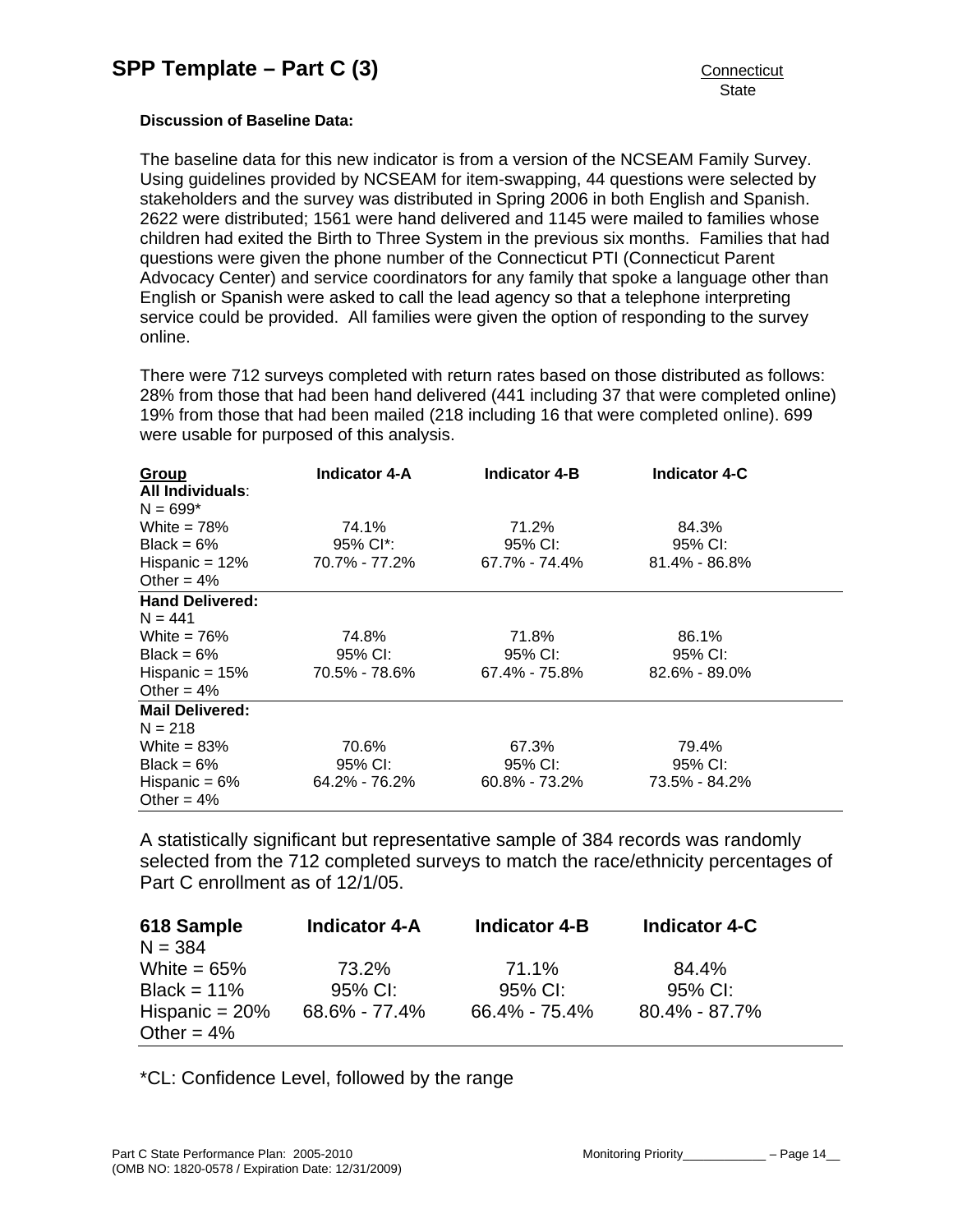| 618 Sample By Race/Ethnicity |               |               |               |
|------------------------------|---------------|---------------|---------------|
| White/Caucasian              | 72.1%         | 70.5%         | 84.2%         |
| $(N = 247)$                  | 95% CI:       | 95% CI:       | 95% CI:       |
|                              | 66.2% - 77.3% | 64.5% - 75.8% | 79.1% - 88.2% |
| <b>Black or African</b>      | 65.9%         | 63.4%         | 80.5%         |
| American                     | 95% CI:       | 95% CI:       | 95% CI:       |
| $(N = 41)$                   | 50.6% - 78.5% | 48.1% - 76.4% | 66.0% - 89.8% |
| Hispanic or                  | 82.4%         | 78.4%         | 90.5%         |
| Latino                       | 95% CI:       | 95% CI:       | 95% CI:       |
| $(N = 74)$                   | 72.2% - 89.4% | 67.7% - 86.2% | 81.7% - 95.3% |
| Asian or Pacific             | 66.7%         | 66.7%         | 66.7%         |
| <b>Islander</b>              | 95% CI:       | 95% CI:       | 95% CI:       |
| $(N = 12)$                   | 39.1% - 86.2% | 39.1% - 86.2% | 39.1% - 86.2% |
| Unknown                      | 66.7%         | 66.7%         | 66.7%         |
| $(N = 3)$                    | 95% CI:       | 95% CI:       | 95% CI:       |
|                              | 20.7% - 93.9% | 20.7% - 93.9% | 20.7% - 93.9% |
|                              |               |               |               |

(\*Note not all completed surveys could be used due to insufficient responses on all items.)

The baseline reported in this SPP is the percent of the 384 representative records with a measure that met or exceeded the standards provided by NCSEAM (539 for 4a, 556 for 4b, and 516 for 4c).

Connecticut contracted with Randall Penfield, Ph.D. at the University of Miami to use the Rasch method to analyze the percent of families that agreed with the questions related to the three indicators. This method resulted in percentages that were lower that calculating straight percentages from the raw data but the Rasch method produces percentages that factor in a measure of confidence for each response and as a result the percentages reported are more accurate.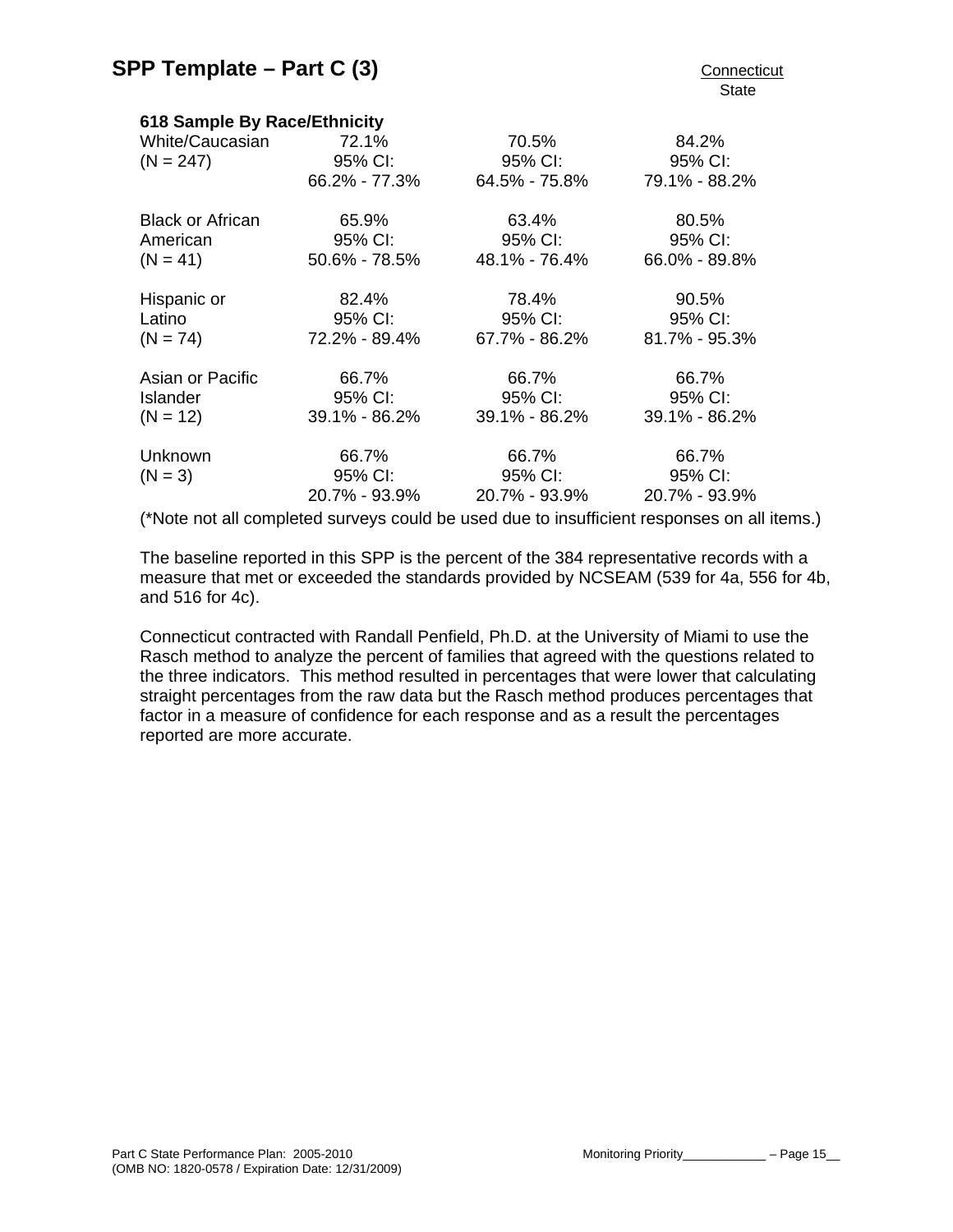| <b>FFY</b>              | <b>Measurable and Rigorous Target</b>       |         |         |  |  |  |
|-------------------------|---------------------------------------------|---------|---------|--|--|--|
| 2005<br>$(2005 - 2006)$ | NA - Baseline reported in FFY05 (2005-2006) |         |         |  |  |  |
| 2006<br>$(2006 - 2007)$ | 4a) 77%                                     | 4b) 75% | 4c) 88% |  |  |  |
| 2007<br>$(2007 - 2008)$ | 4a) 77%                                     | 4b) 75% | 4c) 88% |  |  |  |
| 2008<br>$(2008 - 2009)$ | 4a) 77%                                     | 4b) 75% | 4c) 88% |  |  |  |
| 2009<br>$(2009 - 2010)$ | 4a) 77%                                     | 4b) 75% | 4c) 88% |  |  |  |
| 2010<br>$(2010 - 2011)$ | 4a) 77%                                     | 4b) 75% | 4c) 88% |  |  |  |

#### **Improvement Activities/Timelines/Resources***:*

The survey will be repeated again in Spring 2007 and new targets will be set based on that sample size and results.

*Timeline:* June 2007 *Resources:* QA team, support staff.

An analysis will be completed to determine whether a statistically significant, and representative sample could have been random selected from only the completed surveys that were hand delivered. If so, the survey may only go to eligible families and the resources from the mailing would be used to send out reminder notices.

*Timeline:* June 2007 *Resources:* Contracted Statistician, QA team

An analysis of the return rate by EI program will be completed and the results will be sent to each program along with any comments families wrote on the surveys. *Timeline:* February 2007 *Resources:* QA team

Software will be purchased and staff will be trained to allow the lead agency to complete the RASCH analysis without contracting with an outside statistician. *Timeline:* June 2009 *Resources:* QA team

(A sample of the survey used is attached as Appendix 1)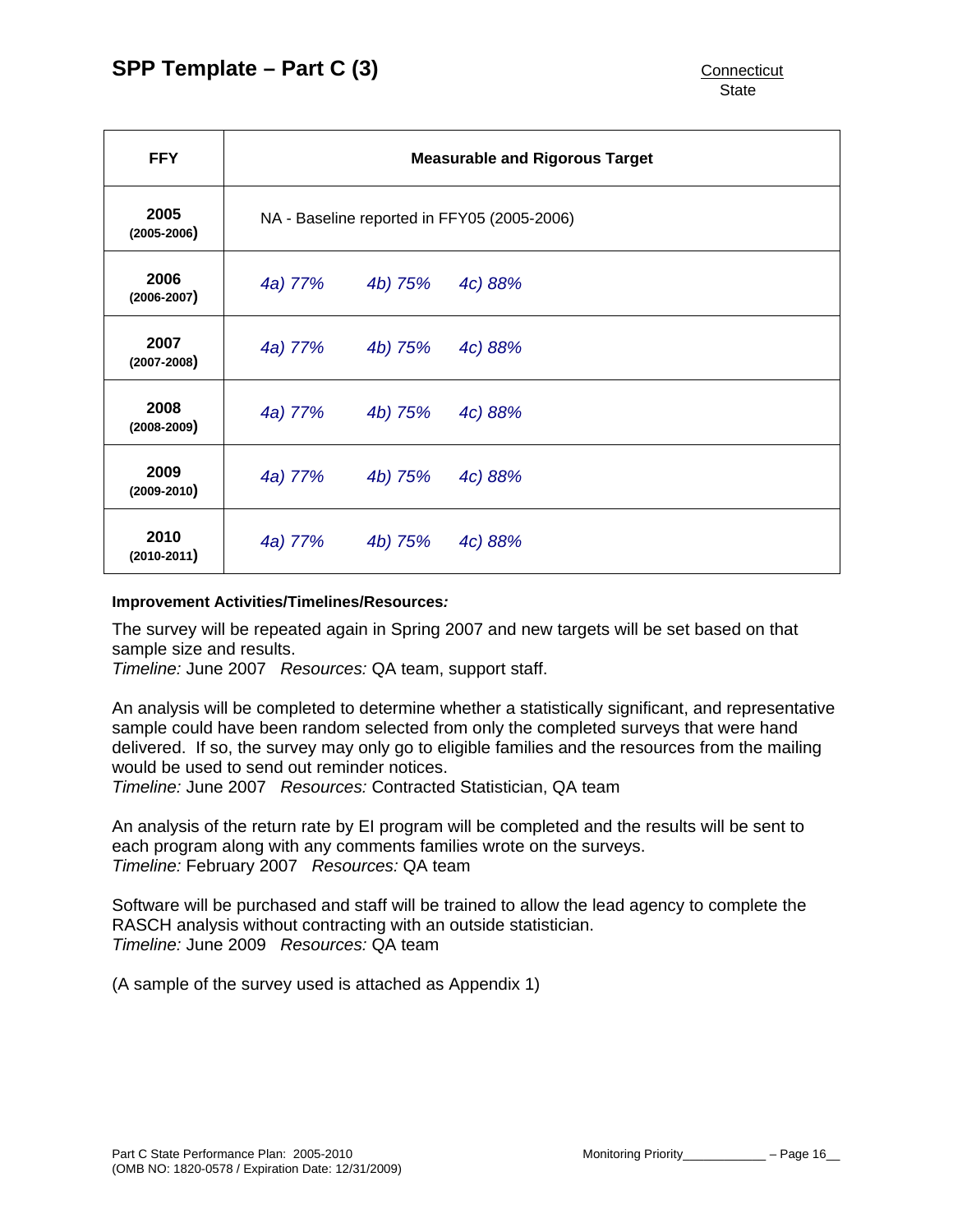#### **Overview of the State Performance Plan Development:**

Same process as described in Indicator #1.

#### **Monitoring Priority: Effective General Supervision Part C / Child Find**

**Indicator 5:** Percent of infants and toddlers birth to 1 with IFSPs compared to:

- A. Other States with similar eligibility definitions; and
- B. National data.

(20 U.S.C. 1416(a)(3)(B) and 1442)

#### **Measurement:**

- A. Percent = [(# of infants and toddlers birth to 1 with IFSPs) divided by the (population of infants and toddlers birth to 1)] times 100 compared to the same percent calculated for other States with similar (narrow, moderate or broad) eligibility definitions.
- B. Percent = [(# of infants and toddlers birth to 1 with IFSPs) divided by the (population of infants and toddlers birth to 1)] times 100 compared to National data.

#### **Overview of Issue/Description of System or Process:**

Connecticut has a single point of entry for referrals. The lead agency employs a full time Child Find/Public Awareness Coordinator. All public awareness is the responsibility of the lead agency, not individual early intervention programs. Until recently, Connecticut had been grouped with states using moderate eligibility criteria. That changed in October, 2005 when OSEP placed Connecticut in the narrow eligibility cohort.

Table 8-6 (www.federalresourcecenter.org/frc/sppc.htm), details infants under 1 year of age (excluding infants at risk) receiving early intervention services under IDEA, Part C, by state (in descending order of percent change): 2000 through 2004

|         | Birth to 1  |            |       | Other States%    |         |                    |    |
|---------|-------------|------------|-------|------------------|---------|--------------------|----|
|         | Child Count | CT 0-1 Pop | CT%   | Mod. Eligibility | CT Rank | National % CT Rank |    |
| 12/1/03 | 419         | 41.690     | .93%  | .85%             | 4       | .91%               | 23 |
| 12/1/02 | 476         | 43.147     | 1.14% | .84%             | 3       | .95%               | 18 |
| 12/1/01 | 442         | 42.719     | 1.05% | .83%             | 6       | .90%               | 19 |
| 12/1/00 | 408         | 43.604     | 0.95% | .64%             | 5       | .93%               | 22 |

#### **Baseline Data for FFY 2004 (2004-2005):**

Table 8-6, details infants under 1 year of age (excluding infants at risk) receiving early intervention services under IDEA, Part C, by state (in descending order of percent change): 2000 through 2004:

|         | Birth to 1         |            |       | Other States %       |               |
|---------|--------------------|------------|-------|----------------------|---------------|
|         | <b>Child Count</b> | CT 0-1 Pop | CT%   | Moderate Eligibility | CT Rank       |
| 12/1/04 | 441                | 42.876     | 1.03% | .87%                 | 5 (out of 16) |
|         | Birth to 1         |            |       | Other States %       |               |
|         | Child Count        | CT 0-1 Pop | CT%   | Narrow Eligibility   | CT Rank       |
| 12/1/04 | 441                | 42.876     | 1.03% | .75%                 | 5 (out of 16) |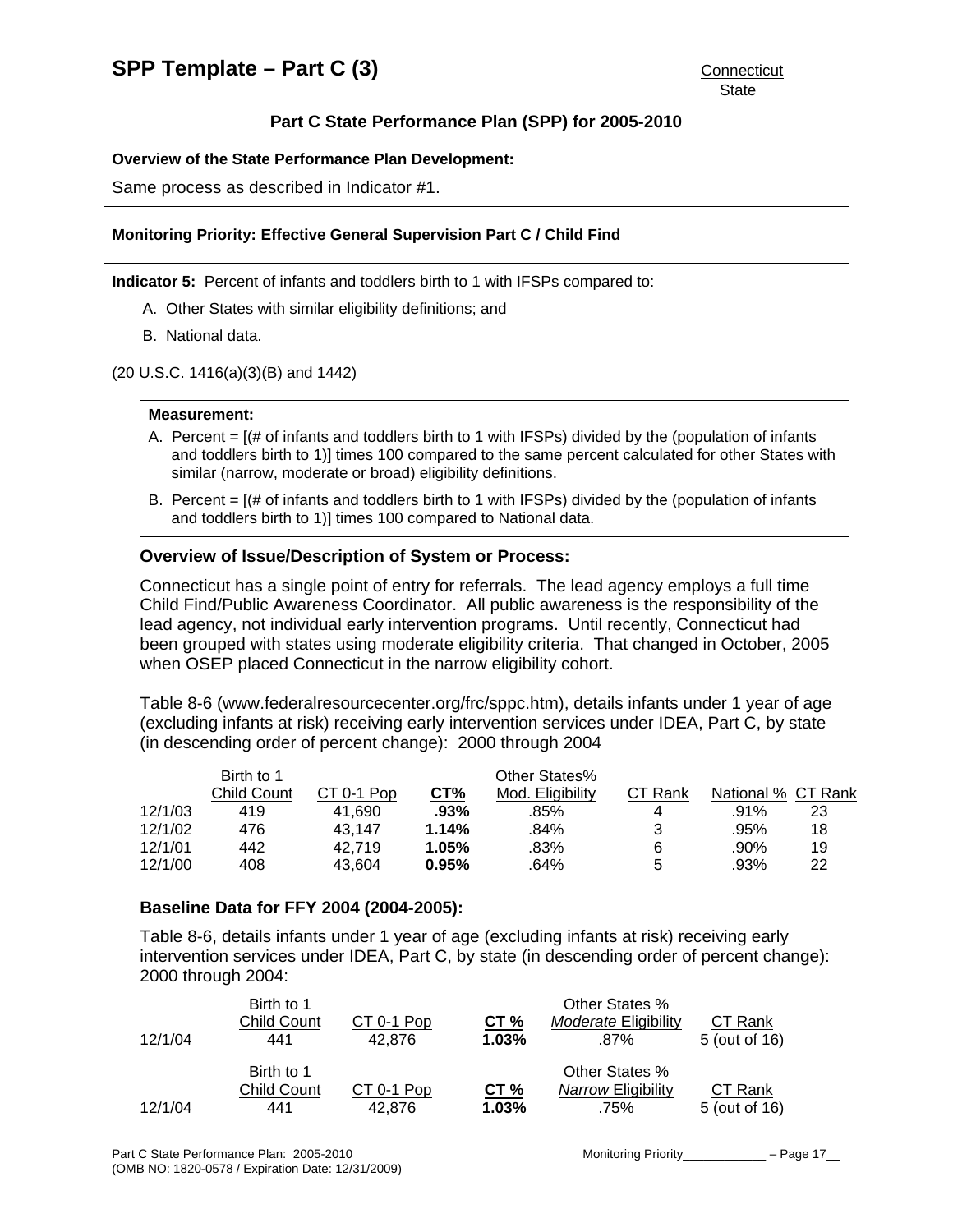|         | Birth to 1         |            |                 |            |                |
|---------|--------------------|------------|-----------------|------------|----------------|
|         | <b>Child Count</b> | CT 0-1 Pop | CT <sub>%</sub> | National % | CT Rank        |
| 12/1/04 | 441                | 42.876     | 1.03%           | .92%       | 24 (out of 56) |

## **Discussion of Baseline Data:**

When grouped with states with narrow eligibility criteria, Connecticut ranks highest for the percent of children served 0-2 (excluding children at-risk). However, Connecticut ranks 5<sup>th</sup> for the percent of children served under the age of 1. In order for Connecticut to rank highest in the Narrow group, the percent of children served under the age of 1 would need to be over 1.72% therefore it appears that there is room for improvement, if the state is able to support that improvement fiscally. Part C federal funds pay for only 7% of direct services, therefore the majority of the cost of serving additional children is borne by other funding sources.

After the Governor's SFY04 budget proposed withdrawing Connecticut from Part C of IDEA due to significant growth in the number of children served each year from 1996 - 2003, the lead agency made minor changes to eligibility determinations. The state budget office had directed the lead agency to contain growth, yet there was widespread determination to maintain an entitlement to early intervention services.

Changes that affected eligibility for children under 12 months of age included: 1) changing the definition of "very low birth weight" (a diagnosed condition) from 1000g to 750g; 2) working with our medical advisory committee to make other modifications to the list of diagnosed conditions and 3) eliminating a secondary list of conditions that did not have a high probability of resulting in developmental delay but which, when combined with a moderate delay in one area, could make a child eligible (that secondary list formerly included torticollis). As of 7/1/03, newly referred children with those conditions were not eligible unless they were found to have a developmental delay of 2 SD in one area or a delay of 1.5 in two areas (unlikely for children in this age group). This resulted in a drop in the percent of children served under the age of 1 from 12/1/02 to 12/1/03 as well as a drop in ranking among states with moderate eligibility criteria. The percent and rank have rebounded somewhat, but stakeholders felt that both could still be higher if eligibility for preemies under 1000g were restored or if eligibility were expanded to include other diagnoses.

| <b>FFY</b>              | <b>Measurable and Rigorous Target</b> |
|-------------------------|---------------------------------------|
| 2005<br>$(2005 - 2006)$ | 1.05%                                 |
| 2006<br>$(2006 - 2007)$ | 1.1%                                  |
| 2007<br>$(2007 - 2008)$ | 1.2%                                  |
| 2008<br>$(2008 - 2009)$ | 1.2%                                  |
| 2009<br>$(2009 - 2010)$ | 1.3%                                  |
| 2010<br>$(2010 - 2011)$ | 1.4%                                  |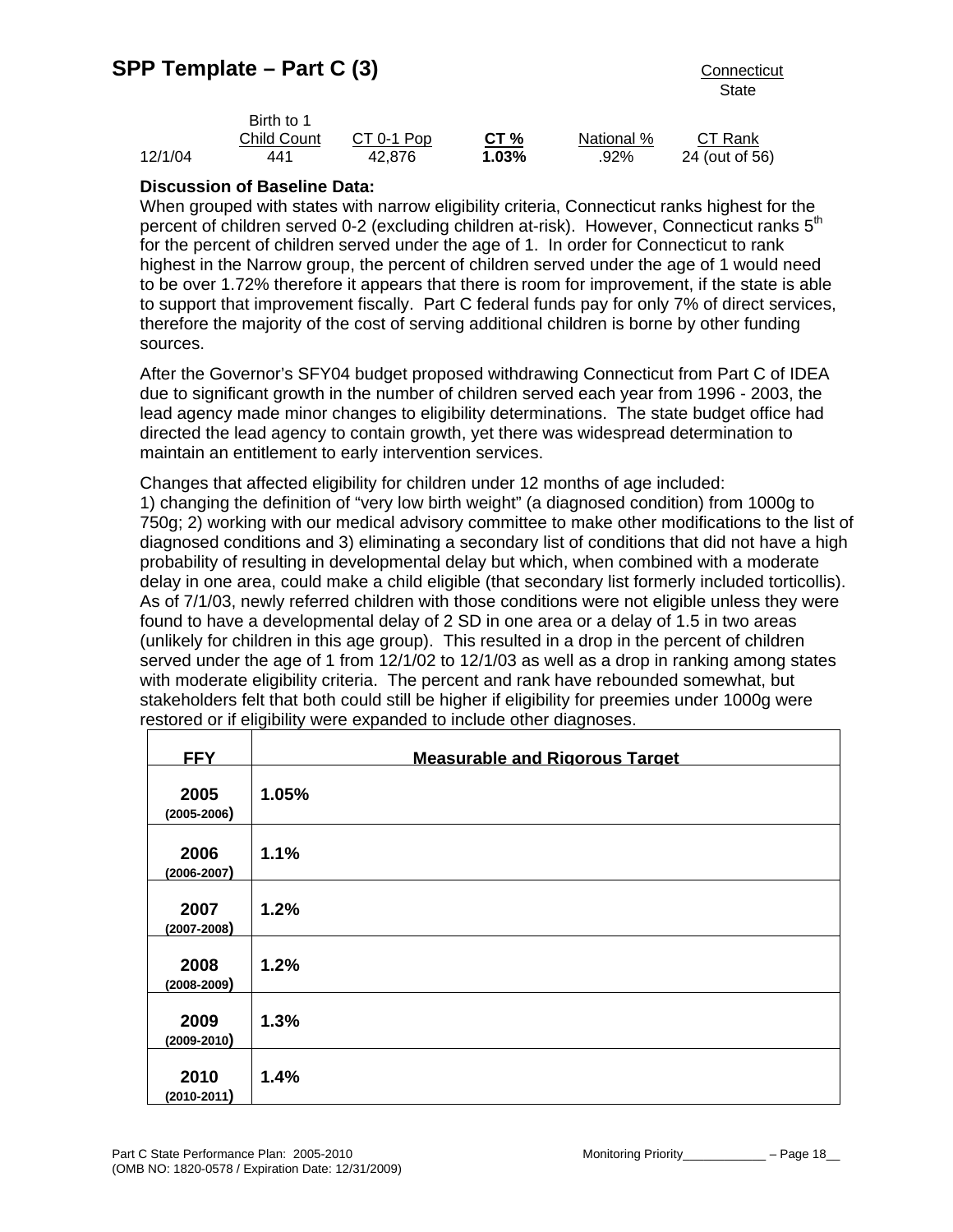## **Improvement Activities/Timelines/Resources***:*

The state will conduct a thorough analysis of the variables related to early diagnosis and referral to form hypotheses about how to best support earlier referrals. Some of variables will include referral sources (specifically birth hospitals), race/ethnicity, language, insurance/income, town of residence, eligibility, diagnoses, and re-referral rates. The state will also explore evaluation instruments best suited for infants in order to determine developmental delay or to help inform clinical opinion of developmental delay.

*Timeline:* Spring 2006

*Resources:* Part C Director, *QA Team*, Child Find/Public Awareness Coordinator,

#### *State Profile*

Since February 2005, the lead agency has posted program profiles on the birth23.org website. These include a variety of demographics and performance data for each program, for the size grouping into which the program falls and for the state as a whole. Data about this indicator will NOT be added to the program profiles since child find is the sole responsibility of the lead agency. The sub-unit for this indicator will be the *county* not each Birth to Three program. *Timeline:* The state profile will be created by *June 2007 and updated every year. Resources:* Part C Director, *QA Team*, ICC, *Lead Agency Staff*, Child Find/Public Awareness Coordinator, Child Development Infoline

In order to increase the percent of children served under the age of 1, the lead agency, with the consent of the state budget office, would need to reverse some of the modifications made in July 2003 and/or add other categories of diagnosed conditions. Primarily, stakeholders and the Birth to Three Medical Advisory group expressed an interest in raising the birth weight for eligible low birth weight babies from 750 grams to 1000 grams. Other groups such as the newly created Governor's Early Childhood Cabinet are interested in expanding eligibility for Birth to Three in general or adding other groups of children with diagnosed conditions such as those with lead levels of 15 or higher. The Newborn Hearing Screening Task Force and the Department of Public Health have actively advocated for children with mild or unilateral hearing loss to be eligible. Advocacy groups with an interest in early detection such as lead levels, newborn hearing screening and infant mental health may have an impact on increasing the number of children found eligible for Birth to Three before age 1. This will have a fiscal impact on the system and will require an infusion of additional state or federal dollars. It is unlikely that this will occur in the next state fiscal year, but may be possible in SFY2008 when a new biennial budget cycle begins. *Timelines*: Reversal of July 2003 modifications – July 2007 *Resources:* Lead agency Commissioner, ICC, CT Office of Policy and Management, Part C Director

Regardless of changes in the eligibility determination process, child find and public awareness (CF/PA) activities will continue to focus on building connections with newborn screening, Neonatal Intensive Care Units, groups concerned about lead levels, and infant mental health as well as birthing hospitals.

*Timeline:* Ongoing *Resources:* CF/PA coordinator

Public awareness activities will target primary physicians and hospital discharge planners about how eligibility for Birth to Three is determined and more specifically about the list of diagnosed conditions. This may change significantly based on the outcome of the first two improvement activities listed above

*Timeline:* Ongoing *Resources:* CF/PA coordinator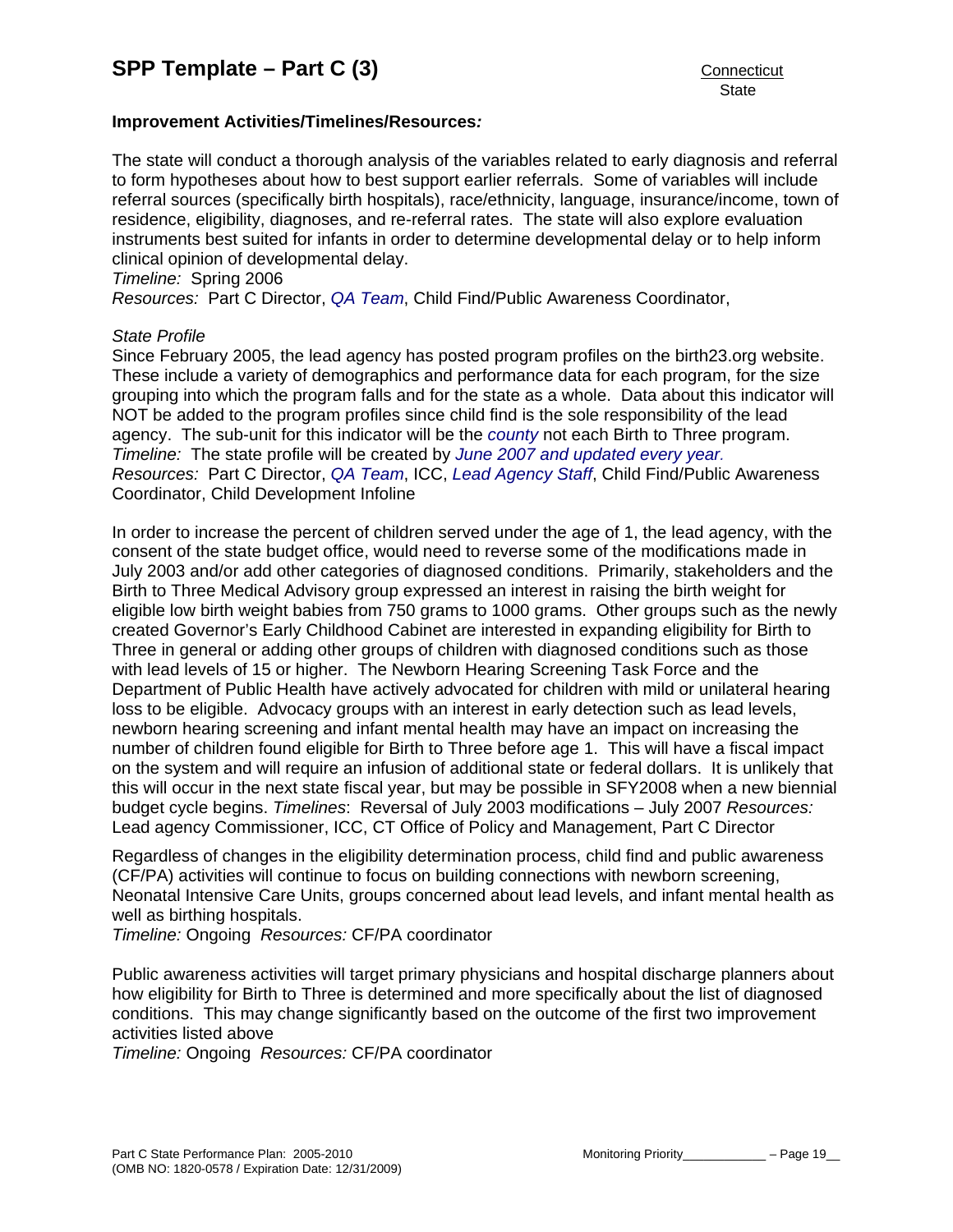#### **Overview of the State Performance Plan Development:**

Same process as described in Indicator #1.

#### **Monitoring Priority: Effective General Supervision Part C / Child Find**

**Indicator 6:** Percent of infants and toddlers birth to 3 with IFSPs compared to:

- A. Other States with similar eligibility definitions; and
- B. National data.

(20 U.S.C. 1416(a)(3)(B) and 1442)

#### **Measurement:**

- A. Percent = [(# of infants and toddlers birth to 3 with IFSPs) divided by the (population of infants and toddlers birth to 3)] times 100 compared to the same percent calculated for other States with similar (narrow, moderate or broad) eligibility definitions.
- B. Percent = [(# of infants and toddlers birth to 3 with IFSPs) divided by the (population of infants and toddlers birth to 3)] times 100 compared to National data.

#### **Overview of Issue/Description of System or Process:**

Connecticut has a single point of entry for referrals. The lead agency employs a full time Child Find/Public Awareness Coordinator. All public awareness is the responsibility of the lead agency, not individual early intervention programs. Until recently Connecticut has been grouped with states using moderate eligibility criteria. As of October, 2005 OSEP has classified Connecticut with states in the narrow eligibility cohort.

Table 8-5 (www.federalresourcecenter.org/frc/sppc.htm), lists infants and toddlers ages birth through 2 (excluding children at risk) receiving early intervention services under IDEA, Part C, by state (in descending order of percentage change): 2000 through 2004

|         | Birth to 3         |               |       | Other States%    |               |            |         |
|---------|--------------------|---------------|-------|------------------|---------------|------------|---------|
|         | <b>Child Count</b> | $CT 0-3 Pop*$ | CT%   | Mod. Eligibility | CT Rank       | National % | CT Rank |
| 12/1/03 | 3701               | 125.072       | 2.92% | 2.20%            |               | $2.24\%$   |         |
| 12/1/02 | 4033               | 131.661       | 3.19% | 2.20%            | 3             | 2.16%      |         |
| 12/1/01 | 3879               | 130.813       | 3.02% | 2.10%            | $\mathcal{P}$ | 2.00%      |         |
| 12/1/00 | 3794               | 130.813       | 2.90% | 1.94%            | $\mathcal{P}$ | 1.80%      |         |

\*The population figures are estimates for those used by WESTAT based on the source file at www.census.gov/popest/states/asrh/files/sc\_est2004\_6race\_AL\_MO.csv

The data note from the 12/1/03 618 child count data submission reads as follows:

Due to fiscal exigency, in 2003 Connecticut modified its eligibility criteria for its Birth to Three program. The list of diagnosed conditions was reduced (specifically, Torticollis was removed from the list and the very low birth weight eligibility criteria was redefined.) In addition, children with delays in expressive language only but not a significant delay in the overall communication domain were no longer eligible. These changes resulted in a reduction of the state's Part C eligibility rate from 73% to 65%. In addition, in September of 2003, Connecticut introduced parent fees. This resulted in a high number of families (over 400) withdrawing from the Birth to Three System. Together, these two changes resulted in a lower total child count for 2003. The lower child count for children under the age of 12 months is a direct result of changes to the eligibility criteria.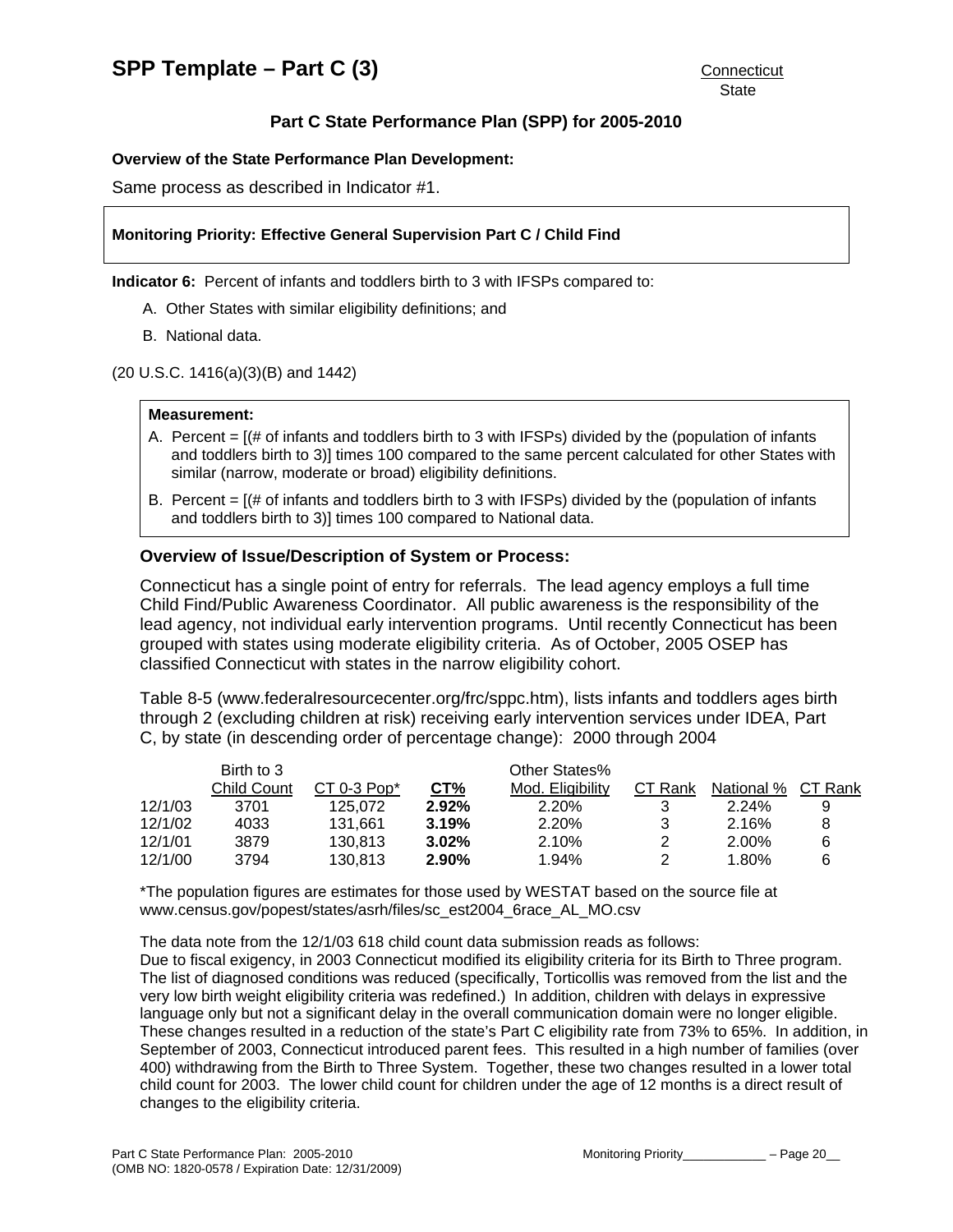## **Baseline Data for FFY 2004 (2004-2005):**

Table 8-3 (www.federalresourcecenter.org/frc/sppc.htm), lists infants and toddlers ages birth through 2 (excluding children at risk) receiving early intervention services under IDEA, Part C, by eligibility criteria, age, and state (in descending order of percent of population): 2004

| А.      | Birth to 3         |            |        | Other States %   |               |
|---------|--------------------|------------|--------|------------------|---------------|
|         | <b>Child Count</b> | CT 0-3 Pop | CT $%$ | Mod. Eligibility | CT Rank       |
| 12/1/04 | 3948               | 127.491    | 3.10%  | 2.20%            | 3 (out of 16) |

Table 8-3c (www.federalresourcecenter.org/frc/sppc.htm), lists infants and toddlers ages birth through 2 (excluding children at risk) receiving early intervention services under IDEA, Part C, by eligibility criteria (new), age, and state (in descending order of percent of population): 2004

| Α.<br>12/1/04 | Birth to 3<br><b>Child Count</b><br>3948 | CT 0-3 Pop<br>127.491 | CT%<br>3.10% | Other States %<br>Narrow Eligibility<br>1.73% | CT Rank<br>1 (out of 16) |
|---------------|------------------------------------------|-----------------------|--------------|-----------------------------------------------|--------------------------|
| В.            | Birth to 3                               |                       |              |                                               |                          |
| 12/1/04       | <b>Child Count</b><br>3948               | CT 0-3 Pop<br>127.491 | CT%<br>3.10% | National %<br>2.3%                            | CT Rank<br>9 (out of 56) |

# **Discussion of Baseline Data:**

When compared to other states with a moderate eligibility definition, Connecticut has ranked among the top three states each year. When compared to other states with a narrow eligibility definition, Connecticut ranks at the top. Nationally, Connecticut has been in the top 10 for this indicator for the past five years.

| <b>FFY</b>              | <b>Measurable and Rigorous Target</b> |
|-------------------------|---------------------------------------|
| 2005<br>$(2005 - 2006)$ | 3.10%                                 |
| 2006<br>$(2006 - 2007)$ | 3.10%                                 |
| 2007<br>$(2007 - 2008)$ | 3.15%                                 |
| 2008<br>$(2008 - 2009)$ | 3.15%                                 |
| 2009<br>$(2009 - 2010)$ | 3.15%                                 |
| 2010<br>$(2010 - 2011)$ | 3.19%                                 |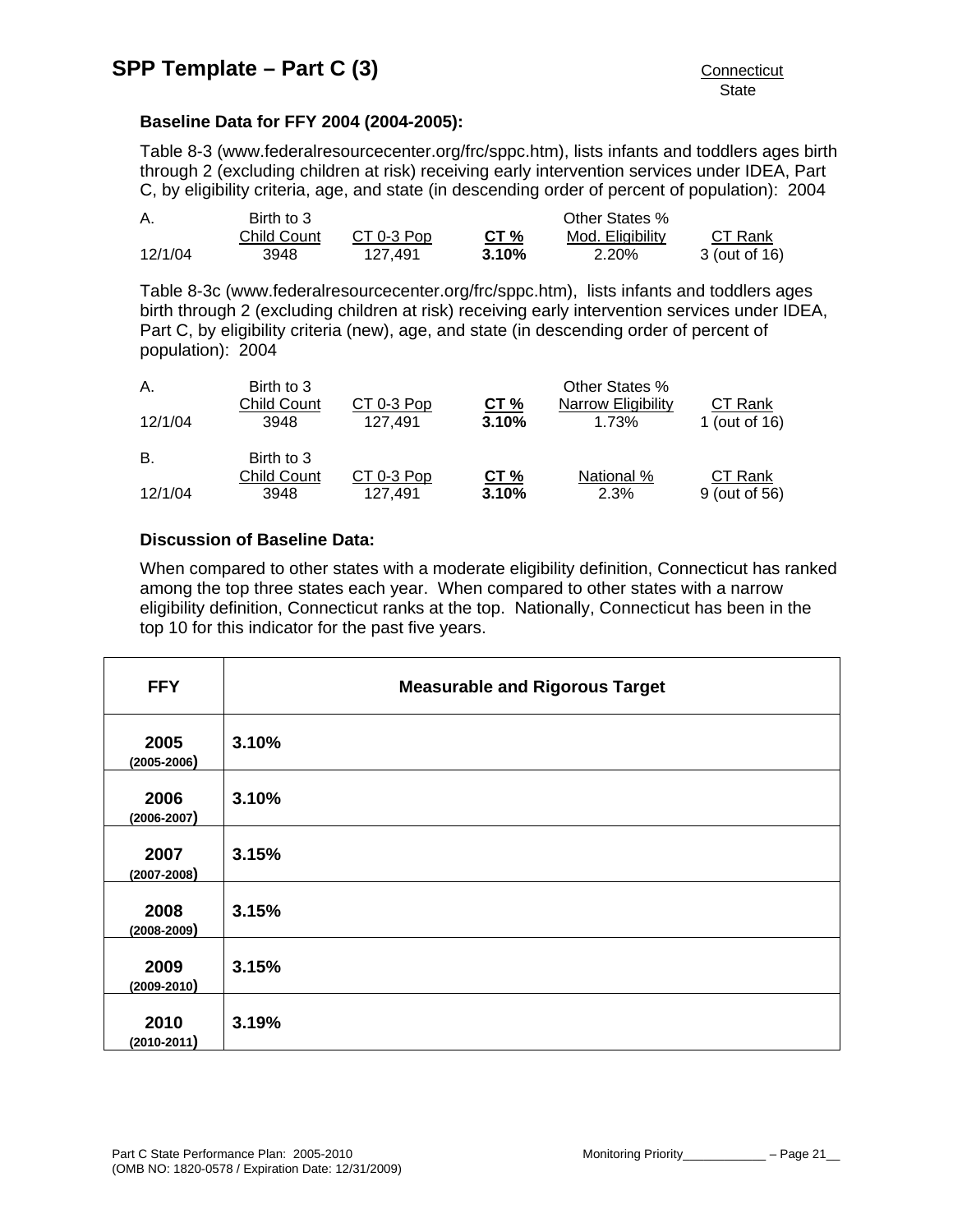#### **Improvement Activities/Timelines/Resources***:*

Stakeholders expressed an interest in returning to a process whereby children with expressive language/speech as the only area of a significant delay combined with certain biological factors would be eligible. This would add an estimated 110 children (typically in the 24-36 mo. age range) to the monthly enrollment.

In order to increase the percent of children served under the age of three, the lead agency, with the consent of the state budget office, would need to reverse some of the modifications made in July 2003 and/or add other categories of diagnosed conditions. Primarily, stakeholders and the Birth to Three Medical Advisory group expressed an interest in raising the birth weight for eligible low birth weight babies from 750 grams to 1000 grams. Other groups such as the newly created Governor's Early Childhood Cabinet are interested in expanding eligibility for Birth to Three in general or adding other groups of children with diagnosed conditions such as those with lead levels of 15 or higher. The Newborn Hearing Screening Task Force has actively advocated for children with mild or unilateral hearing loss to be eligible.

Since Part C funds only 7% of direct services, this will have a fiscal impact on the system and will require an infusion of additional state or federal dollars. It is unlikely that this will occur in the next state fiscal year, but may be possible in SFY2008 when a new biennial budget cycle begins.

*Timelines*: Reversal of July 2003 modifications – July 2007

*Resources:* Lead agency Commissioner, ICC, CT Office of Policy and Management, Part C **Director** 

#### *State Profile*

Since February 2005, the lead agency has posted program profiles on the birth23.org website. These include a variety of demographics and performance data for each program, for the size grouping into which the program falls and for the state as a whole.

Child find is the responsibility of the lead agency through a central intake office. Each town in Connecticut is served by at least two and as many as seven local EI programs. A profile will be developed to publicly report this data by county since the sub-unit for child find cannot be the EI program.

*Timeline:* The state profile will be created by *June 2007 and updated every year.*

*Resources:* Part C Director, *QA Team*, ICC, *Lead Agency Staff*, Child Find/Public Awareness Coordinator, Child Development Infoline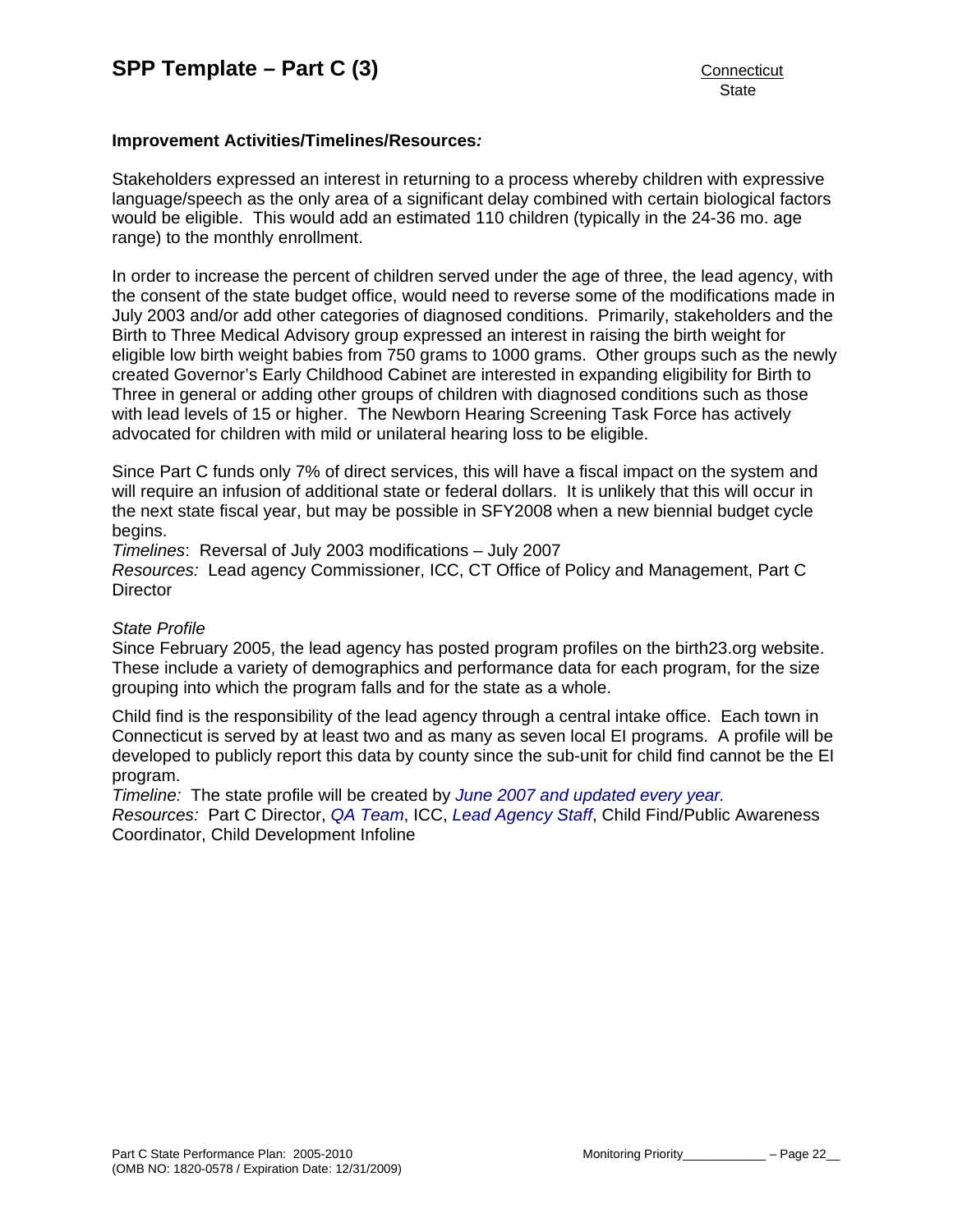#### **Overview of the State Performance Plan Development:**

Same process as described in Indicator #1.

#### **Monitoring Priority: Effective General Supervision Part C / Child Find**

**Indicator 7:** Percent of eligible infants and toddlers with IFSPs for whom an evaluation and assessment and an initial IFSP meeting were conducted within Part C's 45-day timeline.

#### (20 U.S.C. 1416(a)(3)(B) and 1442)

#### **Measurement:**

Percent = [(# of eligible infants and toddlers with IFSPs for whom an evaluation and assessment and an initial IFSP meeting was conducted within Part C's 45-day timeline) divided by the (# of eligible infants and toddlers evaluated and assessed)] times 100.

Account for untimely evaluations.

#### **Overview of Issue/Description of System or Process:**

|             | <b>IFSPs</b> | Total        | Simple  | Delay due to          | Family<br><b>Centered</b> |
|-------------|--------------|--------------|---------|-----------------------|---------------------------|
|             | On time      | <b>IFSPs</b> | Percent | <b>Family Request</b> | <b>Percent</b>            |
| FFY03/SFY04 | 3142         | 3845         | 82%     | 5                     | 82%                       |
| FFY02/SFY03 | 3274         | 4175         | 78%     | ΝA                    | 78%                       |
| FFY01/SFY02 | 3131         | 3890         | 80%     | ΝA                    | 80%                       |

Simple Percent on time = Initial IFSP meetings on time / Total Family Centered Percent on time = Initial IFSP meetings on time / (Total less Family Requests )

#### **Baseline Data for FFY 2004 (2004-2005):**

|              |              |         |                       | Family          |
|--------------|--------------|---------|-----------------------|-----------------|
| <b>IFSPs</b> | Total        | Simple  | Delay due to          | <b>Centered</b> |
| On time.     | <b>IFSPs</b> | Percent | <b>Family Request</b> | <b>Percent</b>  |
| 3395         | 4035         | 84%     | 407                   | 94%             |

#### **Discussion of Baseline Data:**

When this indicator was chosen as a selection measure for focused monitoring, stakeholders were very clear that the lead agency needed a a method for identifying delays that were due to a request by the family (vacations, holidays, and illness.) As a result this information was added to the data system.

Analysis of the data for the 233 records where the initial IFSP meeting was longer than 45 days from referral and the family did not request a delay yielded the following:

 Stakeholders hypothesized that since the parent fee system began, many parents were taking more time to decide about consenting to services. Of the 233 children described above, 112 or 48% were eligible for Medicaid and as such not included in the parent fee system. Of the 121 children not covered by Medicaid, 95 children in 90 *families* were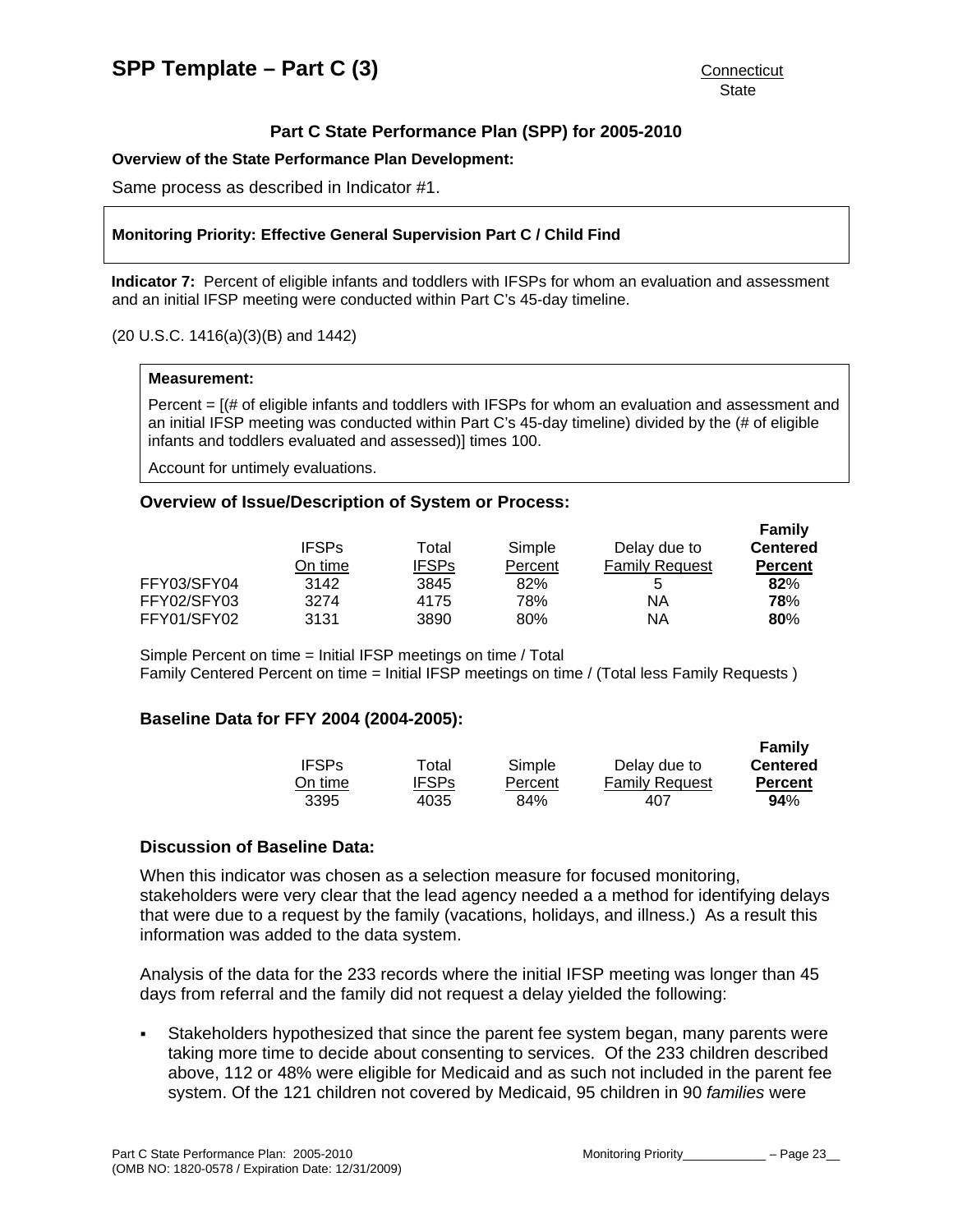required to pay fees based on their income. (There were 5 sets of twins.) 90 is 2.3% of the 3877 *families* with initial IFSPs due in FFY04.

- Given the scheduling challenges presented by the winter climate in Connecticut, especially during the last fiscal year, an analysis was run by month to see whether this may have been a factor. The winter months were not found to have more late IFSPs. In fact, of the 233 IFSP meetings held late, 83 or 35% were held during the months of June-August and only 49 or 21% were held during December –February.
- Another factor in planning the IFSP meeting is determining the child's legal status. This is an interagency effort between the service providers and local child protective service offices. Twenty six or 11% of the 233 children lived with someone other than their parent.
- To determine whether finding an interpreter was a challenge, an analysis by language spoken in the home was completed. The percentages were found to match statewide averages.
- Two of the three Birth to Three regions in Connecticut have experienced some intermittent delays in finding available programs for families. This shortened the time available for programs to complete evaluations and IFSPs. The delays were usually very short as 199 or 85.4% of the 233 experienced only a 0-3 day delay; 17 or 7.3% experienced 4-7 day delay and only 17 others or 7.3% experienced a delay of over 1 week.
- The one region (South) that did not have any delays in finding available programs had the highest percent of IFSPs over 45 days.

|              |        |         |              | Late IFSPs as a       |
|--------------|--------|---------|--------------|-----------------------|
|              |        | Percent | #            | Percent of            |
| Region       | # Late | of 233  | <b>IFSPs</b> | <b>Regional IFSPs</b> |
| <b>North</b> | 62     | 26.6%   | 1331         | 4.7%                  |
| South        | 100    | 42.9%   | 1188         | 8.4%                  |
| West         | 71     | 30.5%   | 1516         | 4.7%                  |

The 100 children in the South Region were served by 8 different programs out of a total of 12 that cover the region. Three of the 4 without late IFSPs were 100% on time. For the 8 programs with late IFSP meetings, the number per program ranged from 1 to 40 but late IFSPs ranged as a percentage of all IFSPs ranged from 1% to 27%.

Programs have been ranked twice on this indicator since December 2004. The tables are available on the Connecticut Birth to Three website www.birth23.org. During FFY2005, one program (the program with 27% of IFSPs held late) received an on-site inquiry visit based on their ranking as the lowest among programs of a similar size. A desk audit was completed on a second program. Both programs developed improvement plans to track compliance as soon as possible but no later than 12 months from identification.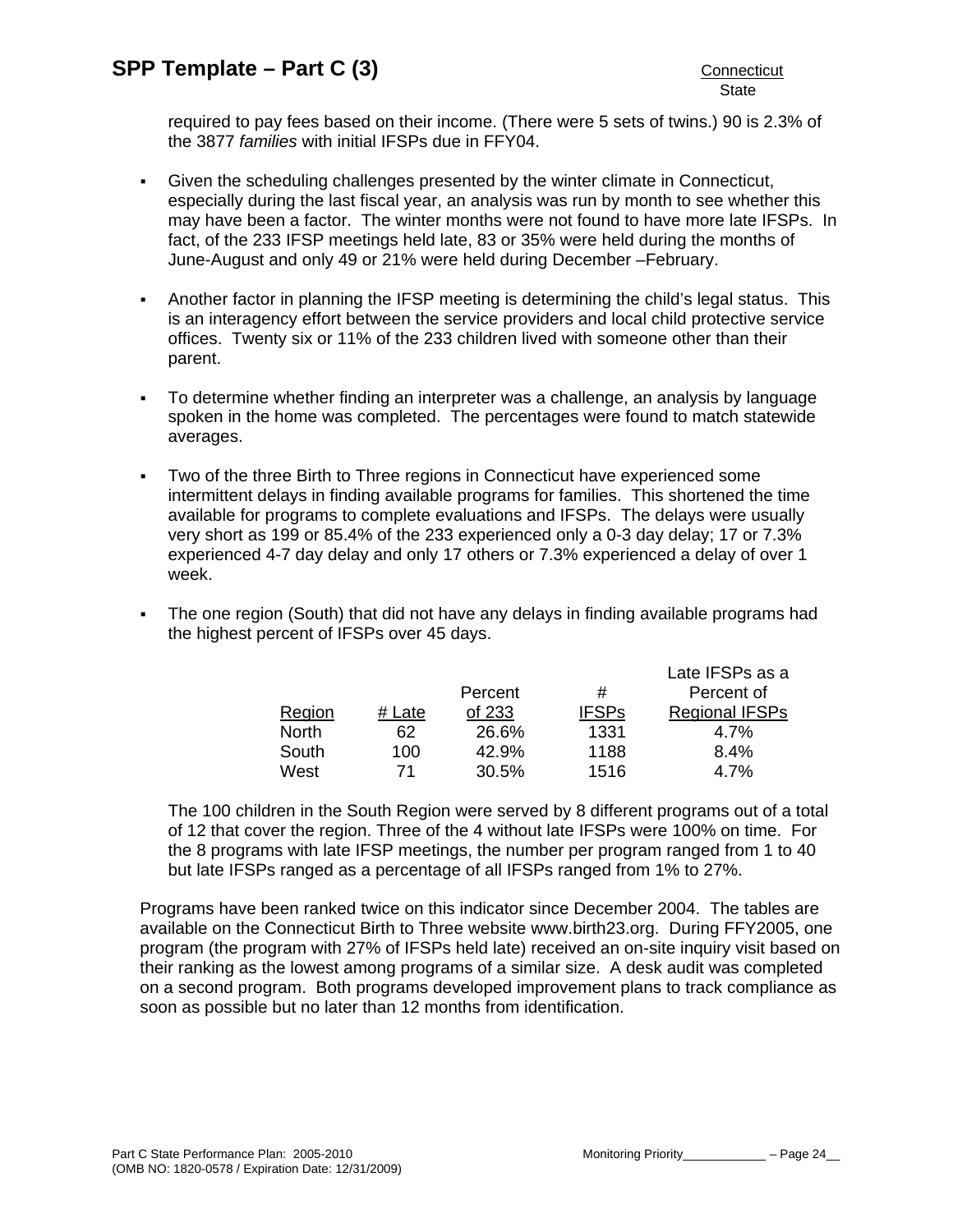| <b>FFY</b>              | <b>Measurable and Rigorous Target</b> |
|-------------------------|---------------------------------------|
| 2005<br>$(2005 - 2006)$ | 100%                                  |
| 2006<br>$(2006 - 2007)$ | 100%                                  |
| 2007<br>$(2007 - 2008)$ | 100%                                  |
| 2008<br>$(2008 - 2009)$ | 100%                                  |
| 2009<br>$(2009 - 2010)$ | 100%                                  |
| 2010<br>$(2010 - 2011)$ | 100%                                  |

#### **Improvement Activities/Timelines/Resources***:*

The Birth to Three Regulations will be modified to permit foster parents to be considered as parents as defined in the IDEA 2004 pending final Part C regulations. This would eliminate any delay in determining a child's legal status prior to initial evaluation. Timelines: Spring 2006

*Resources:* Part C Director, DMR Office of Governmental and Legal Affairs

As needed new programs will be added to increase capacity. Timelines: As needed *Resources:* Birth to Three *Lead Agency Staff*

#### *Performance Dashboard*

Currently, each program has a module in the real-time data system called the "Performance Dashboard" which displays data being monitored by the lead agency. Each program will be given real-time access to the data for this indicator. Programs view their performance for a sixmonth period and update it as often as needed. To help them identify any problems, they'll be able to see the list of records used for that sample. Stakeholders that are provided ready access to this information will be able to assist in quickly identifying barriers to compliance. *Timeline:* July 2005

*Resources: QA Team*, Data System Programmer, Data Users Group

#### *Focused Monitoring:*

This indicator will continue to be a selection measure for the Child Find priority area until the state is at 100%.

Timelines: Ranking and Selection in December and June of each year. On-site visits conducted monthly.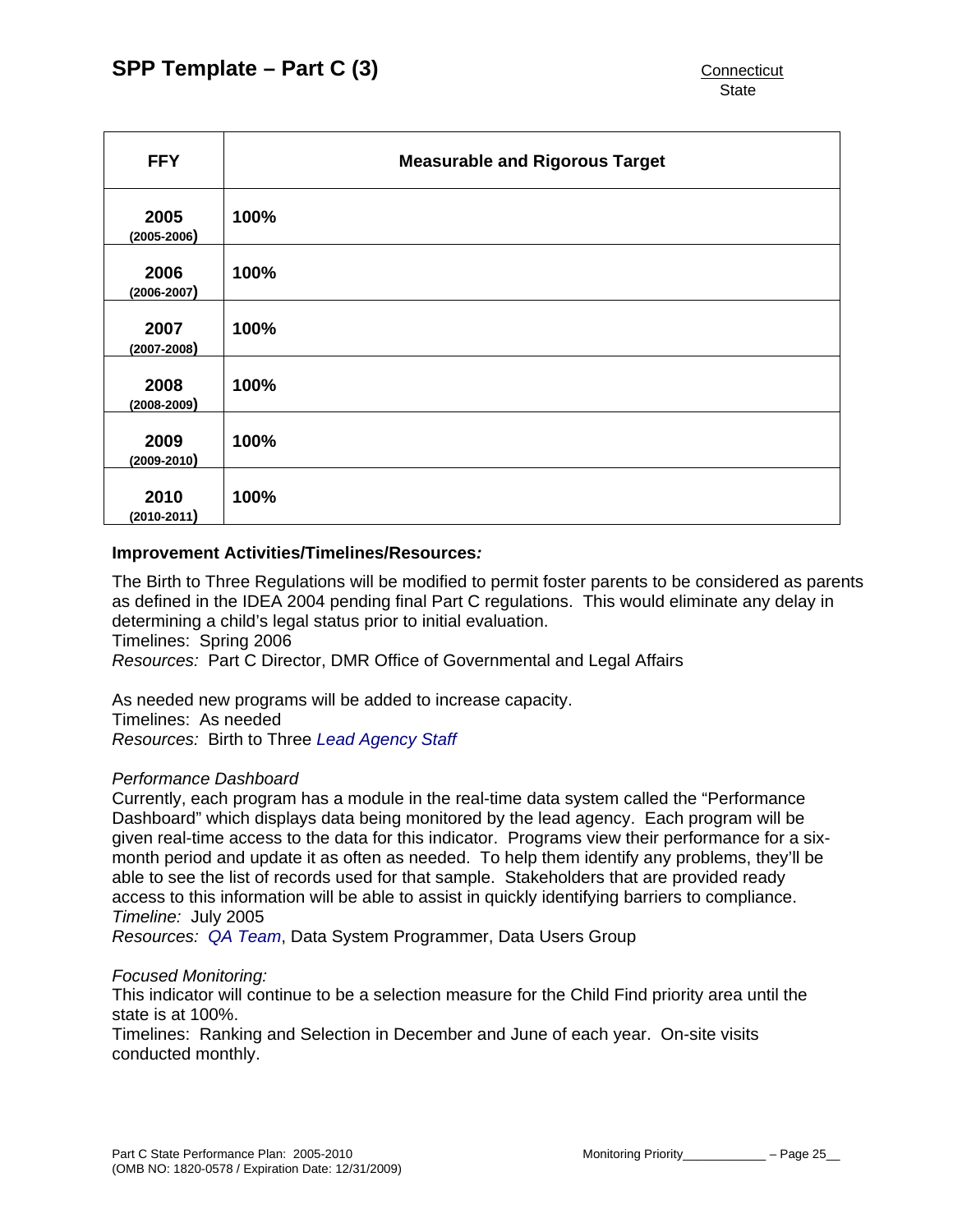*Resources:* Focused Monitoring Stakeholder Group, Part C Director, Focused Monitoring Team (QA Manager plus three parent members and a Birth to Three program director as a peer member), *Lead Agency Staff*

## *Biennial Performance Report (BPR)*

Non-compliance is identified in the electronic self-assessment and improvement tracking system called the Biennial Performance Report (BPR). Programs are being phased in to this process from the previous cyclical monitoring and continuous improvement plan process based on when they last received a full monitoring visit.

#### *Timelines:*

15 programs were last monitored between 7/1/01 and 6/30/02 (Group A) and their BPR was due on 9/1/05 (SFY06 / FFY05). Improvement/corrective action plans were due within 30 days and progress updates due by 3/15/06. Any non-compliance is to be corrected as soon as possible but no later than 9/15/06 (SFY07 / FFY06).

9 programs were last monitored between 7/1/02 and 6/30/03 (Group B) and their BPR is due on 1/15/06 (SFY06 / FFY05). Improvement/corrective action plans are due within 30 days and progress updates due by 7/15/06. Any non-compliance is to be corrected as soon as possible but no later than 1/15/07 (SFY08 / FFY07).

9 programs were last monitored between 7/1/03 and 9/30/04 (Group C) and their BPR was due on 7/15/06 (SFY07 / FFY06). Improvement/corrective action plans are due within 30 days and progress updates due by 1/15/07. Any non-compliance is to be corrected by 7/15/07 (SFY08 / FFY07).

Group A will then complete a new BPR self-assessment by 7/15/07, Group B by 1/15/08 and Group C by 7/15/08. This process will repeat every two years.

*Resources:* Birth to Three Program staff, *Lead Agency Staff*, *QA Team*, Data System Programmer, Part C Director

#### *Program Profiles*

Since February 2005, the lead agency has posted program profiles on the birth23.org website. These program profiles include the percent of IFSP meeting held on time for each program, for the group into which the program falls and for the state as a whole. The program's rank within their group is also included. Parents requested that the average number of days from referral to IFSP be displayed since it was more meaningful than a percent within 45 days. That is included by program, group and for the state as well.

*Timeline:* The profiles are updated on the website every six months.

*Resources: QA Team*, Child Find/Public Awareness Coordinator, Child Development Infoline

#### *DMR Business Plan*

This measure has been added to the lead agency's business plan for SFY06. Data is reported each quarter. This should engage lead agency in efforts to eliminate any non-compliance. *Timeline:* July 2005 – June 2006 *Resources: QA Team*, Part C Director

Verification emails are sent to each program about every late meeting before the APR is completed.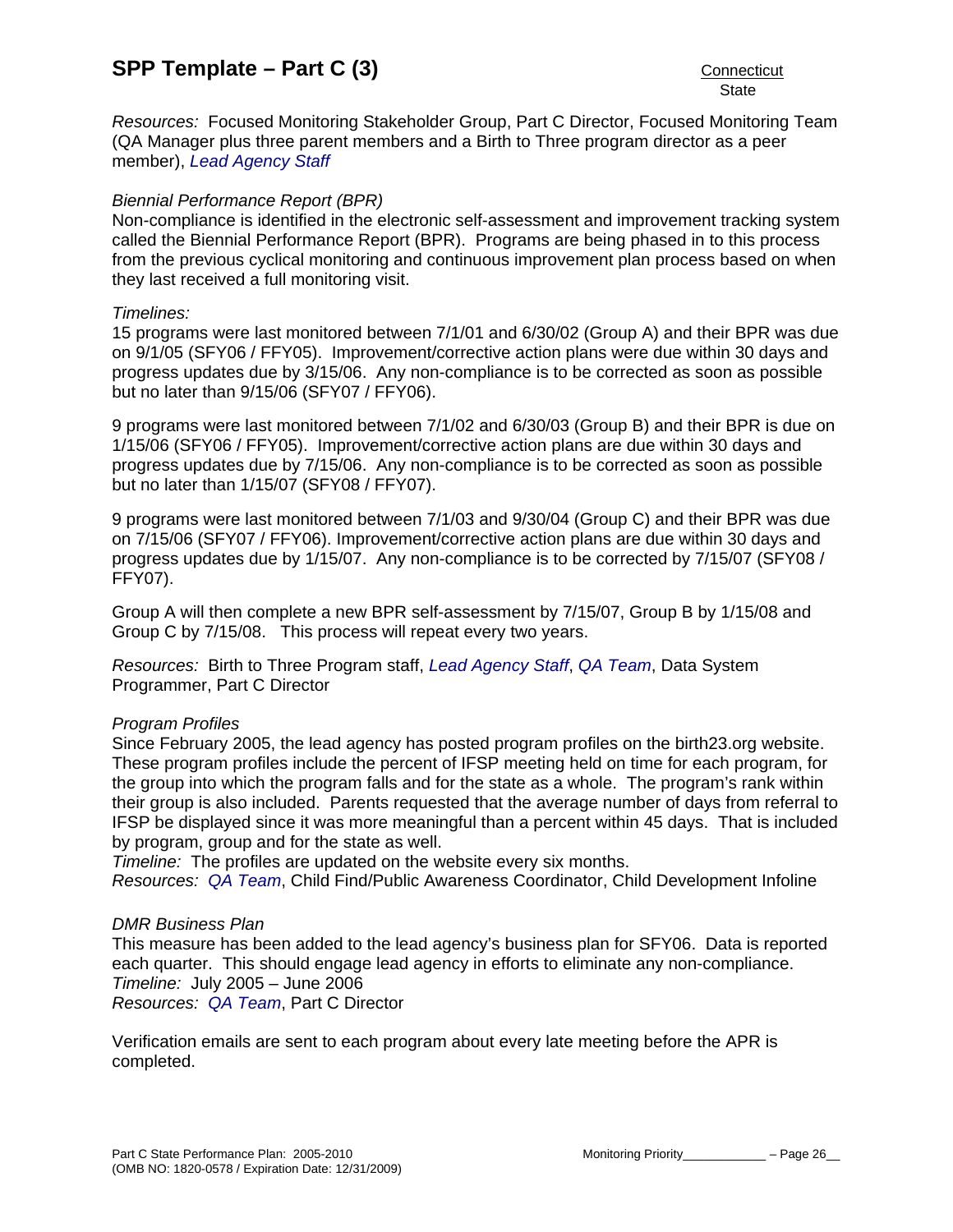## **Overview of the State Performance Plan Development:**

Same process as described in Indicator #1.

## **Monitoring Priority: Effective General Supervision Part C / Effective Transition**

**Indicator 8:** Percent of all children exiting Part C who received timely transition planning to support the child's transition to preschool and other appropriate community services by their third birthday including:

A. IFSPs with transition steps and services

(20 USC 1416(a)(3)(A) and 1442)

#### **Measurement:**

A. Percent  $=$  # of children exiting Part C who have an IFSP with transition steps and services divided by # of children exiting Part C times 100.

## **Overview of Issue/Description of System or Process:**

In July 2003, the statewide IFSP form was modified to include a section documenting development of a transition plan for every child, regardless of age.

Smooth Transitions is a priority area for Part C focused monitoring in Connecticut. The onsite visit protocol includes reviewing transition plans for clear steps to help the child and family adjust to the next setting at age three.

# **Baseline Data for FFY 2004 (2004-2005):**

|       | Total Exiting at    | <b>Transition Plan</b> |         |
|-------|---------------------|------------------------|---------|
|       | Age Three with IFSP | included in IFSP       | Percent |
| FFY04 | 2509                | 2509                   | 100%    |

## **Discussion of Baseline Data:**

When reviewing the contents of an IFSP in the IDEA regulations, the lead agency determined that the transition plan was a required component. The data system was modified to measure compliance with the law, which is what this data reflects.

The quality of the plans is evaluated as part of focused monitoring and the electronic selfassessment and improvement tracking system called the Biennial Performance Report (BPR).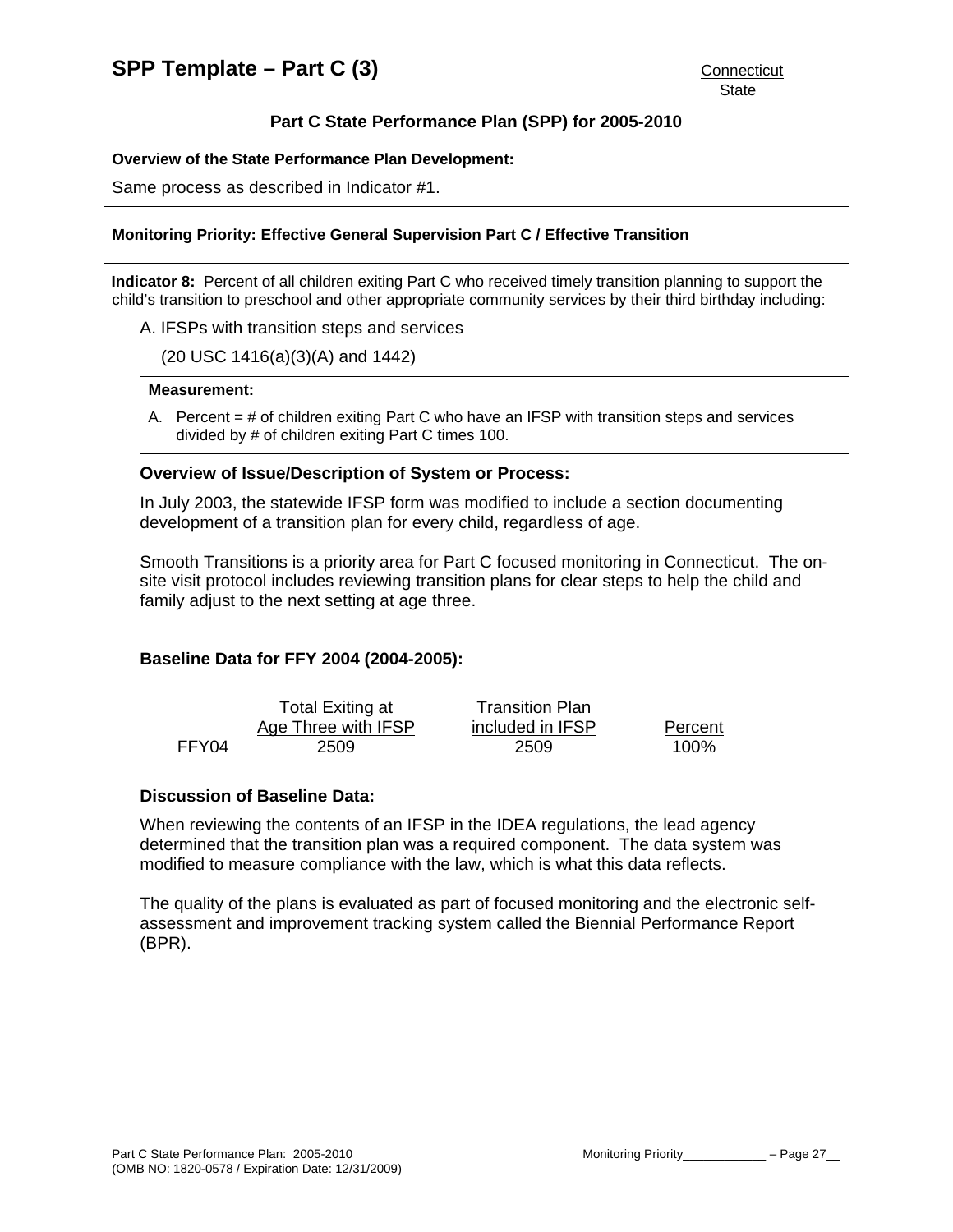| <b>FFY</b>              | <b>Measurable and Rigorous Target</b> |
|-------------------------|---------------------------------------|
| 2005<br>$(2005 - 2006)$ | 100%                                  |
| 2006<br>$(2006 - 2007)$ | 100%                                  |
| 2007<br>$(2007 - 2008)$ | 100%                                  |
| 2008<br>$(2008 - 2009)$ | 100%                                  |
| 2009<br>$(2009 - 2010)$ | 100%                                  |
| 2010<br>$(2010 - 2011)$ | 100%                                  |

## **Improvement Activities/Timelines/Resources***:*

In order to maintain compliance the lead agency will continue with the following practices:

#### *Performance Dashboard*

Currently, each program has a module in the real-time data system called the "Performance Dashboard" which displays data being monitored by the lead agency. Each program will be given real-time access to the data for this indicator. Programs view their performance for a sixmonth period and update it as often as needed. To help them identify any problems, they'll be able to see the list of records used for that sample. Stakeholders that are provided ready access to this information will be able to assist in quickly identifying barriers to compliance. *Timeline: July 2007*

*Resources: Data System Programmer* 

#### *Focused Monitoring*

This indicator will continue to be measured in the transition protocol for focused monitoring. Since the statewide IFSP form includes a transition plan section, all children have a transition plan that includes steps and services. Focused monitoring reviews the quality of the plans. Timelines: Monthly on-site visits

*Resources:* Focused Monitoring Stakeholder Group, Part C Director, Focused Monitoring Team (QA Manager plus three parent members and a Birth to Three program director as a peer member), *Lead Agency Staff*

#### *Biennial Performance Report (BPR)*

Non-compliance is identified in the electronic self-assessment and improvement tracking system called the Biennial Performance Report (BPR). Programs are being phased in to this process from the previous cyclical monitoring and continuous improvement plan process based on when they last received a full monitoring visit.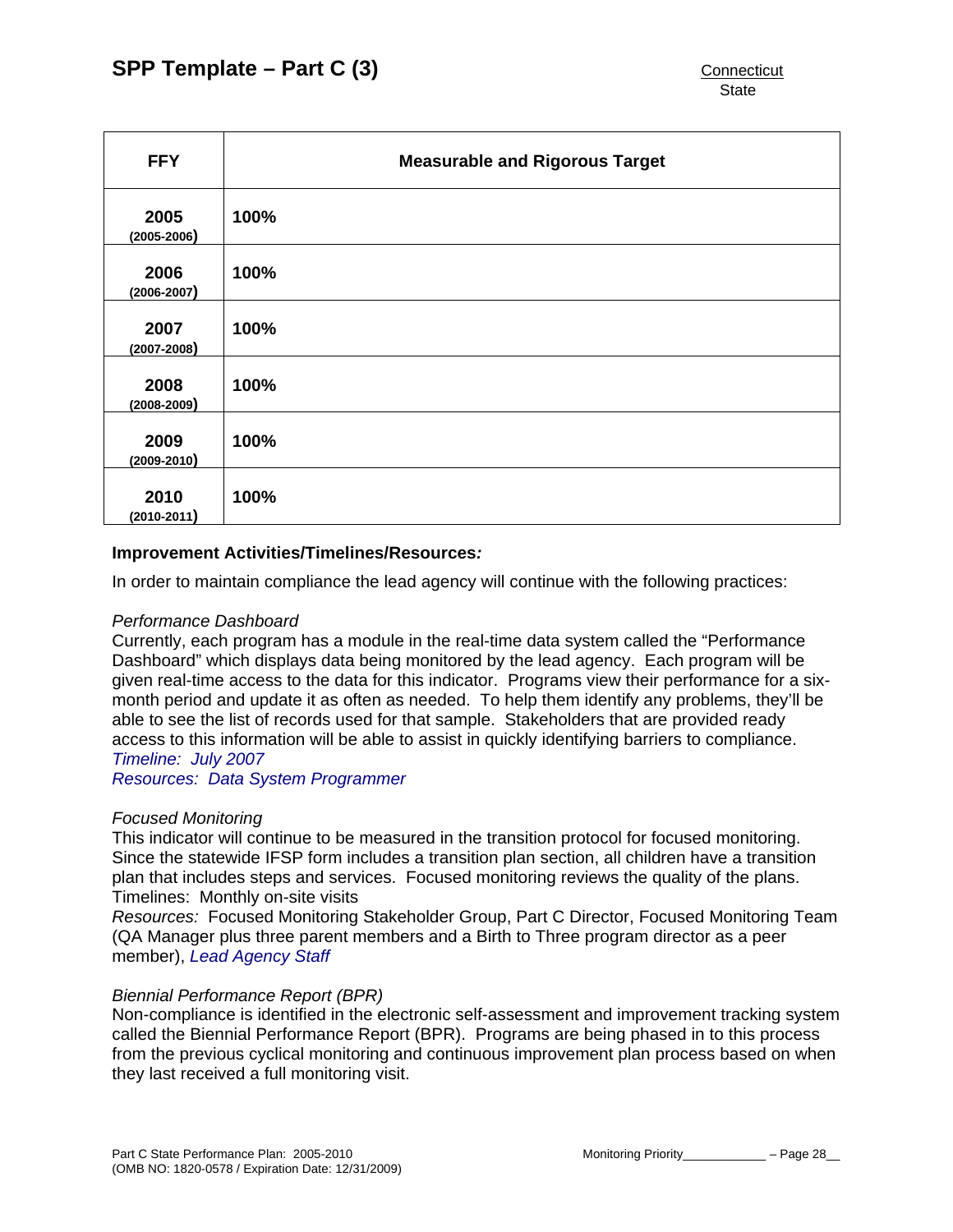# *Timelines:*

15 programs were last monitored between 7/1/01 and 6/30/02 (Group A) and their BPR was due on 9/1/05 (SFY06 / FFY05). Improvement/corrective action plans were due within 30 days and progress updates due by 3/15/06. Any non-compliance is to be corrected as soon as possible but no later than 9/15/06 (SFY07 / FFY06).

9 programs were last monitored between 7/1/02 and 6/30/03 (Group B) and their BPR is due on 1/15/06 (SFY06 / FFY05). Improvement/corrective action plans are due within 30 days and progress updates due by 7/15/06. Any non-compliance is to be corrected as soon as possible but no later than 1/15/07 (SFY08 / FFY07).

9 programs were last monitored between 7/1/03 and 9/30/04 (Group C) and their BPR was due on 7/15/06 (SFY07 / FFY06). Improvement/corrective action plans are due within 30 days and progress updates due by 1/15/07. Any non-compliance is to be corrected by 7/15/07 (SFY08 / FFY07).

Group A will then complete a new BPR self-assessment by 7/15/07, Group B by 1/15/08 and Group C by 7/15/08. This process will repeat every two years.

*Resources:* Birth to Three Program staff, *Lead Agency Staff*, *QA Team*, Data System Programmer, Part C Director

#### *Program Profiles*

Since February 2005, the lead agency has posted program profiles on the birth23.org website. These profiles include demographic and performance data for each program, for the group into which the program falls and for the state as a whole. This indicator will be added to the program profile.

*Timeline:* The profiles are updated on the website every six months. This indicator will be added to the profile for the next round due in January 2006.

*Resources: QA Team*, Child Find/Public Awareness Coordinator, Child Development Infoline

*The data system will be modified so that an IFSP cannot be committed into the data system unless a transition plan is present. This will be added to the Performance Dashboard and monitored with verification visits. Timeline: Ongoing Resources: QA Team and EI Programs* 

*The quality of the plans will continue to be monitored through the Biennial Performance Report (BPR) and as part of Focused Monitoring on-site visits. Timeline: Ongoing Resources: QA Team and EI Programs* 

*Verification emails are sent to each program about every missing plan before the APR is completed.*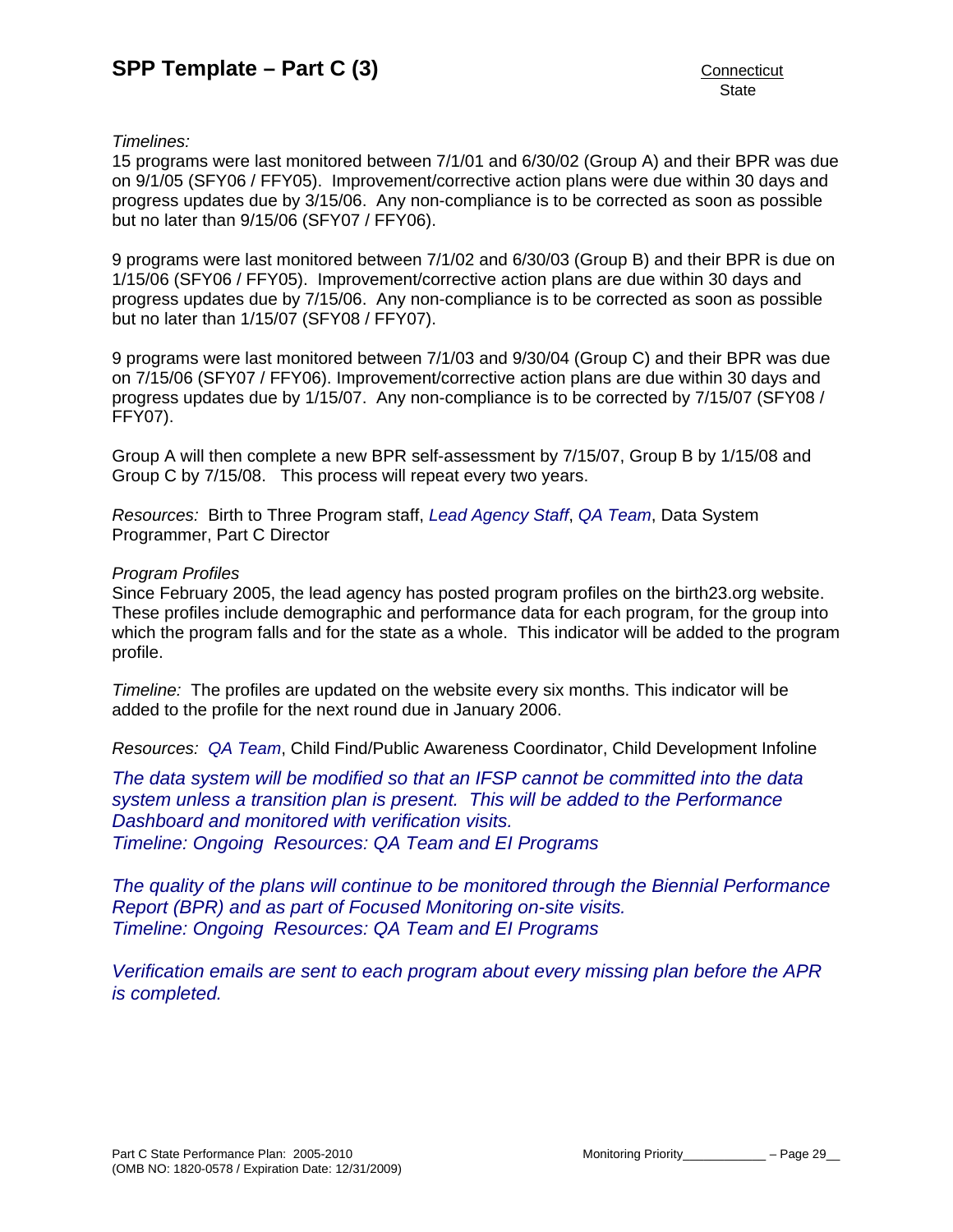## **Overview of the State Performance Plan Development:**

Same process as described in Indicator #1.

#### **Monitoring Priority: Effective General Supervision Part C / Effective Transition**

**Indicator 8:** Percent of all children exiting Part C who received timely transition planning to support the child's transition to preschool and other appropriate community services by their third birthday including:

B. Notification to LEA, if child potentially eligible for Part B (20 USC 1416(a)(3)(B) and 1442

#### **Measurement:**

B. Percent = # of children exiting Part C and potentially eligible for Part B where notification to the LEA occurred divided by the # of children exiting Part C who were potentially eligible for Part B times 100.

#### **Overview of Issue/Description of System or Process:**

LEAs are notified by the lead agency three times per year of all children enrolled in Birth to Three by program. If the parents have given consent to release information, the child's name, birth date, service coordinator, and diagnostic code appear. If there is no consent, only the child's date of birth appears. State law 17a-248d(e) requires LEA notification by January 1 of each year.

Each family gives or declines consent to refer their child to the LEA. A referral form is sent to each LEA for every child for whom the family is seeking Part B services and the date the referral form is sent is recorded in the Birth to Three data system.

#### **Baseline Data for FFY 2004 (2004-2005):**

During FFY04 the families of 2674 children consented to a referral to their LEA regardless of age or potential eligibility for Part B services. The LEAs were notified about 100% of those children.

| Number of children exiting Part C      |                                          |         |
|----------------------------------------|------------------------------------------|---------|
| and potentially eligible for Part B    | Number of children exiting Part C        |         |
| where notification to the LEA occurred | who were potentially eligible for Part B | Percent |
| 2424                                   | 2424                                     | 100%    |

#### **Discussion of Baseline Data:**

This format for early notification was developed in collaboration with LEAs and has been in place for more than five years.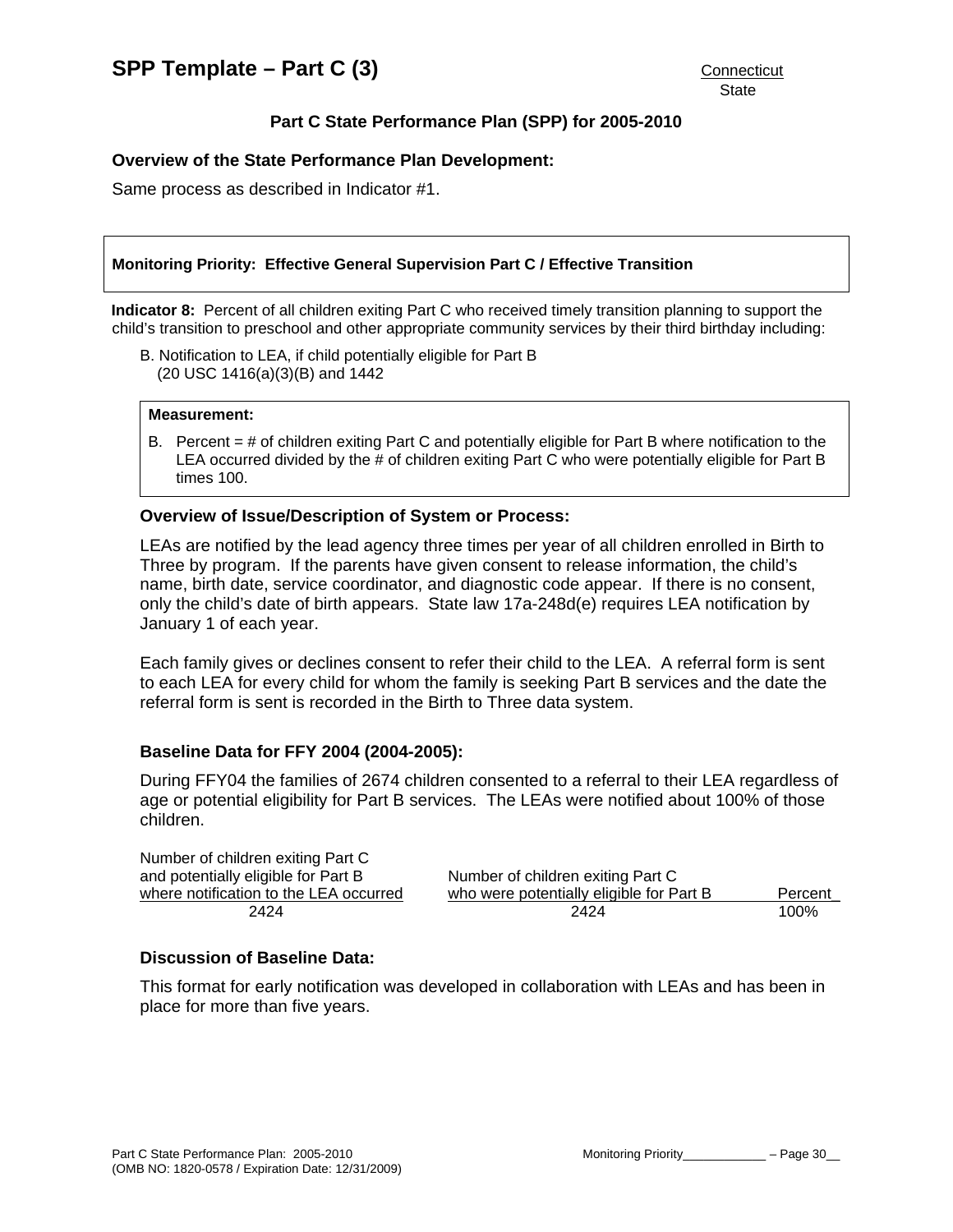| <b>FFY</b>              | <b>Measurable and Rigorous Target</b> |
|-------------------------|---------------------------------------|
| 2005<br>$(2005 - 2006)$ | 100%                                  |
| 2006<br>$(2006 - 2007)$ | 100%                                  |
| 2007<br>$(2007 - 2008)$ | 100%                                  |
| 2008<br>$(2008 - 2009)$ | 100%                                  |
| 2009<br>$(2009 - 2010)$ | 100%                                  |
| 2010<br>$(2010 - 2011)$ | 100%                                  |

#### **Improvement Activities/Timelines/Resources***:*

In order to maintain compliance, the lead agency will continue with the following practices:

The report sent to the LEA will be updated as needed, based on feedback from providers and LEAs.

*Timelines:* LEA reports to be mailed out each year during August, December and May. *Resources: Lead Agency Staff*, Data System Programmer, Data Users Group, LEAs, 619 Coordinator, Part C Director

#### *Program Profiles*

Since February 2005, the lead agency has posted program profiles on the birth23.org website. These program profiles include the percent of families that decide to refer their child to their LEA at least 150 days before age three. This percent is displayed for each program, for the group into which the program falls, and for the state as a whole.

*Timeline:* The profiles are updated on the website every six months.

*Resources: QA Team*, Child Find/Public Awareness Coordinator, Child Development Infoline

#### *State Profile*

Since February 2005, the lead agency has posted program profiles on the birth23.org website. These include a variety of demographics and performance data for each program, for the size grouping into which the program falls and for the state as a whole. The data about this indicator will NOT be added to the program profiles since the sub-unit for this indicator is the school district not each Birth to Three program. District data will be posted in a separate profile for the state as a whole in the same location as the program profiles on birth23.org (Quality Assurance).

*Timeline:* The state profile will be created by *January 2008 and updated every year. Resources:* Part C Director, *QA Team*, ICC, *Lead Agency Staff*, Child Find/Public Awareness Coordinator, Child Development Infoline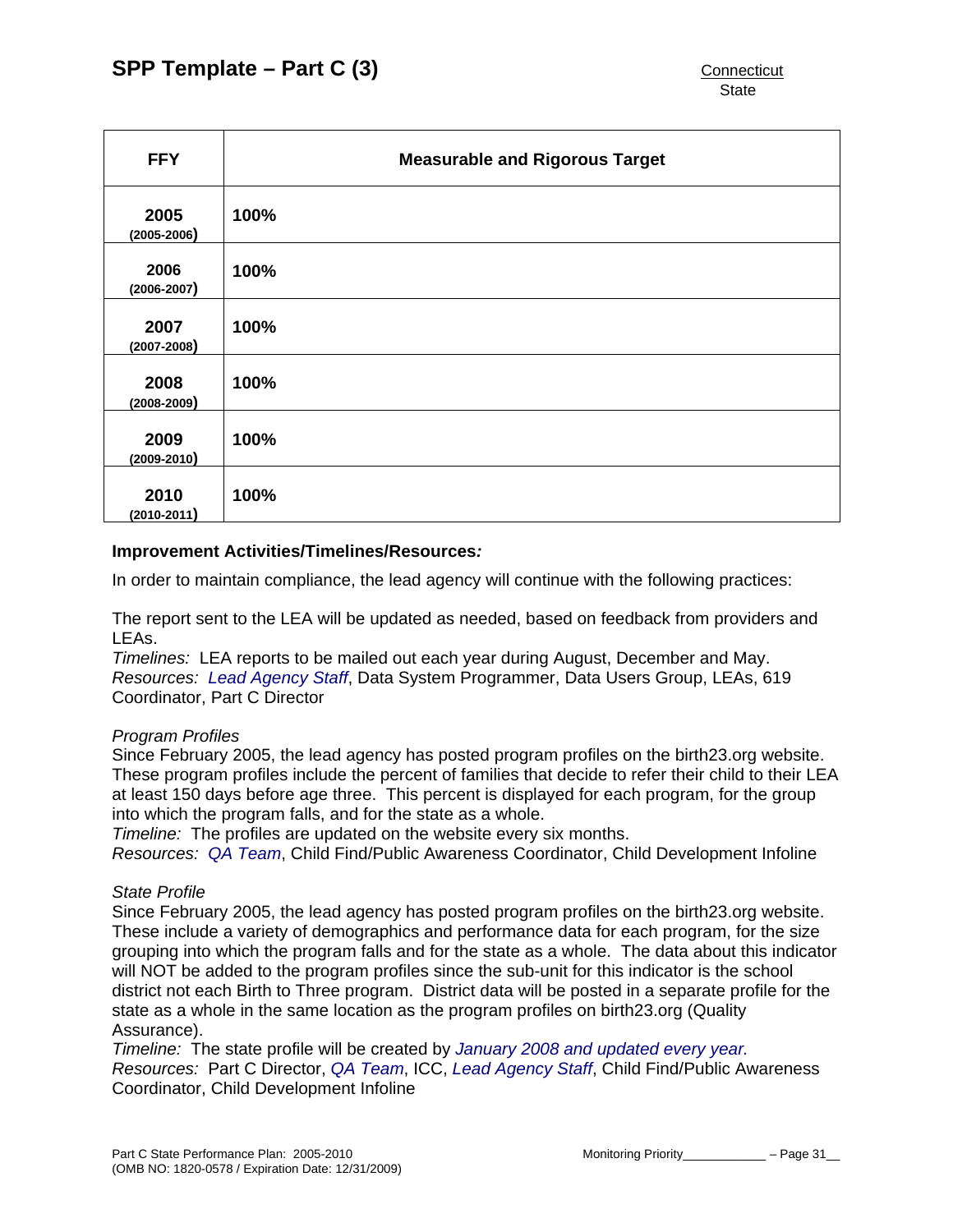*In response to OSEP's SPP letter of March 2, 2006, Connecticut has modified the notification of LEAs about children who are within 90 days of age three and may be eligible for Part B. As previously described, lists are sent to each district three times per year that include information about all children in the district enrolled in Birth to Three. The family's contact information (a.k.a. "directory information") was only shared if parents had consented to a referral to their LEA by signing YES on the Part C LEA referral/consent to release information form. If a family "opted out" by signing NO or not signing the referral/consent form or revoking previous consent, only de-identified information was included on the list.* 

*As of May 2006, if a child is within 90 days of age three and the LEA referral/consent form has NOT YET been signed or the data regarding that signature has NOT YET been entered into the data system, a separate report is sent to each district (if needed) with "directory information" about these children residing in their district.* 

*Both reports to the districts will continue to be sent three times per year (as applicable). Timeline: Ongoing Resources: Service and Support Office*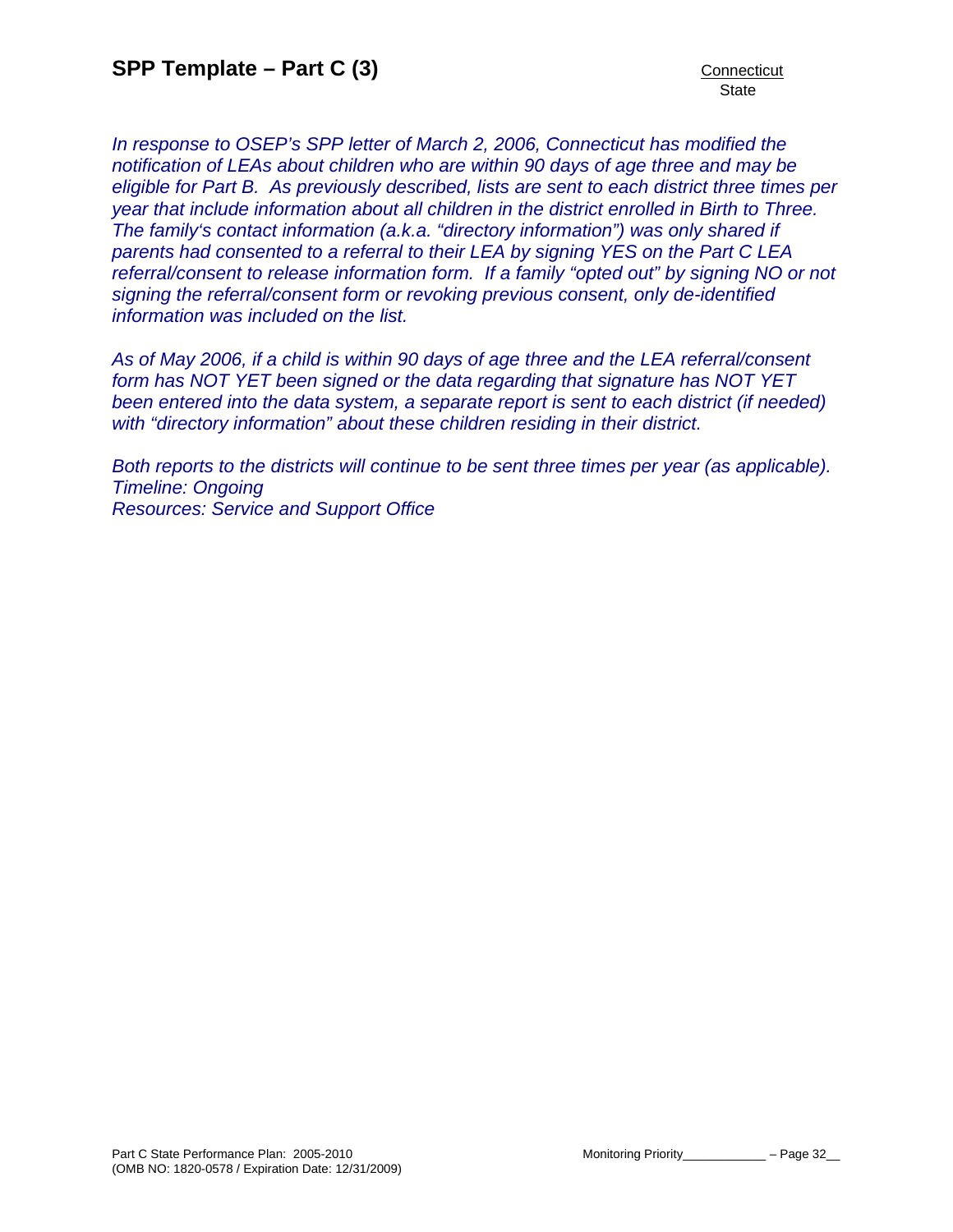## **Overview of the State Performance Plan Development:**

Same process as described in Indicator #1.

## **Monitoring Priority: Effective General Supervision Part C / Effective Transition**

**Indicator 8:** Percent of all children exiting Part C who received timely transition planning to support the child's transition to preschool and other appropriate community services by their third birthday including:

C. Transition conference, if child potentially eligible for Part B. (20 USC 1416(a)(3)(B) and 1442

#### **Measurement:**

C. Percent = # of children exiting Part C and potentially eligible for Part B where the transition conference occurred divided by the # of children exiting Part C who were potentially eligible for Part B times 100.

#### **Overview of Issue/Description of System or Process:**

Connecticut was identified as being out of compliance on this indicator in the December 24, 2002 letter approving the State Improvement Plan, as well as in the APR letters from OSEP dated February 13, 2004, January 5, 2005 and October 14, 2005.

Connecticut has been monitoring this item closely for four years and has made significant improvement (beginning at 69% in SFY2001). The Part C focused monitoring stakeholders group chose "Smooth Transitions" as a priority area. This indicator is the selection measure for that priority. Once the indicator was included on program profiles and tables showing program rankings on this indicator were posted on the Birth to Three website, stakeholders felt strongly that the lead agency needed a way to know when the reason for the delay was due to a request by the family (vacations, holidays, and illness.) As a result this information was added to the data system.

# **Family**

**Baseline Data for FFY 2004 (2004-2005):** 

| Region    | Conference<br>On time | Total<br>Conferences | Simple<br>Percent | Delay due to<br><b>Family Request</b> | <b>Centered</b><br><b>Percent</b> |
|-----------|-----------------------|----------------------|-------------------|---------------------------------------|-----------------------------------|
| North     | 567                   | 626                  | 91%               | 32                                    | 96%                               |
| South     | 458                   | 523                  | 88%               | 34                                    | 94%                               |
| West      | 565                   | 633                  | 89%               | 35                                    | 95%                               |
| Statewide | 1590                  | 1782                 | 89%               | 101                                   | 95%                               |

Simple Percent on time = Trans. Conferences on time/Total Conferences held Family Centered Percent on time = Conferences on time/(Total less Family Request)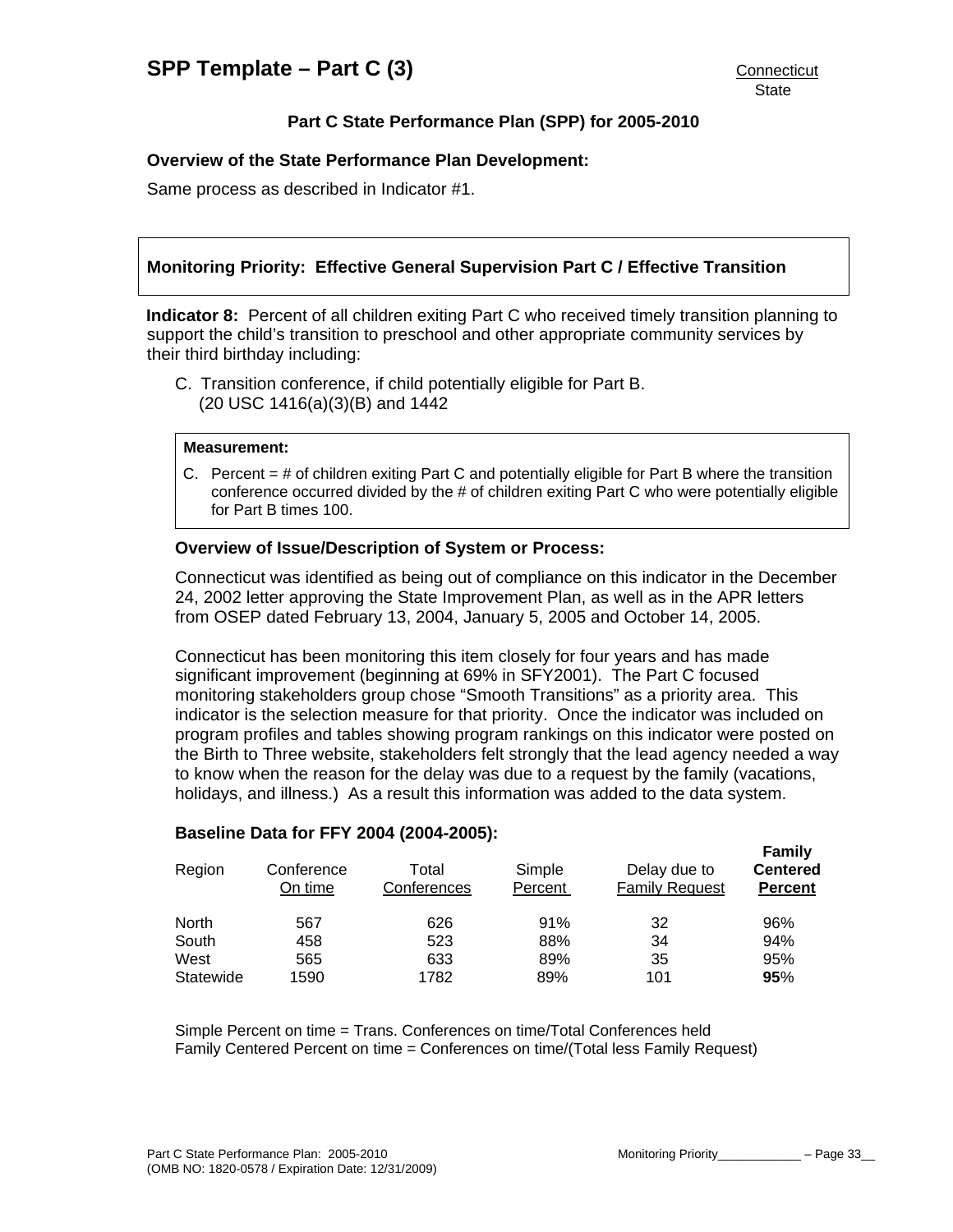## **Discussion of Baseline Data:**

Programs have been ranked twice on this since December 2004. The tables are available on the Connecticut Birth to Three website www.birth23.org. During FFY2005, two programs received an on-site inquiry visit based on being ranked the lowest among programs of a similar size. Both programs developed improvement plans to track compliance as soon as possible but no later than 12 months from identification.

| <b>FFY</b>              | <b>Measurable and Rigorous Target</b> |
|-------------------------|---------------------------------------|
| 2005<br>$(2005 - 2006)$ | 100%                                  |
| 2006<br>$(2006 - 2007)$ | 100%                                  |
| 2007<br>$(2007 - 2008)$ | 100%                                  |
| 2008<br>$(2008 - 2009)$ | 100%                                  |
| 2009<br>$(2009 - 2010)$ | 100%                                  |
| 2010<br>$(2010 - 2011)$ | 100%                                  |

#### **Improvement Activities/Timelines/Resources***:*

Since IDEA Section 637(a)(9)(A)(ii) requires the lead agency to convene a transition conference "among the lead agency, the family, and the local educational agency" it was Connecticut's opinion that only those transition conferences that included all three participants could be considered "convened." This definition was the basis of all data previously submitted to OSEP. At the beginning of November, 2005, service coordinators were instructed that if they've made every effort to accommodate the LEA's schedule but the LEA did not participate in the transition conference, even by conference call, they may hold the transition conference without the LEA representative, as long as they document the invitation to the LEA and their attempts to have the LEA representative participate. Both Birth to Three programs and LEAs have been notified and the procedure will be revised by 1/1/06. In addition, the revised procedure for referral to the LEA will encourage referral at age two, rather than waiting until 2  $\frac{1}{2}$ . This reflects the earlier transition conference date of up to nine months prior to age three in IDEA 2004.

*Timeline:* July 2006 *Resources:* Part C Director, Birth to Three *Lead Agency Staff*

#### *Performance Dashboard*

Currently, each program has a module in the real-time data system called the "Performance Dashboard" which displays data being monitored by the lead agency. Each program will be given real-time access to the data for this indicator. Programs view their performance for a six-month period and update it as often as needed. To help them identify any problems, they'll be able to see the list of records used for that sample.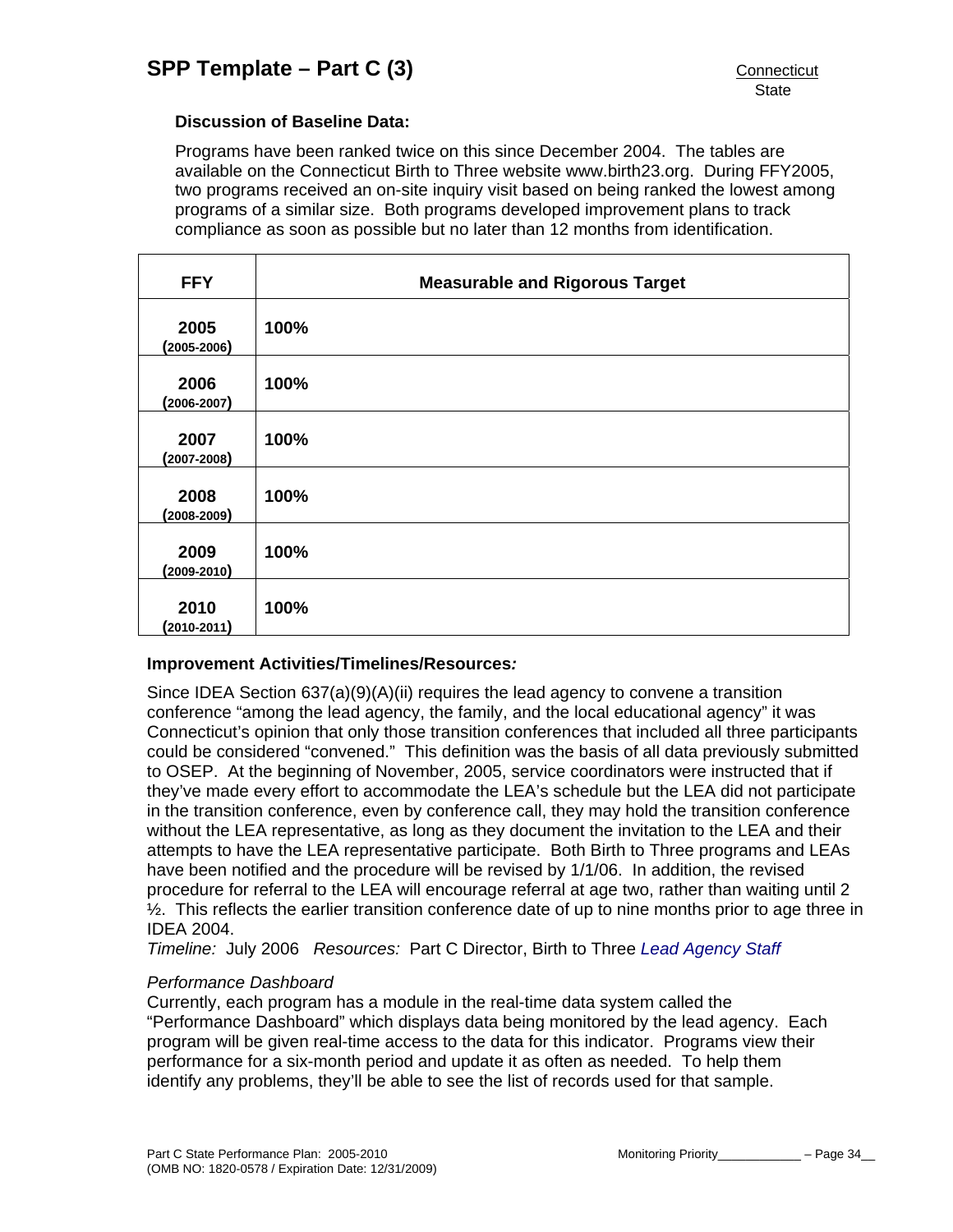Stakeholders that are provided ready access to this information will be able to assist in quickly identifying barriers to compliance. *Timeline:* July 2005

*Resources: QA Team*, Data System Programmer, Data Users Group

## *Focused Monitoring*

This indicator will continue to be a selection measure for focused monitoring. Updated ranking tables will be posted on the Connecticut Birth to Three website. Timelines: Ranking and Selection in *twice* each year, on-site visits conducted monthly. *Resources:* Focused Monitoring Stakeholder Group, Part C Director, Focused Monitoring Team (QA Manager plus three parent members and a Birth to Three program director as a peer member), *Lead Agency Staff*

# *Biennial Performance Report (BPR)*

Non-compliance is identified in the electronic self-assessment and improvement tracking system called the Biennial Performance Report (BPR). Programs are being phased in to this process from the previous cyclical monitoring and continuous improvement plan process based on when they last received a full monitoring visit.

#### Timelines:

15 programs were last monitored between 7/1/01 and 6/30/02 (Group A) and their BPR was due on 9/1/05 (SFY06 / FFY05). Improvement/corrective action plans were due within 30 days and progress updates due by 3/15/06. Any non-compliance is to be corrected as soon as possible but no later than 9/15/06 (SFY07 / FFY06).

9 programs were last monitored between 7/1/02 and 6/30/03 (Group B) and their BPR is due on 1/15/06 (SFY06 / FFY05). Improvement/corrective action plans are due within 30 days and progress updates due by 7/15/06. Any non-compliance is to be corrected as soon as possible but no later than 1/15/07 (SFY08 / FFY07).

9 programs were last monitored between 7/1/03 and 9/30/04 (Group C) and their BPR was due on 7/15/06 (SFY07 / FFY06). Improvement/corrective action plans are due within 30 days and progress updates due by 1/15/07. Any non-compliance is to be corrected by 7/15/07 (SFY08 / FFY07).

Group A will then complete a new BPR self-assessment by 7/15/07; Group B by 1/15/08 and Group C by 7/15/08. This process will repeat every two years.

*Resources:* Birth to Three Program staff, *Lead Agency Staff*, *QA Team*, Data System Programmer, Part C Director

#### *Program Profiles*

Since February 2005, the lead agency has posted program profiles on the birth23.org website. These program profiles include the percent of transition conferences convened on time for each program, for the group into which the program falls and for the state as a whole. Since this is a selection measure for focused monitoring, the program's rank within their group is also included.

*Timeline:* The profiles are updated on the website every six months. *Resources: QA Team*, Child Find/Public Awareness Coordinator, Child Development Infoline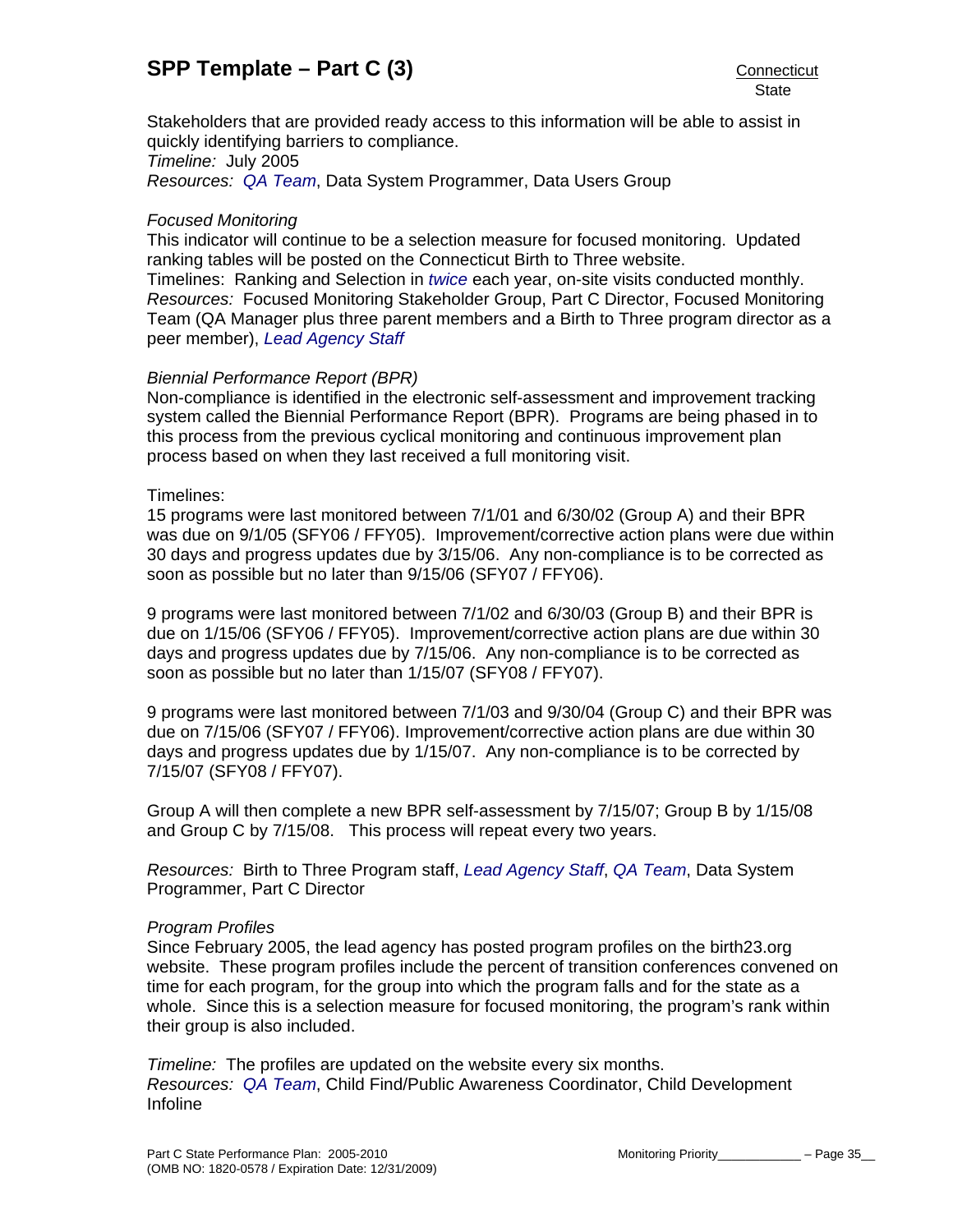## *Department of Mental Retardation Business Plan*

This measure has been added to the lead agency's business plan for SFY06. Data is reported each quarter by region. This should engage the *DMR leadership* in the efforts to eliminate any non-compliance.

*Timeline:* July 2005 – June 2006 *Resources: QA Team*, Part C Director

*Verification emails are sent to each program about every late conference before the APR is completed.*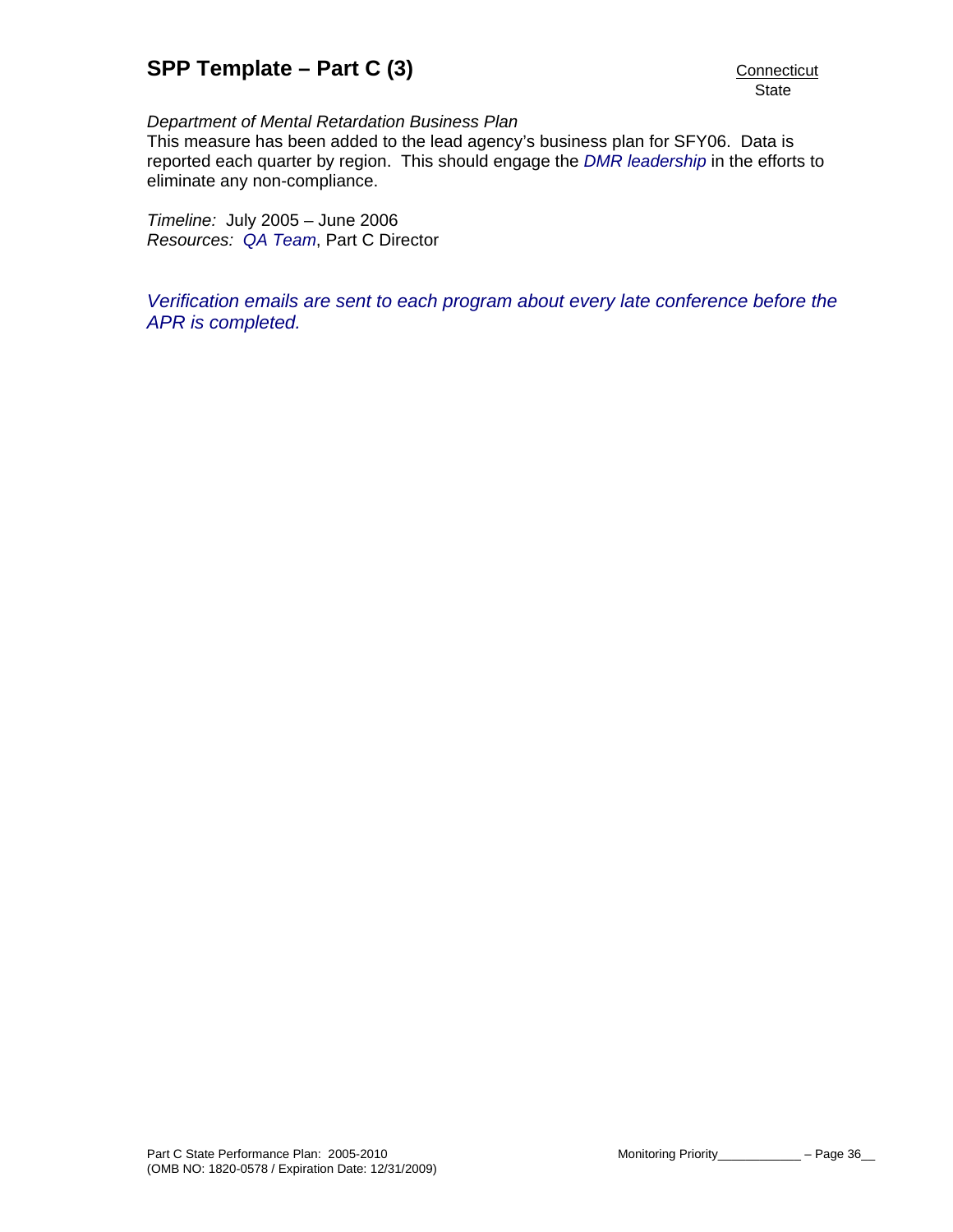#### **Overview of the State Performance Plan Development:**

Same process as described in Indicator #1.

#### **Monitoring Priority: Effective General Supervision Part C / General Supervision**

**Indicator 9:** General supervision system (including monitoring, complaints, hearings, etc.) identifies and corrects noncompliance as soon as possible but in no case later than one year from identification.

(20 U.S.C. 1416(a)(3)(B) and 1442)

#### **Measurement:**

Percent of noncompliance corrected within one year of identification:

- a. # of findings of noncompliance.
- b. # of corrections completed as soon as possible but in no case later than one year from identification.

Percent =  $[(b)$  divided by  $(a)]$  times 100.

For any noncompliance not corrected within one year of identification, describe what actions, including technical assistance and/or enforcement that the State has taken.

#### **Overview of Issue/Description of System or Process:**

As of 9/30/05, 38 programs had received full onsite monitoring visits as part of a threeyear cycle. The last three visits were completed between 7/1/04 and 9/30/04. The quality assurance system was then redesigned to include Focused Monitoring (FM) and a new electronic Biennial Performance Reporting and Improvement Planning system (BPR).

### *Focused Monitoring*

Based on previous monitoring results and data analyses, the Part C Focused Monitoring Stakeholders selected three priority areas: Child Find, Service Delivery and Transition. They then developed specific selection indicators for each. Programs were grouped by size based on the number of children with IFSPs on 12/1/04, then ranked within each grouping for each selection indicator. The lowest performing programs were selected for on-site inquiry visits or data verification. Four programs received onsite inquiry visits in the Spring of 2005.

#### *Biennial Performance Report and Improvement Planning (BPR)*

A committee that included parents, providers and Part C staff developed an electronic performance reporting system. This system requires that programs complete a selfassessment biennially and develop an improvement plan as needed. The system includes compliance and quality measures and data is gathered from record reviews, family interviews, staff interviews and staff observations. Whenever possible, measures are linked to the data in the Connecticut Birth to Three data system.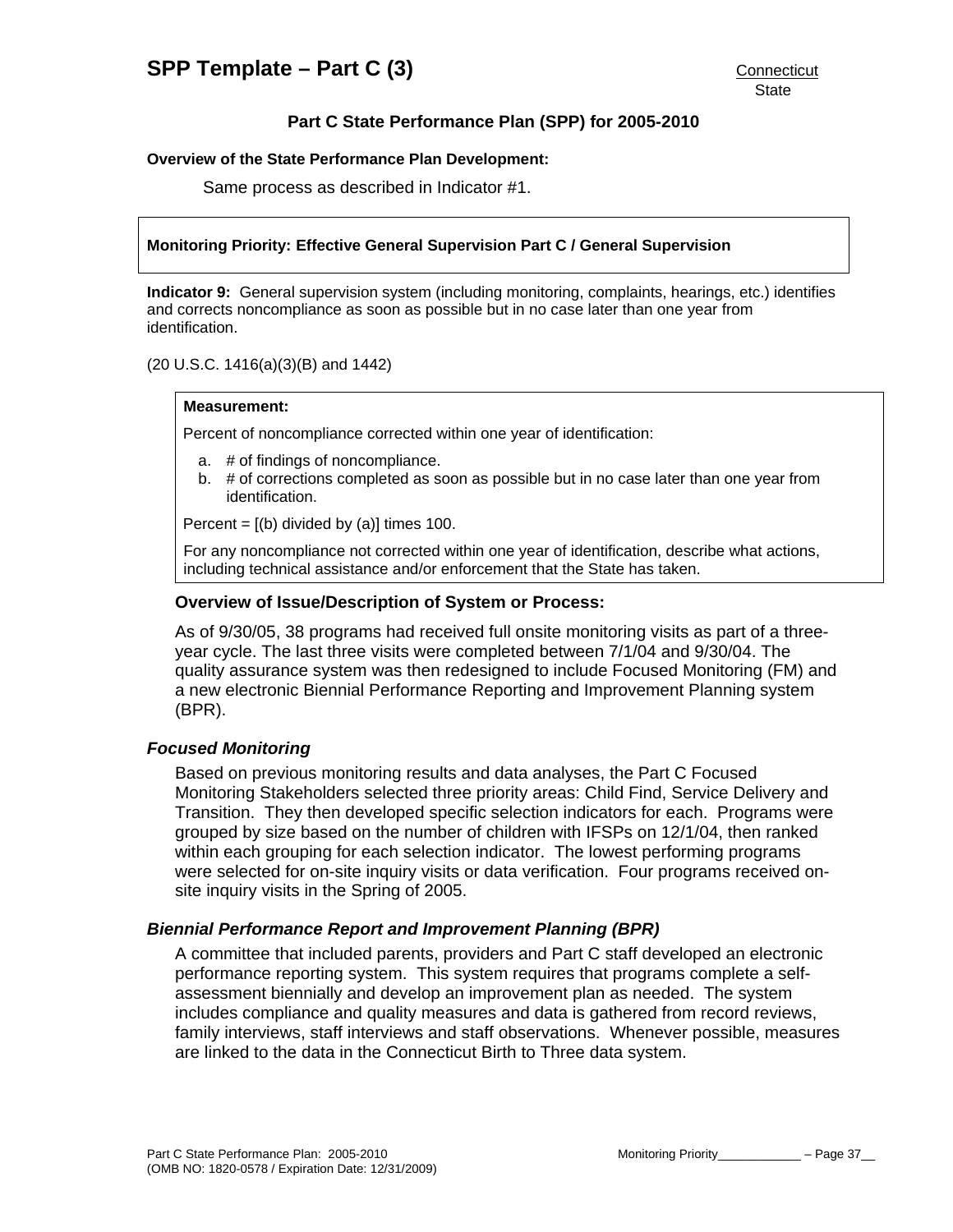Programs were grouped to allow for staggered completion of each BPR. Programs that received a full on-site monitoring visit before SFY 2003 were assigned a due date of 7/1/05. Programs that received a full on-site monitoring visit during SFY 2003 were assigned a due date of 1/15/06. Programs that received a full on-site monitoring visit after SFY 2003 were assigned a due date of 7/15/06. After submitting the selfassessment data, an electronic improvement plan template is generated based on the results. The Part C Director mails notification to programs with findings of noncompliance. Child specific non-compliance must be corrected within 45 days and systemic non-compliance must be corrected as soon as possible but in no case later than 12 months from identification. Programs work with their *lead agency staff* to finalize their improvement plan targets, timelines, and strategies within 1 month of completing the self-assessment. Overall progress updates are required to be submitted electronically every 6 months. Electronic reminder notices are sent to both the regional manager and the program in advance. (Due to delays in refining the definitions of and criteria for the BPR measures as well as the data system, the first group of programs was given the option to extend their submission due date from 7/1/05 to 9/15/05).

#### *Determinations*

*In addition, Section 616 of the IDEA requires that the Part C lead agency review performance of each Early Intervention (EI) Program each year. In Connecticut, based on the information provided in the EI program's Biennial Performance Report (BPR), information obtained through monitoring visits, information obtained through data analysis for the APR and any other public information, the lead agency will determine if the EI program:* 

- o *Meets Requirements;*
- o *Needs Assistance;*
- o *Needs Intervention; or*
- o *Needs Substantial Intervention.*

*In making these determinations and in deciding upon appropriate enforcement actions, the lead agency will consider all information available to the lead agency at the time of the determination, including the history, nature and length of time of any reported noncompliance, and any evidence of correction. If the EI program also provides quantitative and qualitative data demonstrating that, in a timely manner, the EI program corrected identified noncompliance, the lead agency will consider the EI program to be in substantial compliance regarding that indicator.* 

*EI programs that do not meet one or more of the program's targets identified in their BPR Improvement Plan (IP) should closely examine the strategies identified in the IP and consider whether the program needs to change those strategies. Failure to meet performance targets may result in focused monitoring, requests for additional data or information regarding related requirements, or other actions by the lead agency.* 

*Connecticut's four determinations are as follows:* 

#### *Meets Requirements*

*Factors the lead agency will consider in determining whether an EI program meets the requirements and the purposes of IDEA, include the following:* 

- *The EI program demonstrates substantial compliance on ALL compliance measures.*
- *All measures have valid and reliable data (actual baseline data, progress data, etc.).*
- *The EI program demonstrates that in a it corrects noncompliance timely manner.*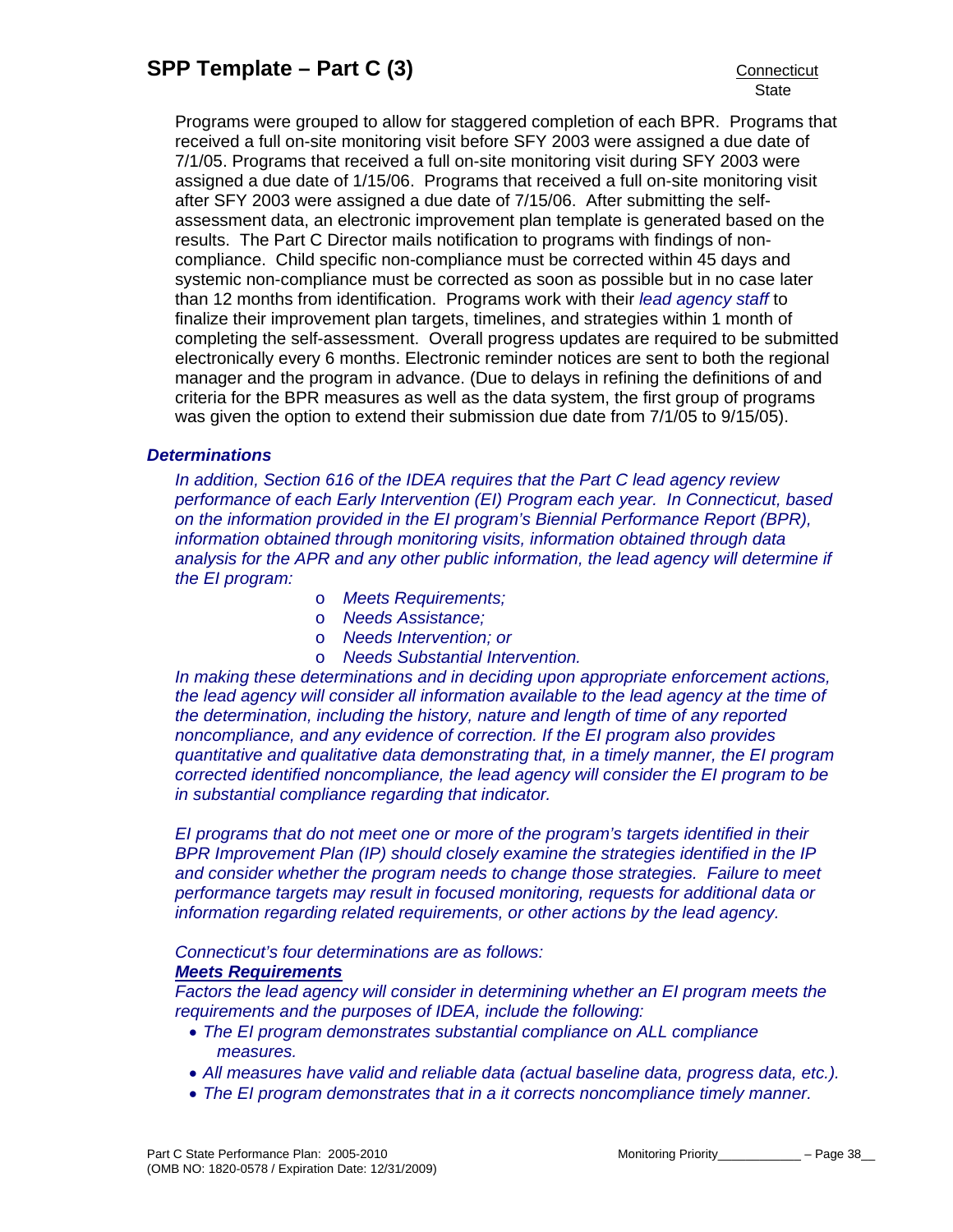## *Needs Assistance*

*Factors the lead agency will consider in determining whether an EI program needs assistance in implementing the requirements of IDEA include the following:* 

- *The EI program does not demonstrate substantial compliance on one or more of the compliance measures.*
- *One or more measures do not have valid and reliable data (actual baseline data, progress data, etc.).*
- *The EI program demonstrates that it corrects noncompliance in a timely manner.*
- *The EI program makes substantial progress in correcting noncompliance.*

*If the lead agency determines that the EI program needs assistance, the lead agency shall take one or more of the following enforcement actions:* 

- ∼ *Develop a compliance agreement.*
- ∼ *Advise the EI program of available sources of technical assistance.*
- ∼ *Provide the EI program with technical assistance.*
- ∼ *Update Policies / Procedures / Advisories / Training*
- ∼ *Modify the Birth to Three Data System*

# *Needs Intervention*

*Factors the lead agency will consider in determining whether an EI program needs intervention in implementing the requirements of IDEA include the following:* 

- *The EI program has needed assistance for at least 12 months.*
- *The EI program does not demonstrate substantial compliance on one or more of the compliance measures.*
- *One or more measures do not have valid and reliable data (actual baseline data, progress data, etc.) and the EI program has not made significant progress in correcting previously identified data problems.*
- *The EI program has not demonstrated that it corrected noncompliance in a timely manner.*
- *The EI program has not made substantial progress in correcting noncompliance.*

*If the lead agency determines for 2 consecutive years that the EI program needs intervention, the lead agency may take any of the actions described under needs assistance and may take one or more of the following enforcement actions:* 

- ∼ *Require the EI program to use the program's funds for required technical assistance.*
- ∼ *Require the EI program to prepare a corrective action plan with the lead agency.*
- ∼ *Require the EI program to use the program's funds to hire an external monitor.*
- ∼ *Withhold referrals to the EI program.*
- ∼ *Amend the contract to shorten the term of the contract.*
- ∼ *Seek to recover funds as related to the specific noncompliance.*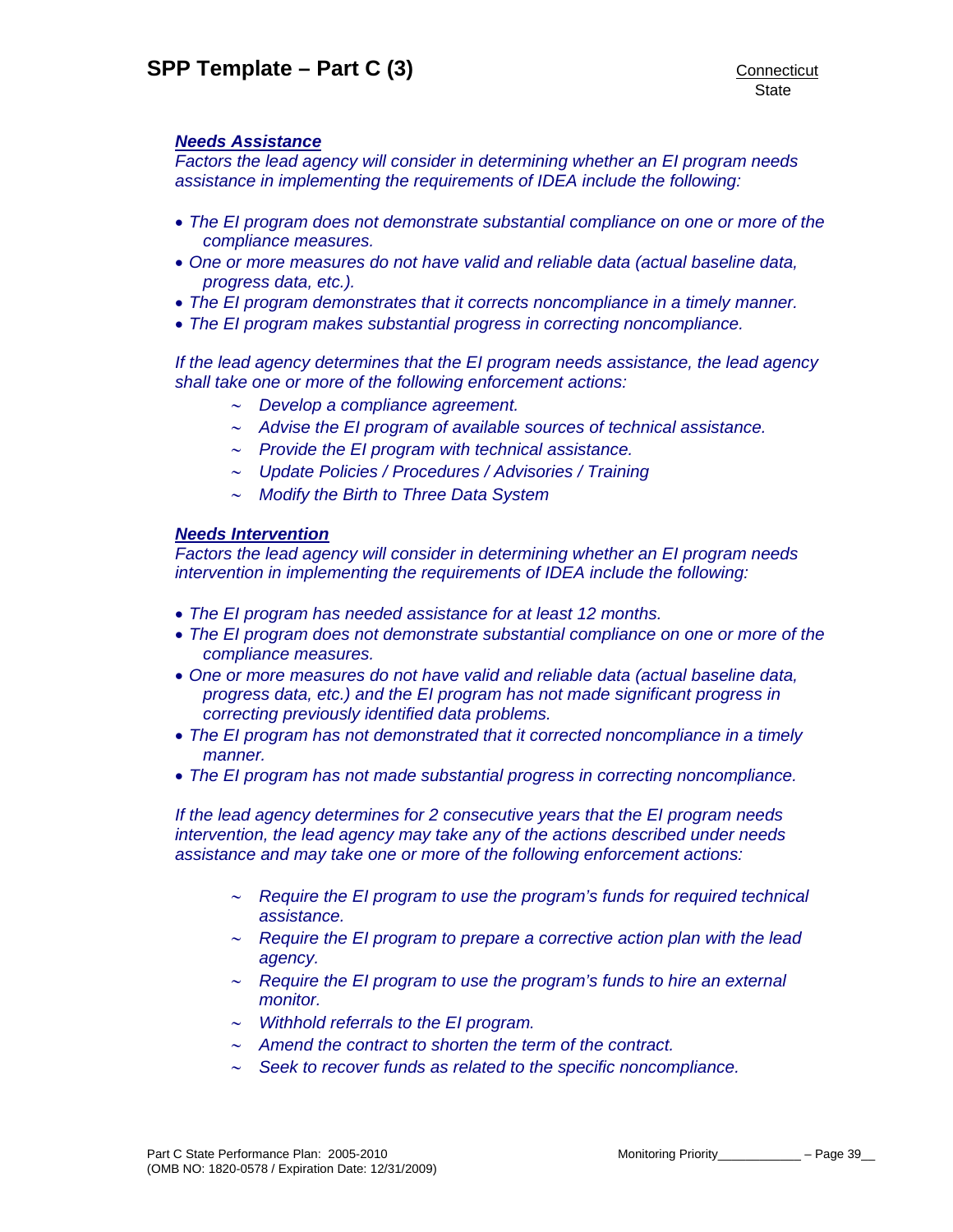## *Needs Substantial Intervention*

*If the lead agency determines, at any time, that an EI program needs substantial intervention in implementing the requirements of Part C or that there is a substantial failure to comply with a corrective action plan, the lead agency will designate the EI program as in need of substantial intervention. Among the factors that the lead agency will consider are:* 

- *The EI program fails to demonstrate substantial compliance on one or more of the compliance measures or other measures which significantly affect the core requirements of the program, such as the delivery of services to children with disabilities.*
- *One or more measures do not have valid and reliable data (actual baseline data, progress data, etc.) and the EI program has not made significant progress in correcting previously identified data problems.*
- *The EI program does not demonstrate that in a timely manner it corrects noncompliance.*
- *The EI program does not make substantial progress in correcting noncompliance.*
- *The EI program has informed the lead agency that it is unwilling to comply.*

*If the lead agency determines, at any time, that the EI program needs substantial intervention, the lead agency may take any of the actions described under needs intervention and may take one or more of the following enforcement actions and provide an opportunity for a hearing:* 

- ∼ *Seek to recover funds as related to failure to meet the requirements of the contract.*
- ∼ *Withhold any further payments to the EI program.*
- ∼ *Initiate the process to not renew or terminate the contract.*

#### **Baseline Data for FFY 2004 (2004-2005):**

*The baseline data for FFY 2004 no longer applies since this indicator was changed.* 

#### **Discussion of Baseline Data:**

*The data reported for the three FFY2004 sub-indicators were added together to create new baseline data.* 

*The 33 (14+13+6) findings of non-compliance identified in FFY2003 were all corrected during FFY2004.* 

*This represented 17 out of 35 programs.*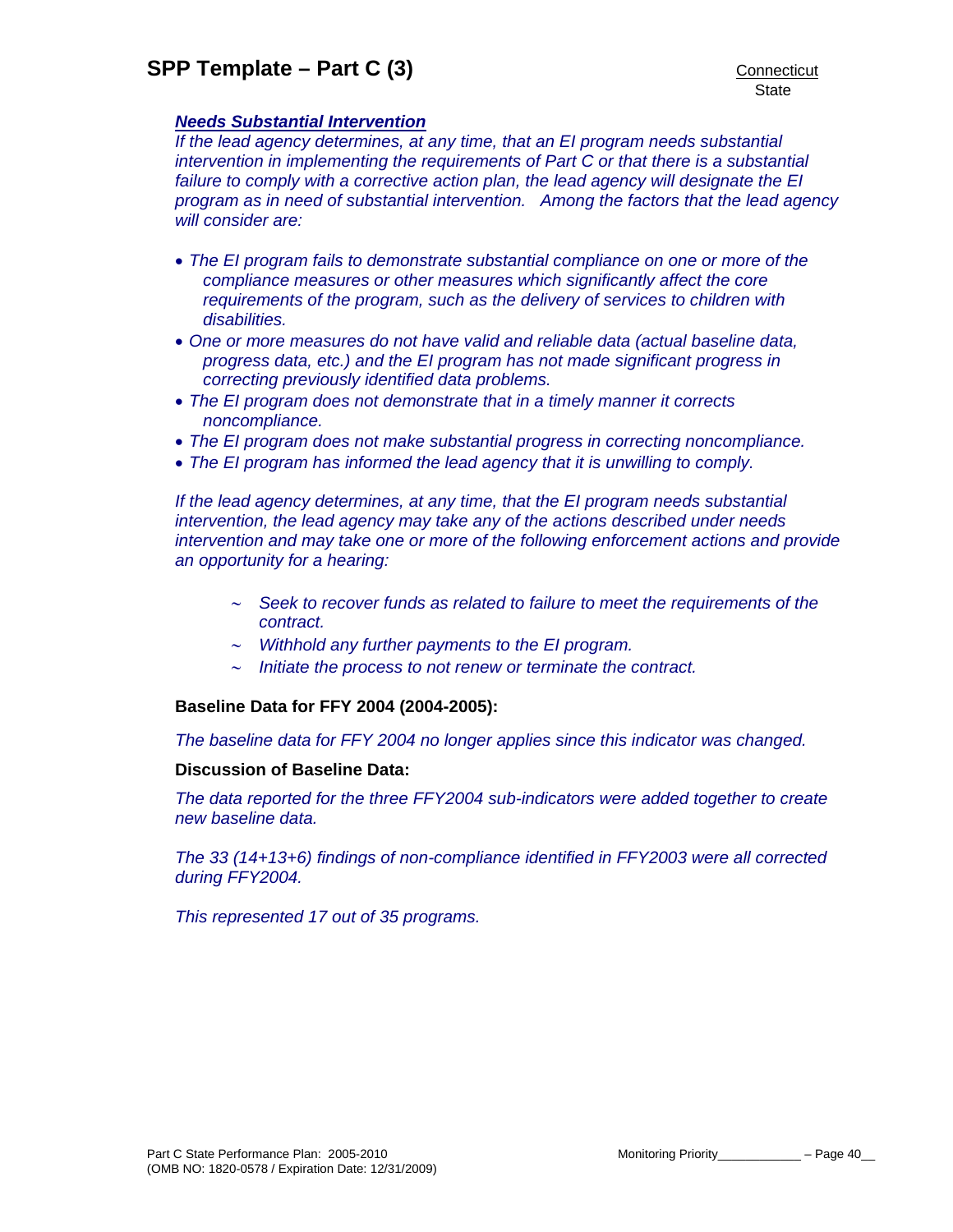| <b>FFY</b>              | <b>Measurable and Rigorous Target</b> |
|-------------------------|---------------------------------------|
| 2005<br>$(2005 - 2006)$ | 100%                                  |
| 2006<br>$(2006 - 2007)$ | 100%                                  |
| 2007<br>$(2007 - 2008)$ | 100%                                  |
| 2008<br>$(2008 - 2009)$ | 100%                                  |
| 2009<br>$(2009 - 2010)$ | 100%                                  |
| 2010<br>$(2010 - 2011)$ | 100%                                  |

## **Improvement Activities/Timelines/***Resources:*

In order to maintain compliance the lead agency will continue with the following practices:

# *Non-compliance will be identified in writing to programs as a result of the Biennial Performance Report system, Focused Monitoring, complaints, and dispute resolution.*

Priority Area non-compliance will be monitored by the focused monitoring system, the electronic self-assessment and improvement tracking system called the Biennial Performance Report (BPR) and by complaints.

#### *Performance Dashboard*

Currently, each program has a module in the real-time data system called the "Performance Dashboard" which displays data being monitored by the lead agency. Programs view their performance on compliance measures for a six-month period and update it as often as needed. To help them identify any problems, they'll be able to see the list of records used for that sample. Stakeholders reported that having ready access to this information assists in quickly identifying barriers to compliance. *Timeline: July 2007* 

*Resources: QA Team*, Data System Programmer, Data Users Group

# *Focused Monitoring:*

Each fiscal year 8-9 programs will receive on-site inquiry visits. Any priority area noncompliance identified during the visit will result in an update to the program's improvement plan. The electronic improvement plan tracks progress updates to assist in assuring that any non-compliance is corrected as soon as possible but in no case later than 12 months from identification. For focused monitoring, identification occurs on the last day of the onsite visit when the preliminary report is provided to the program.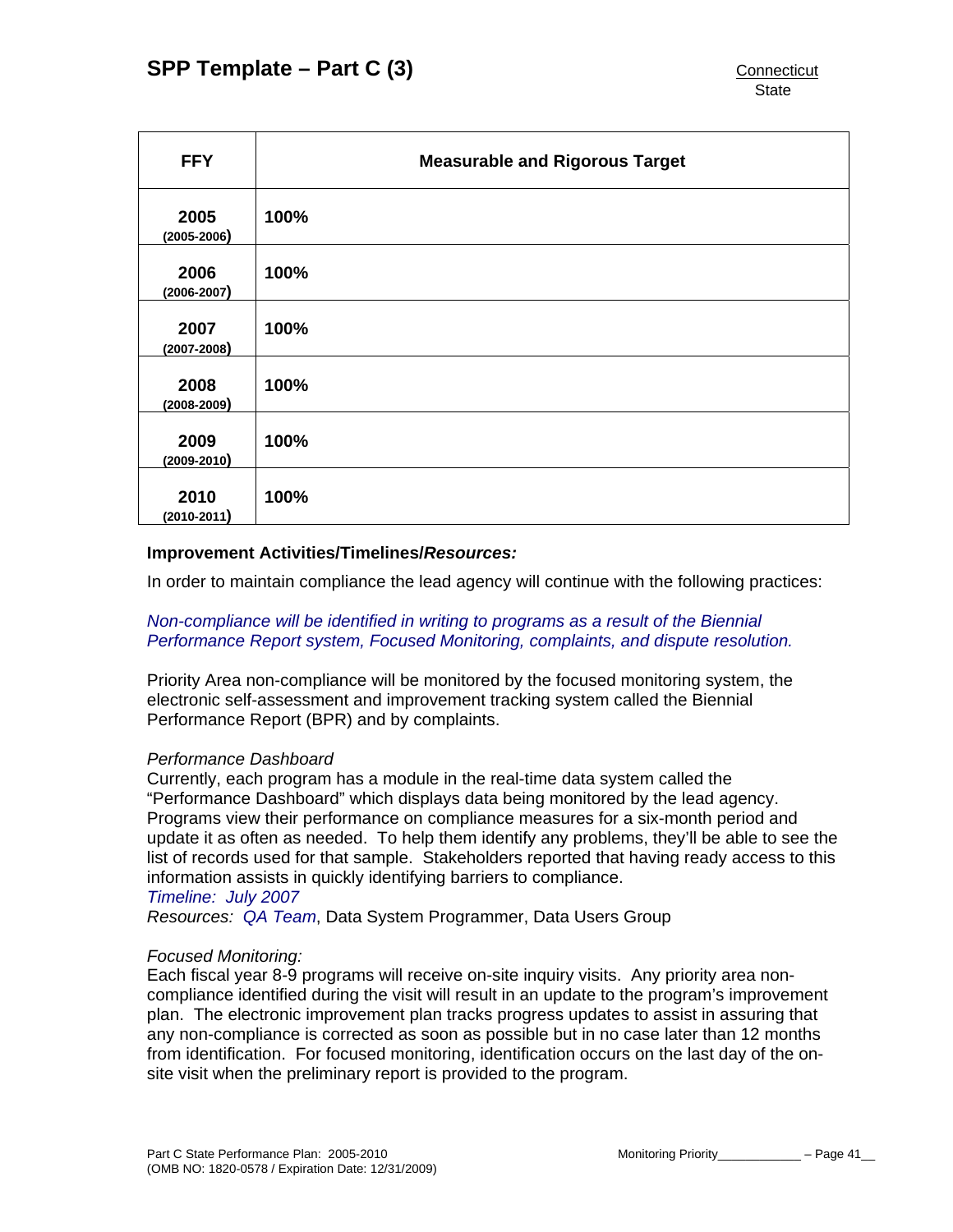Timelines: Ranking and Selection in December and June of each year. On-site visits conducted monthly.

*Resources:* Focused Monitoring Stakeholder Group, Part C Director, Focused Monitoring Team (QA Manager plus three parent members and a Birth to Three program director as a peer member), *Lead Agency Staff*

#### *Biennial Performance Report (BPR)*

Non-compliance is identified in the electronic self-assessment and improvement tracking system called the Biennial Performance Report (BPR). Programs are being phased in to this process from the previous cyclical monitoring and continuous improvement plan process based on when they last received a full monitoring visit.

Timelines: 15 programs were last monitored between 7/1/01 and 6/30/02 (Group A) and their BPR was due on 9/1/05 (SFY06 / FFY05). Improvement/corrective action plans were due within 30 days and progress updates due by 3/15/06. Any non-compliance is to be corrected as soon as possible but no later than **9/15/06** (SFY07 / FFY06).

9 programs were last monitored between 7/1/02 and 6/30/03 (Group B) and their BPR is due on 1/15/06 (SFY06 / FFY05). Improvement/corrective action plans are due within 30 days and progress updates due by 7/15/06. Any non-compliance is to be corrected as soon as possible but no later than **1/15/07** (SFY08 / FFY07).

9 programs were last monitored between 7/1/03 and 9/30/04 (Group C) and their BPR was due on 7/15/06 (SFY07 / FFY06). Improvement/corrective action plans are due within 30 days and progress updates due by 1/15/07. Any non-compliance is to be corrected by **7/15/07** (SFY08 / FFY07).

Group A will then complete a new BPR self-assessment by 7/15/07; Group B by 1/15/08 and Group C by 7/15/08. This process will repeat every two years.

*Resources:* Birth to Three Program staff, *Lead Agency Staff*, *QA Team*, Data System Programmer, Part C Director

#### *Program Profiles*

Since February 2005, the lead agency has posted program profiles on the birth23.org website. These include a variety of demographics and performance data for each program, for the size grouping into which the program falls and for the state as a whole. Priority area data will be included in the program profile for each program.

*Timelines*: The profiles are updated on the website *at least once* every *year*. *Resources: QA Team*, Child Find/Public Awareness Coordinator, Child Development Infoline

#### *Determinations*

*Timelines: Determinations will be made as soon as possible each year after the APR data disaggregated to the program level in preparation for public reporting. The determinations will not be included in the public reporting Resources: QA Team, Child Development Infoline*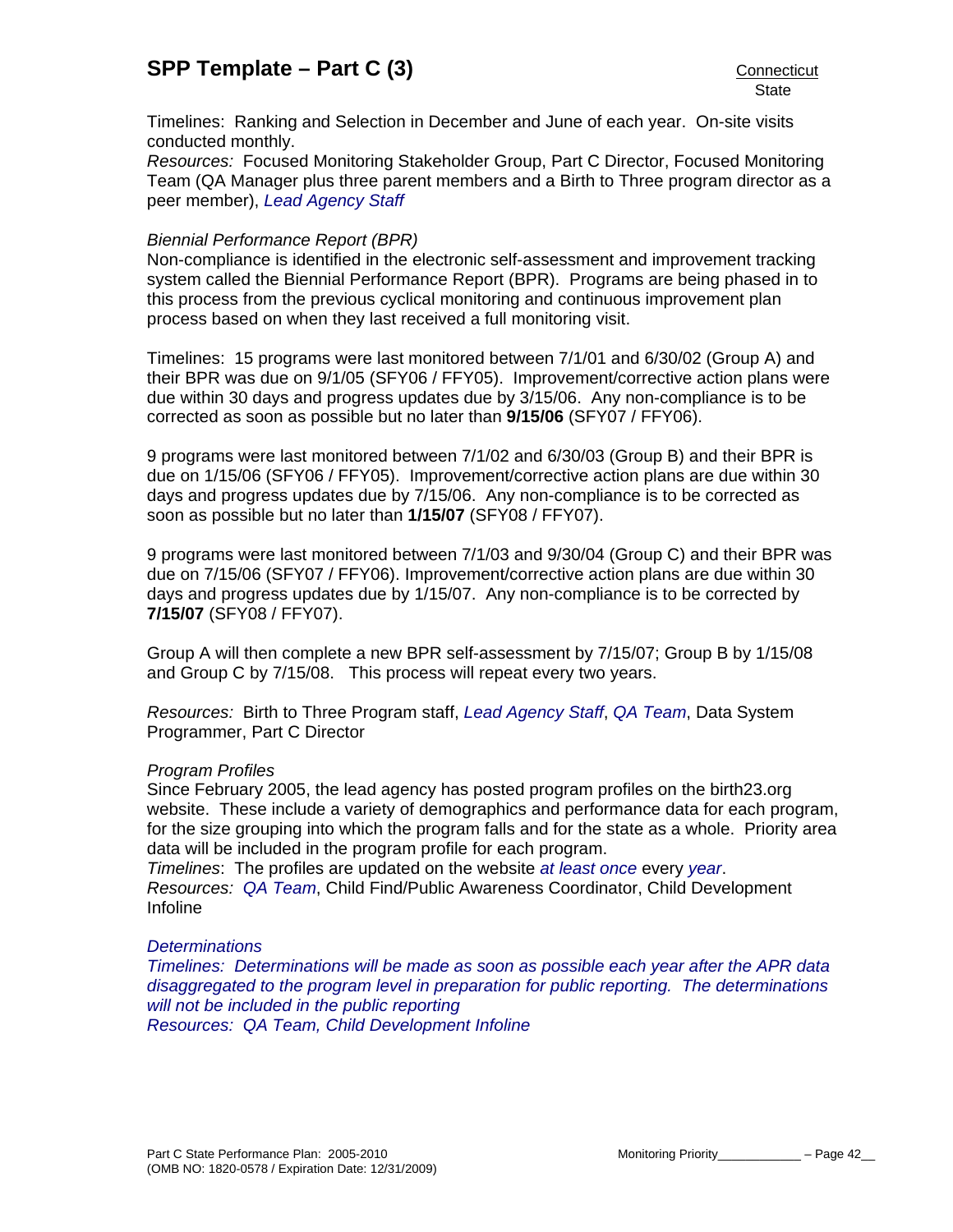The Procedural Safeguards section of IDEA will be reviewed and changes made to the procedure and the related forms to better align the requirements for compliance with the IDEA.

*Timeline:* January, 2006 *Resources:* Part C Director, Policy and Practice Office.

The Quality Assurance Manual will be updated by April 1, 2007 to align with the new method of measuring Timely Services as well as creating a more comprehensive Verification Visit process. Other changes as directed by OSEP in the Verification letter dated December 20, 2006 will be made. Stakeholder meetings will be held to gather input and review the proposed changes.

*Timeline:* April 1, 2007 *Resources:* QA team, Stakeholder Groups

Measures that track Part C requirements will align with their Part C requirements and correction will be required within one year of identification which begins when the program is notified in writing by the lead agency.

*Timeline:* April 1, 2007 *Resources:* QA team

For all Part C requirements, any individual records found to be out of compliance will be corrected even when systemic noncompliance is not identified. *Timeline:* April 1, 2007 *Resources:* QA team, EI Programs

Tracking the timely correction of non-compliance was originally planned to be the responsibility of the regional managers. The Birth to Three System was reorganized 7/1/06 and an educational projects coordinator will be hired to manage this aspect of the QA system for the entire state. A research analyst will also be hired to free up the QA manager to focus more attention on this component of the overall QA system. *Timeline:* June 2007 *Resources:* Part C Funds, QA team

The Biennial Performance Report (BPR) system will be restructured to enhance the identification and correction of non-compliance. Instead of 3 groups separated by 6 months, the programs will begin the second cycle in September 2007 as two groups with a year between due dates.

*Timeline:* June 2007 *Resources:* QA team, EI Programs

As described in the revised State Performance Plan, determinations will be made about each EI program as soon as possible after the APR is submitted and they will be notified in writing.

*Timeline:* June 2007 *Resources:* Part C Director, QA team, Stakeholder Groups

Since the lead agency is developing contracts with new programs to increase the capacity of Birth to Three, a system for monitoring these new programs on ALL IDEA compliance measures will be developed.

*Timeline:* December 2008 *Resources:* Part C Director, QA team, Policy and Practice **Office** 

Periodically, the lead agency will monitor programs for continued compliance with those Part C requirements that most closely relate to improving results for Infants and toddlers with disabilities and their families consistent with IDEA section 616(a)(2) *Timeline:* July 31, 2011 *Resources:* QA team, Stakeholder Groups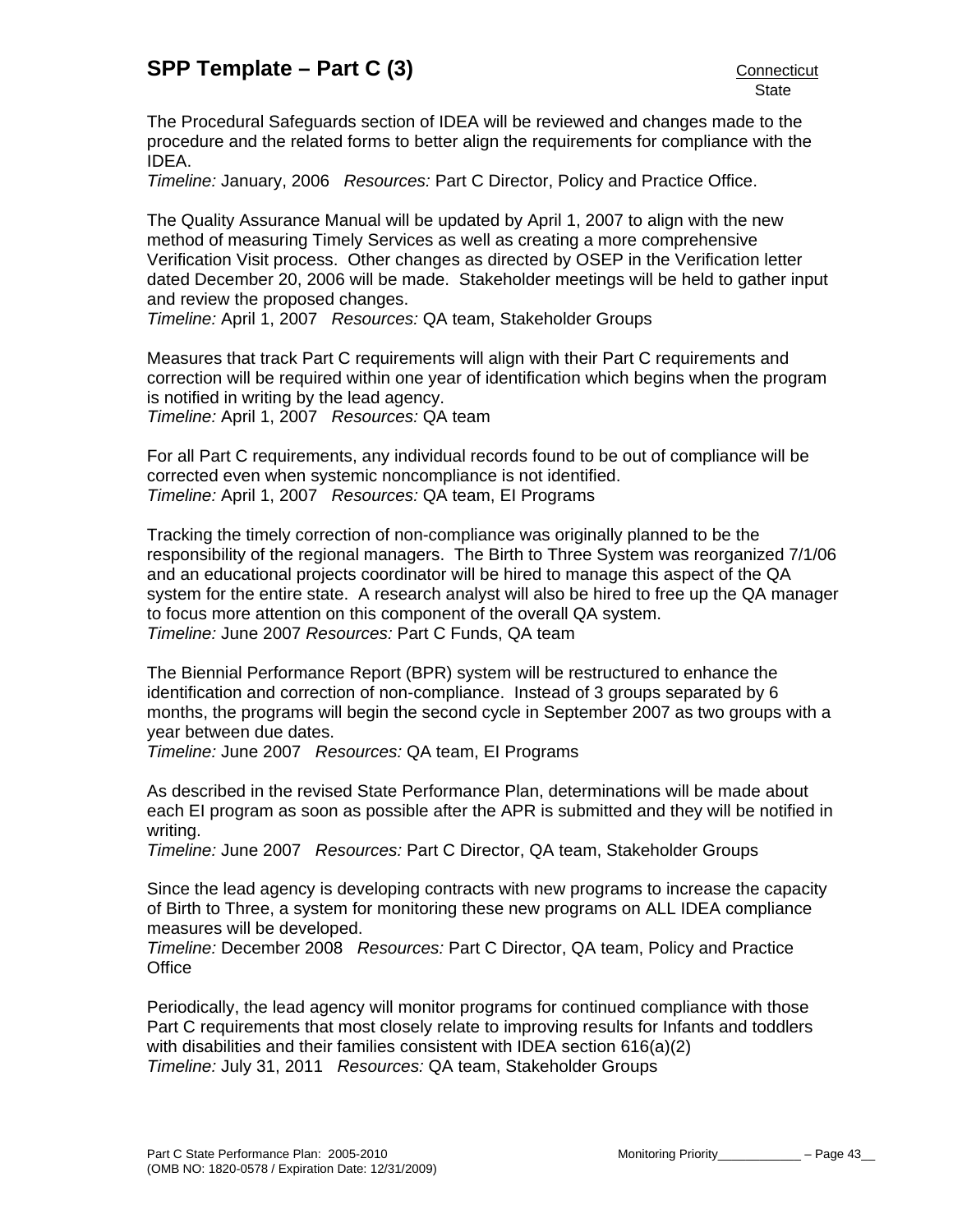# **Part C State Performance Plan (SPP) for 2005-2010**

#### **Overview of the State Performance Plan Development:**

Same process as described in Indicator #1.

#### **Monitoring Priority: Effective General Supervision Part C / General Supervision**

**Indicator 10:** Percent of signed written complaints with reports issued that were resolved within 60-day timeline or a timeline extended for exceptional circumstances with respect to a particular complaint.

(20 U.S.C. 1416(a)(3)(B) and 1442)

**Measurement:** Percent =  $[(1.1(b) + 1.1(c))$  divided by 1.1] times 100.

#### **Overview of Issue/Description of System or Process:**

Each signed, written complaint is investigated by a regional manager who reports her or his findings to the Part C Director. The Part C Director issues a written complaint response to the complainant within 60 days as well as a response to the program that is the subject of the complaint. If there were findings of IDEA non-compliance in the complaint response, the program is instructed to remediate the issue within 45 days (if it applies to a particular child or family) and within 12 months if it is a systemic issue.

#### **Baseline Data for FFY 2004 (2004-2005):**

Two signed written complaints were received; both were responded to within 60 days. Therefore, the baseline data indicates 100%

|              | <b>Complaint Received</b> | Report issued | # of Days |
|--------------|---------------------------|---------------|-----------|
| Complaint #1 | April 21, 2005            | June 16, 2005 | 56        |
| Complaint #2 | April 28, 2005            | May 19, 2005  | -21       |

#### **Discussion of Baseline Data:**

Typically, two to six signed written complaints are received each year. The Part C *lead agency staff* and Part C Director have been able to ensure an investigation is completed and a report is issued within 60 days.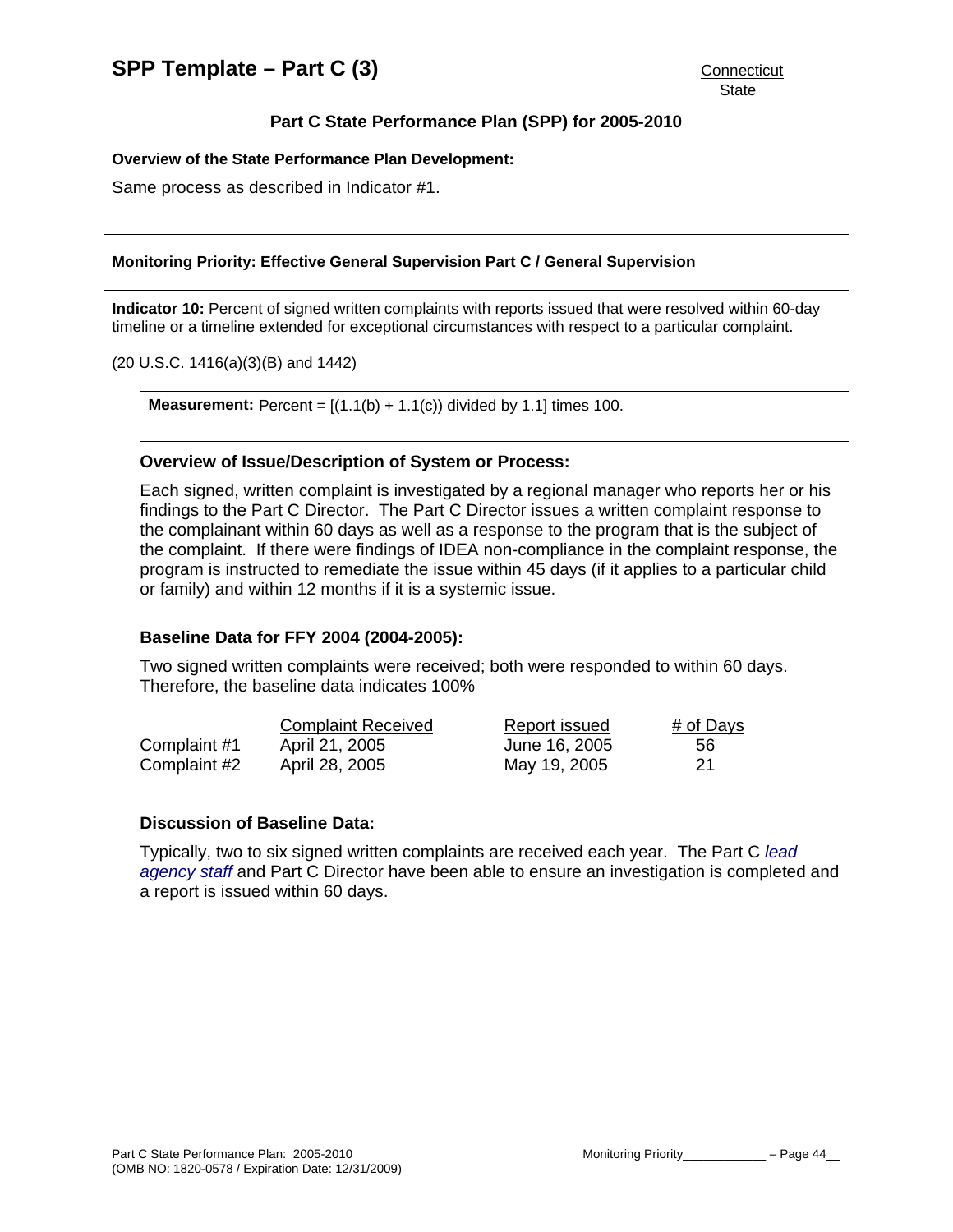| <b>FFY</b>              | <b>Measurable and Rigorous Target</b> |
|-------------------------|---------------------------------------|
| 2005<br>$(2005 - 2006)$ | 100%                                  |
| 2006<br>$(2006 - 2007)$ | 100%                                  |
| 2007<br>$(2007 - 2008)$ | 100%                                  |
| 2008<br>$(2008 - 2009)$ | 100%                                  |
| 2009<br>$(2009 - 2010)$ | 100%                                  |
| 2010<br>$(2010-2011)$   | 100%                                  |

#### **Improvement Activities/Timelines/Resources***:*

The Connecticut Part C lead agency is currently functioning at 100% in terms of issuing responses to signed written complaints within 60 days. Maintenance activities will continue, including management of the process by the Part C Director, investigations by the Part C *lead agency staff*, and reports issued within 60 days. In addition to the report back to the complainant, a letter is sent to the program that is involved in the complaint, along with a copy of the response, specifying any steps to be taken in regard to remediation of noncompliance.

*Resources:* Part C Director, *Lead Agency Staff*, *QA Team*

In order to track compliance, the lead agency will develop the following:

# *State Profile*

Since February 2005, the lead agency has posted program profiles on the birth23.org website. These include a variety of demographics and performance data for each program, for the size grouping into which the program falls and for the state as a whole. The data about this indicator will NOT be added to the program profiles since the sub-unit for this indicator is the region not the program. Regional data will be posted in a separate profile for the state as a whole in the same location as the program profiles on birth23.org (Quality Assurance).

*Timeline:* The state profile will be created by *January 2008 and updated every year. Resources:* Part C Director, *QA Team*, ICC, *Lead Agency Staff*, Child Find/Public Awareness Coordinator, Child Development Infoline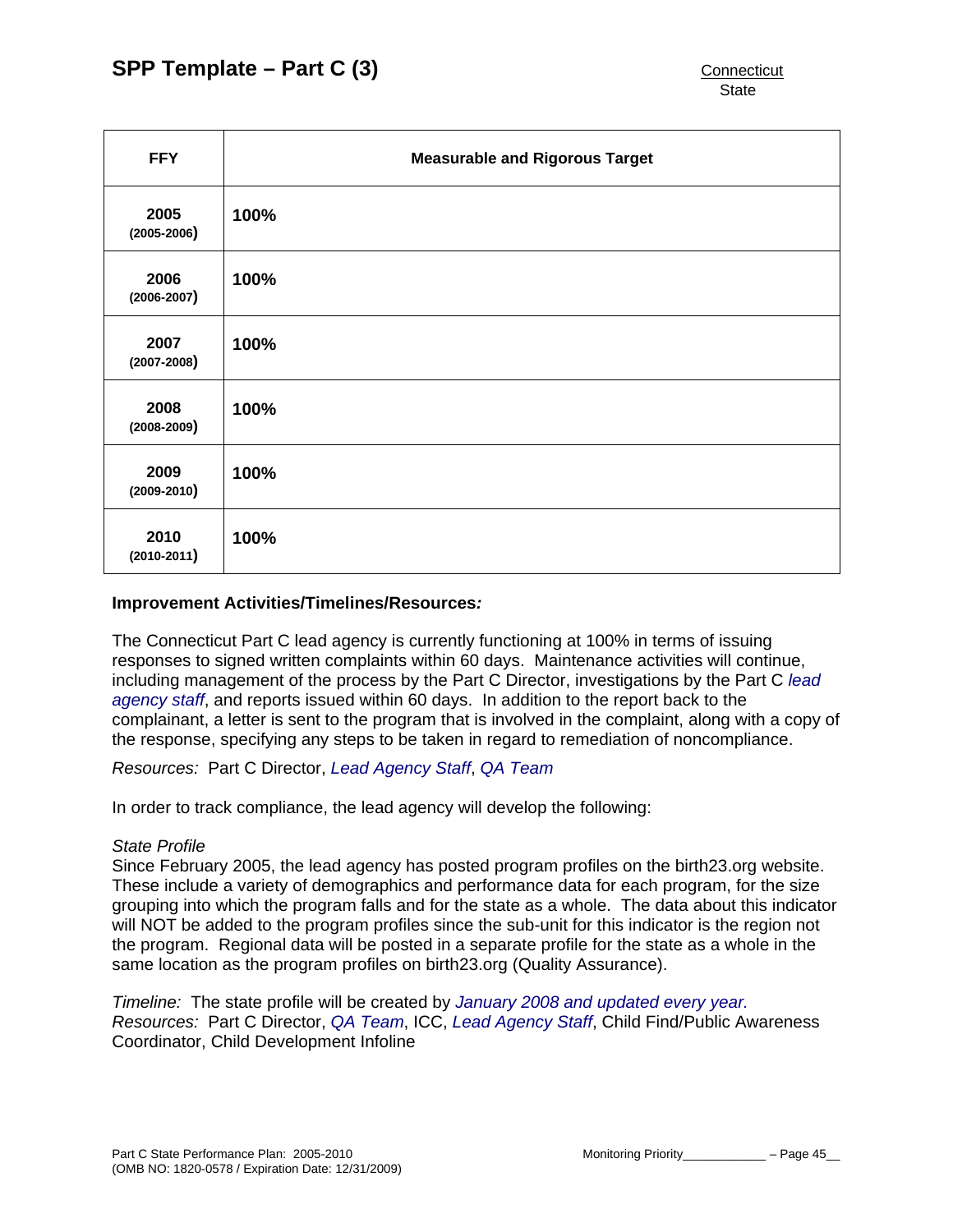# **Part C State Performance Plan (SPP) for 2005-2010**

#### **Overview of the State Performance Plan Development:**

Same process as described in Indicator #1.

#### **Monitoring Priority: Effective General Supervision Part C / General Supervision**

**Indicator 11:** Percent of fully adjudicated due process hearing requests that were fully adjudicated within the applicable timeline.

(20 U.S.C. 1416(a)(3)(B) and 1442)

**Measurement:** Percent =  $[(3.2(a) + 3.2(b))$  divided by 3.2] times 100.

#### **Overview of Issue/Description of System or Process:**

Families are informed of their right to request a due process hearing, or mediation, or file a written complaint in all printed parent materials which service coordinators review with families at least annually.

As soon as a family requests a due process hearing, the hearing is assigned to one of three available hearing officers. The lead agency is represented by the Connecticut Attorney General's office. The hearing officer schedules the pre-hearing conference call with both parties as well as the hearing itself. The Part C Director handles arrangements for the hearing location and court reporter.

#### **Baseline Data for FFY 2004 (2004-2005):**

Two hearing requests were received during this period. Neither was fully adjudicated and both resulted in a settlement of compensatory services. In one case the first day of a multiple-day hearing was held and the hearing officer issued a hearing decision that incorporated the terms of the settlement. In both cases, the hearing request was made within three days of the children's third birthdays. In both cases "stay put" was requested, and in both cases the families had also filed a request for a due process hearing with their LEA. The "stay put" requests were denied by both hearing officers.

100% of all fully adjudicated hearings (which were "0").

## **Discussion of Baseline Data:**

Neither request was fully adjudicated. Therefore, 100% of fully adjudicated due process hearing requests were fully adjudicated within the applicable timeline.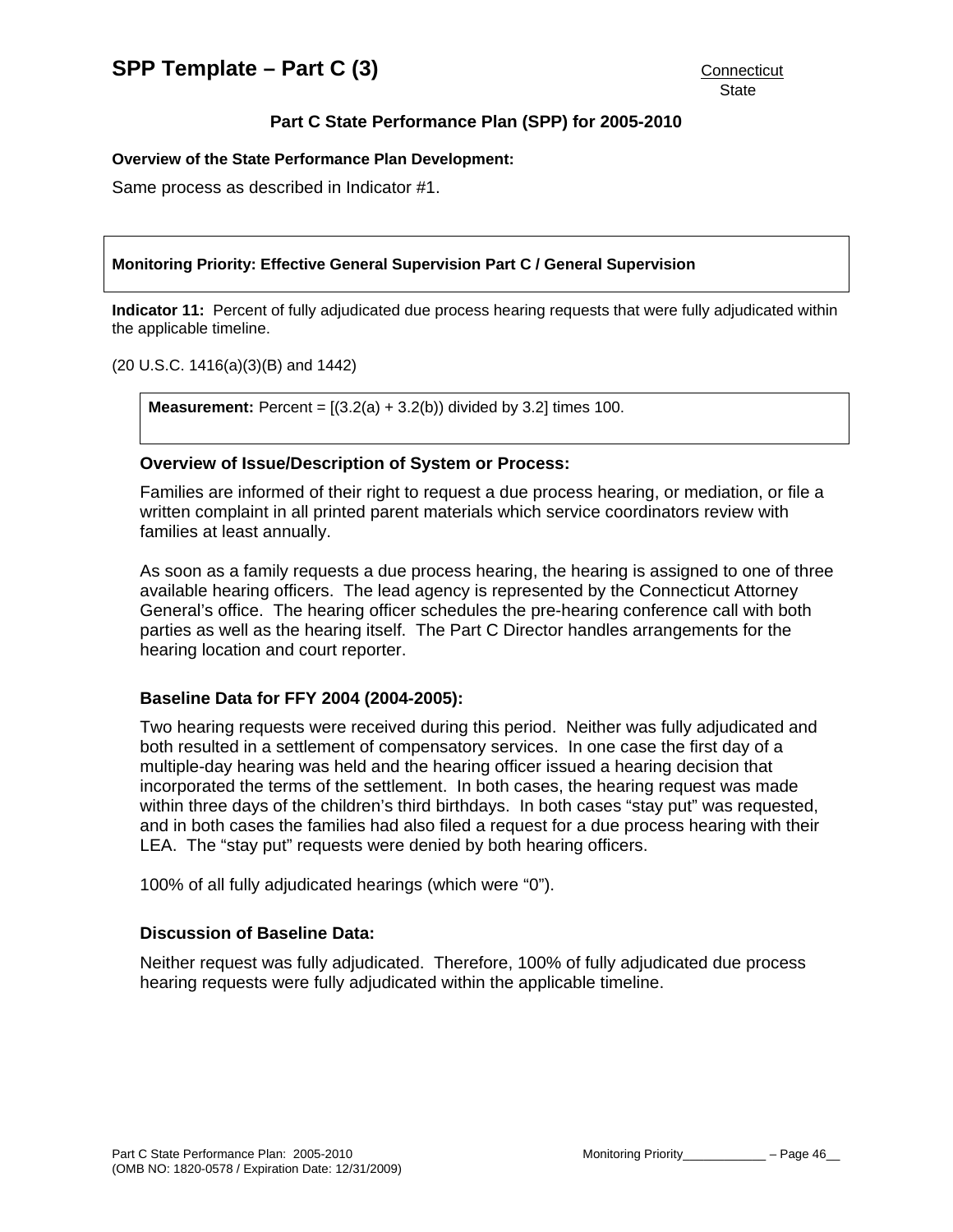| <b>FFY</b>              | <b>Measurable and Rigorous Target</b> |
|-------------------------|---------------------------------------|
| 2005<br>$(2005 - 2006)$ | 100%                                  |
| 2006<br>$(2006 - 2007)$ | 100%                                  |
| 2007<br>$(2007 - 2008)$ | 100%                                  |
| 2008<br>$(2008 - 2009)$ | 100%                                  |
| 2009<br>$(2009 - 2010)$ | 100%                                  |
| 2010<br>$(2010 - 2011)$ | 100%                                  |

#### **Improvement Activities/Timelines/Resources***:*

The state's FFY05 grant award specified that Connecticut Part C must eliminate from its regulations the ability of either party in a due process hearing to request a postponement or extension. According to the Office of General Counsel at OSEP, all hearing decisions in Part C must be issued within 30 days of the request without exception. Although there were no fully adjudicated due process hearings in FFY04 that would have been affected by this provision, the state regulations were submitted for revision. The required 30-day comment period resulted in no comments being received and the revision should be approved by the Legislature's Regulatory Review Committee in December, 2005. Although the lead agency proposed in FFY04 to retain outside counsel to represent the Birth to Three System at due process hearings, the Attorney General's office has chosen to represent the lead agency at these hearings and to comply with the 30-day timeframe.

*Resources:* Part C Director, Hearing Officers, DMR Office of Legal and Governmental Affairs

In order to track compliance, the lead agency will develop the following:

#### *State Profile*

Since February 2005, the lead agency has posted program profiles on the birth23.org website. These include a variety of demographics and performance data for each program, for the size grouping into which the program falls and for the state as a whole. The data about this indicator will NOT be added to the program profile since the sub-unit for this indicator is the region not each Birth to Three program. Regional data will be posted in a separate profile for the state as a whole in the same location on birth23.org (Quality Assurance) as the program profiles.

*Timeline:* The state profile will be created by *January 2008 and updated every year. Resources:* Part C Director, *QA Team*, ICC, *Lead Agency Staff*, Child Find/Public Awareness Coordinator, Child Development Infoline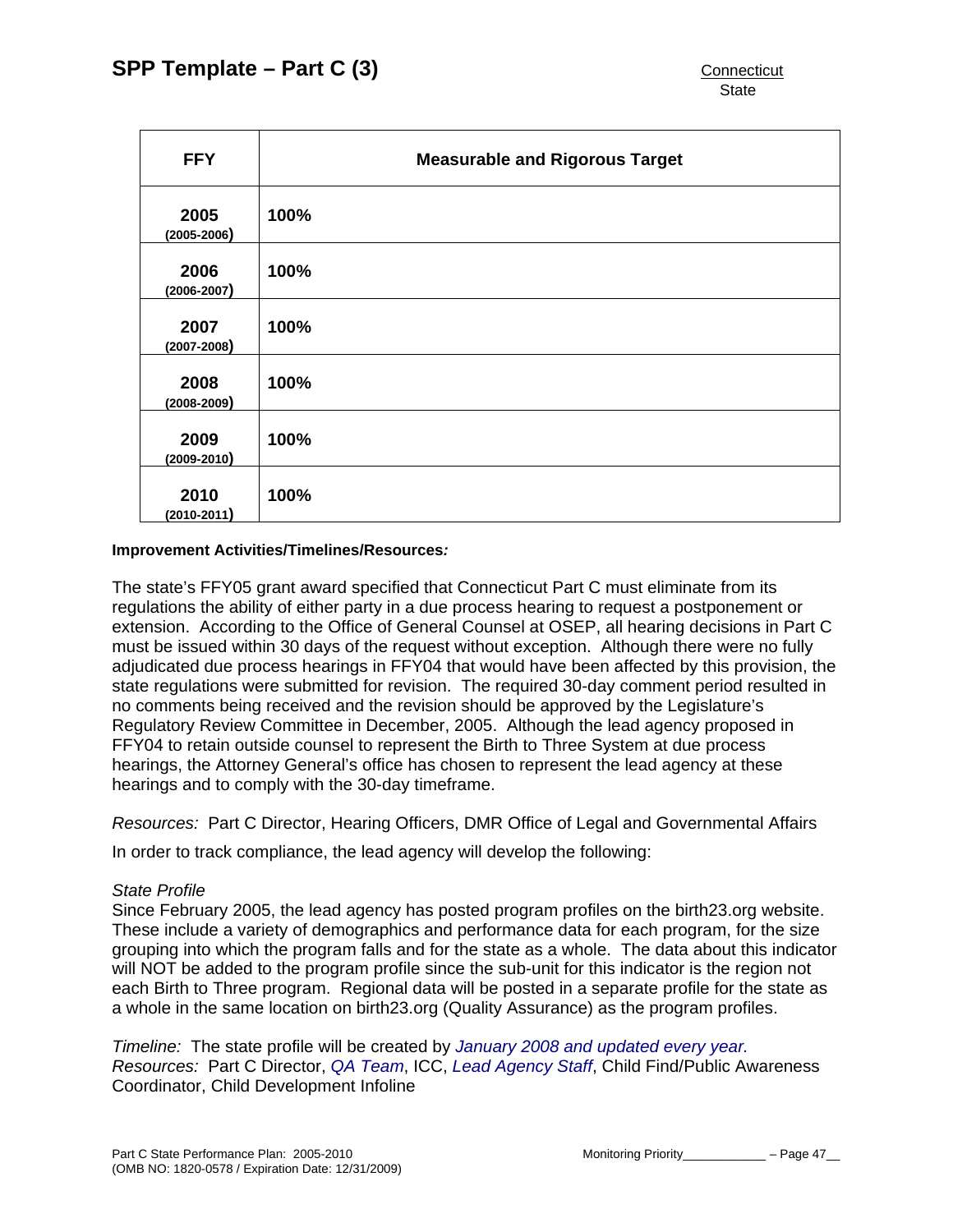# **Part C State Performance Plan (SPP) for 2005-2010**

**Overview of the State Performance Plan Development:** 

#### **Monitoring Priority: Effective General Supervision Part C / General Supervision**

**Indicator 12:** Percent of hearing requests that went to resolution sessions that were resolved through resolution session settlement agreements (applicable if Part B due process procedures are adopted).

(20 U.S.C. 1416(a)(3)(B) and 1442)

#### **Measurement:**

Percent =  $(3.1(a)$  divided by 3.1) times 100.

#### **Overview of Issue/Description of System or Process:**

Applicable Part B due process procedures were not adopted by Part C.

#### **Baseline Data for FFY 2004 (2004-2005):**

NA

### **Discussion of Baseline Data:**

NA

| <b>FFY</b>              | <b>Measurable and Rigorous Target</b> |
|-------------------------|---------------------------------------|
| 2005<br>$(2005 - 2006)$ | <b>NA</b>                             |
| 2006<br>$(2006 - 2007)$ | <b>NA</b>                             |
| 2007<br>$(2007 - 2008)$ | <b>NA</b>                             |
| 2008<br>$(2008 - 2009)$ | <b>NA</b>                             |
| 2009<br>$(2009 - 2010)$ | <b>NA</b>                             |
| 2010<br>$(2010 - 2011)$ | <b>NA</b>                             |

#### **Improvement Activities/Timelines/Resources***:*

NA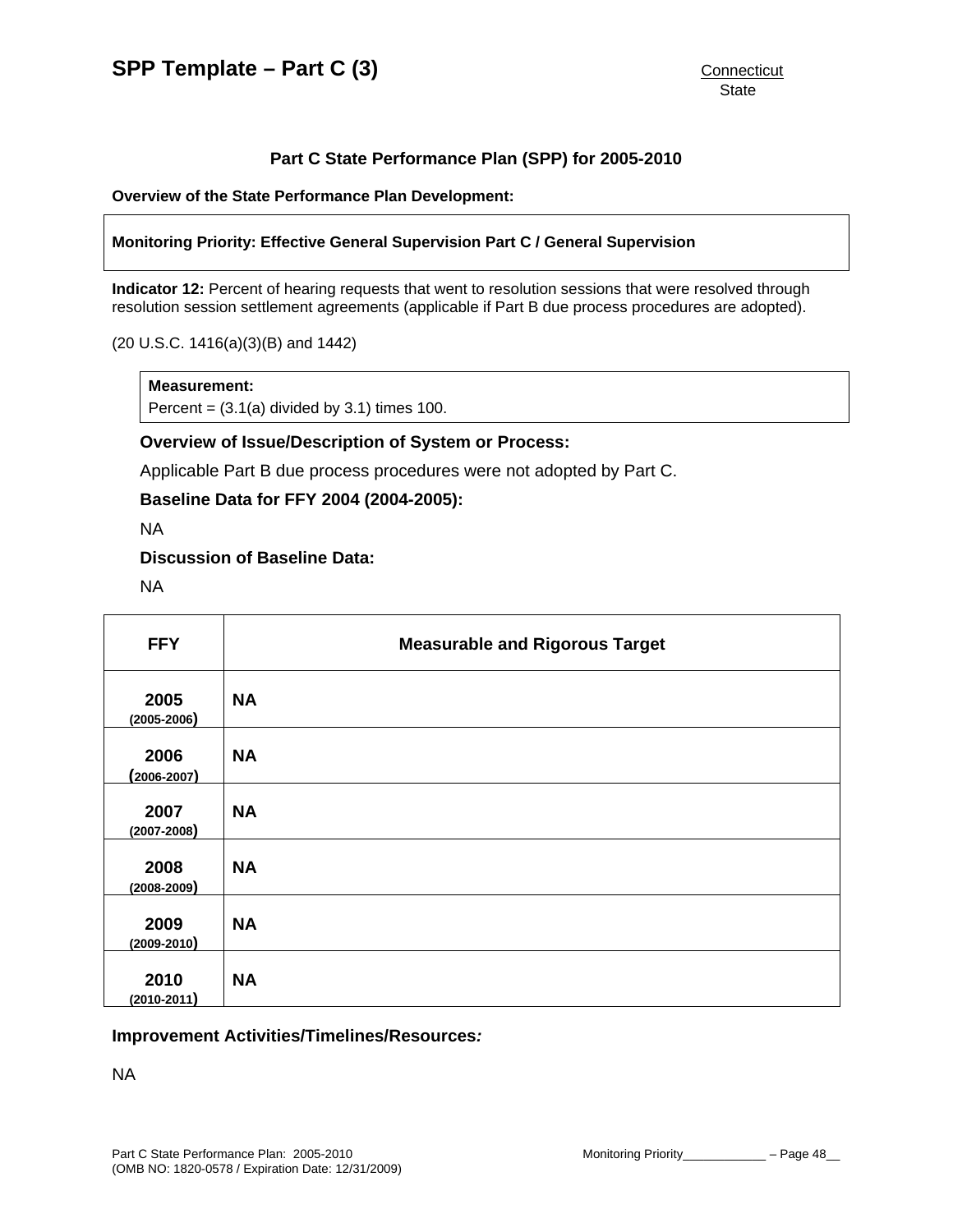**Overview of the State Performance Plan Development:** 

Same process as described in Indicator #1.

#### **Monitoring Priority: Effective General Supervision Part C / General Supervision**

**Indicator 13:** Percent of mediations held that resulted in mediation agreements.

(20 U.S.C. 1416(a)(3)(B) and 1442)

**Measurement:** Percent =  $[(2.1(a)(i) + 2.1(b)(i))$  divided by 2.1] times 100.

#### **Overview of Issue/Description of System or Process:**

Families are informed of their right to request mediation or a due process hearing or to file a formal complaint in all printed parent materials which service coordinators review with families at least annually.

The Part C *lead agency staff* or the Part C Director receives requests for mediation. The Part C Director assigns one of three mediators. The mediator calls both parties (the family and the program) to schedule the mediation at a neutral location. The mediator informs the Part C Director whether or not the mediation resulted in an agreement. Mediations are held as promptly as possible. If a hearing has been requested, mediation is offered to the family and must be held prior to the hearing.

#### **Baseline Data for FFY 2004 (2004-2005):**

Two mediations held, 50% resulted in agreement.

#### **Discussion of Baseline Data:**

Two mediations were held in FFY2004:

|             | Date<br>Requested | Date Held | Issue                                                  | Agreement<br>Reached? |
|-------------|-------------------|-----------|--------------------------------------------------------|-----------------------|
| Mediation 1 | 8/24/04           | 9/14/04   | additional ABA hrs                                     | Yes                   |
| Mediation 2 | 9/16/04           | 11/9/04   | paying for services<br>outside of the Part C<br>System | No                    |

*Comment: Mediation #2 was scheduled for 10/1/04 but the family's advocate could not make that date and the family requested that it be postponed until the advocate was available.* 

The lack of agreement in the second mediation was not surprising. The program was offering the family (whose child had an autistic spectrum disorder) an appropriate IFSP that included ABA services delivered by their own staff. However, the family was involved with an agency outside of the Birth to Three System and wanted the program to pay for those services instead.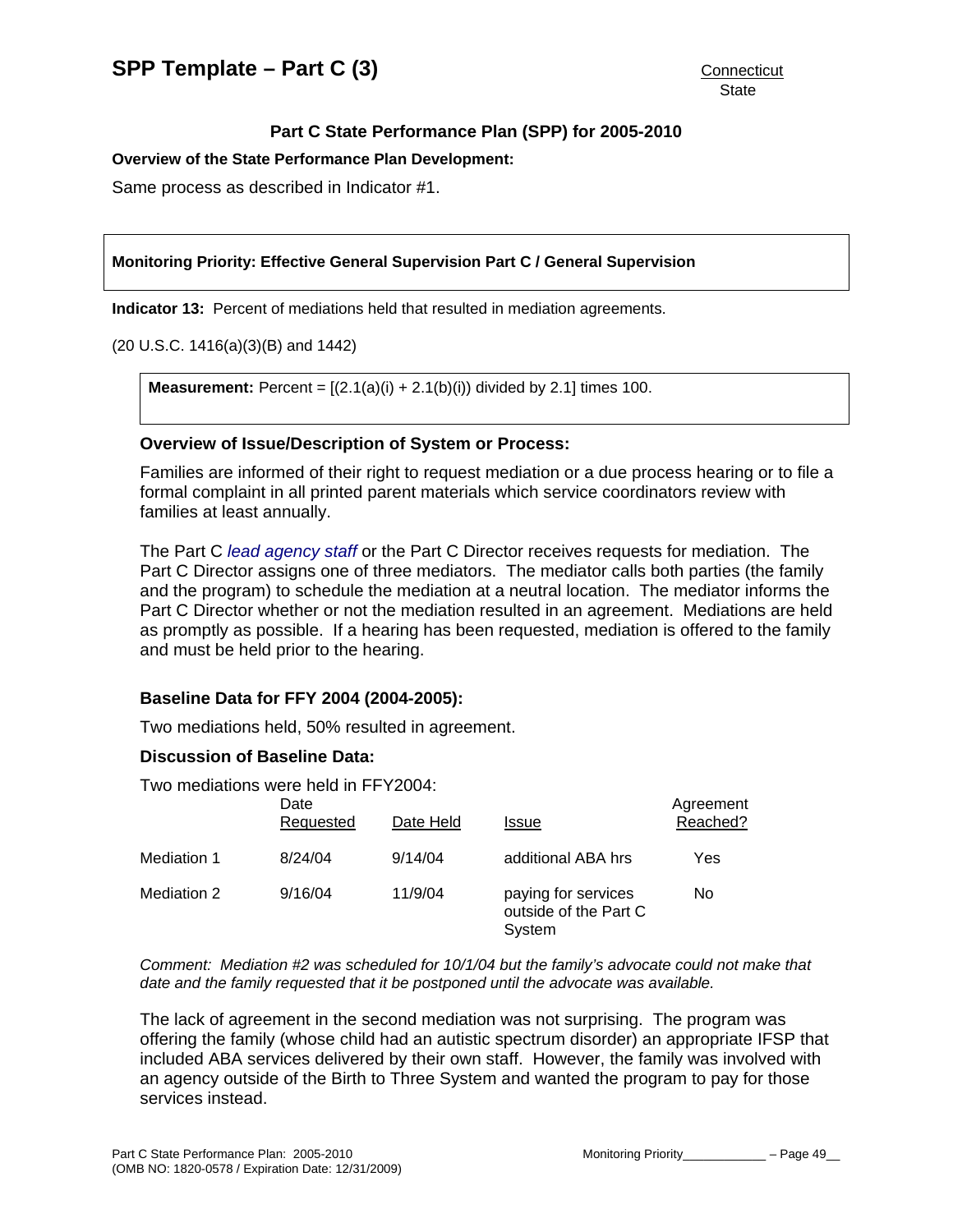The extremely small numbers of mediations held in Part C (far fewer than 10 per year) do not allow meaningful targets to be established.

| <b>FFY</b>              | <b>Measurable and Rigorous Target</b> |
|-------------------------|---------------------------------------|
| 2005<br>$(2005 - 2006)$ | <b>NA</b>                             |
| 2006<br>$(2006 - 2007)$ | <b>NA</b>                             |
| 2007<br>$(2007 - 2008)$ | <b>NA</b>                             |
| 2008<br>$(2008 - 2009)$ | <b>NA</b>                             |
| 2009<br>$(2009 - 2010)$ | <b>NA</b>                             |
| 2010<br>$(2010 - 2011)$ | <b>NA</b>                             |

#### **Improvement Activities/Timelines/Resources***:*

Although the Center on Alternative Dispute Resolution (CADRE) reports that 75% of mediations should result in an agreement, the extremely small number of mediation sessions held in Part C (2-4 per year) make it doubtful that targets can be established in the future.

In addition, many issues that could potentially go to mediation are resolved prior to that, since Part C services are typically family-centered. It is a rare breakdown in communication that results in a request for mediation.

*Resources:* Mediators, program staff, Part C Director, *Lead Agency Staff*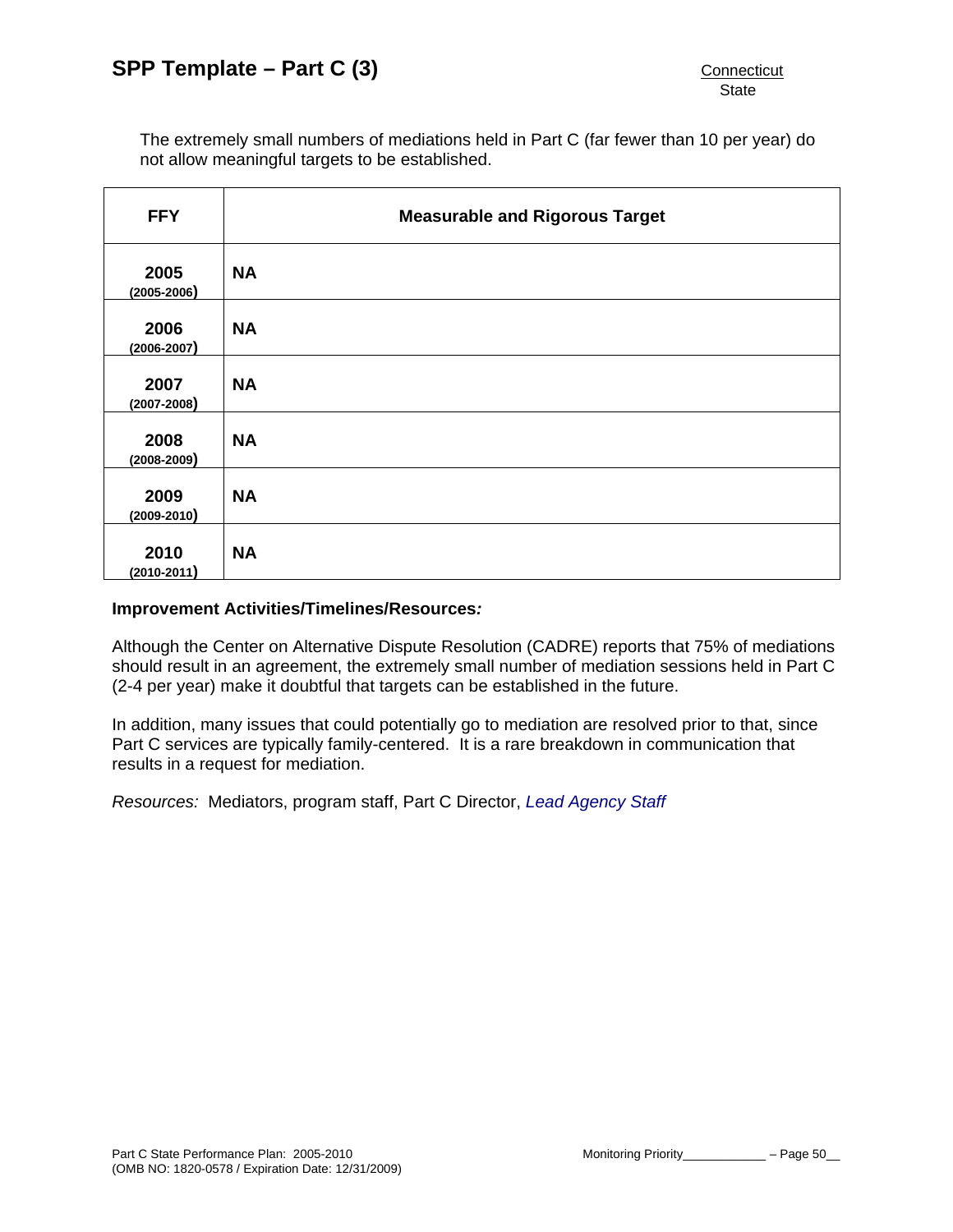#### **Overview of the State Performance Plan Development:**

Same process as described in Indicator #1.

#### **Monitoring Priority: Effective General Supervision Part C / General Supervision**

**Indicator 14:** State reported data (618 and State Performance Plan and Annual Performance Report) are timely and accurate.

#### (20 U.S.C. 1416(a)(3)(B) and 1442)

#### **Measurement:**

State reported data, including 618 data, State performance plan, and annual performance reports, are:

- a. Submitted on or before due dates (February 1 for child count, including race and ethnicity, settings and November 1 for exiting, personnel, dispute resolution); and
- b. Accurate (describe mechanisms for ensuring error free, consistent, valid and reliable data and evidence that these standards are met).

#### **Overview of Issue/Description of System or Process:**

All 618 data is produced from the Connecticut Birth to Three Data System – a real-time data system linking all programs, regional offices, intake office, and lead agency's central office in a wide area network. Although there are many self-edits built into the system, prior to December 1 each year, a preliminary data run identifies any missing data or data that appears to have been entered incorrectly. Programs are contacted and corrections are made. Programs that have listed a child's primary location of service as "other" are asked to identify those locations. Once all necessary data has been entered (e.g. data on children with IFSPs on December 1 may not be entered until mid-December), the *QA Team* runs the data and produces the reports.

Connecticut has always filed its child count data reports prior to February 1 of each year and its other reports prior to November 1.

Connecticut's data, as a result of its child-specific, real-time data system, is accurate. There are numerous built in edits (list provided to WESTAT for inclusion in "Taking Your Data to the Laundry.") Since the data is used for billing the lead agency, billing families, and ranking programs for focused monitoring, there are inherent incentives for accuracy. A number of standard reports are available at the program level to assist with tracking and monitoring service delivery, caseloads, timelines, as well as areas of compliance.

Currently, each program has a module in the real-time data system called the "Performance Dashboard" which displays data being monitored by the lead agency. Each program will be given real-time access to the data for this indicator. Programs view their performance for a six-month period and update it as often as needed. To help them identify any problems, they'll be able to see the list of records used for that sample. Stakeholders that are provided ready access to this information will be able to assist in quickly identifying and correcting erroneous data.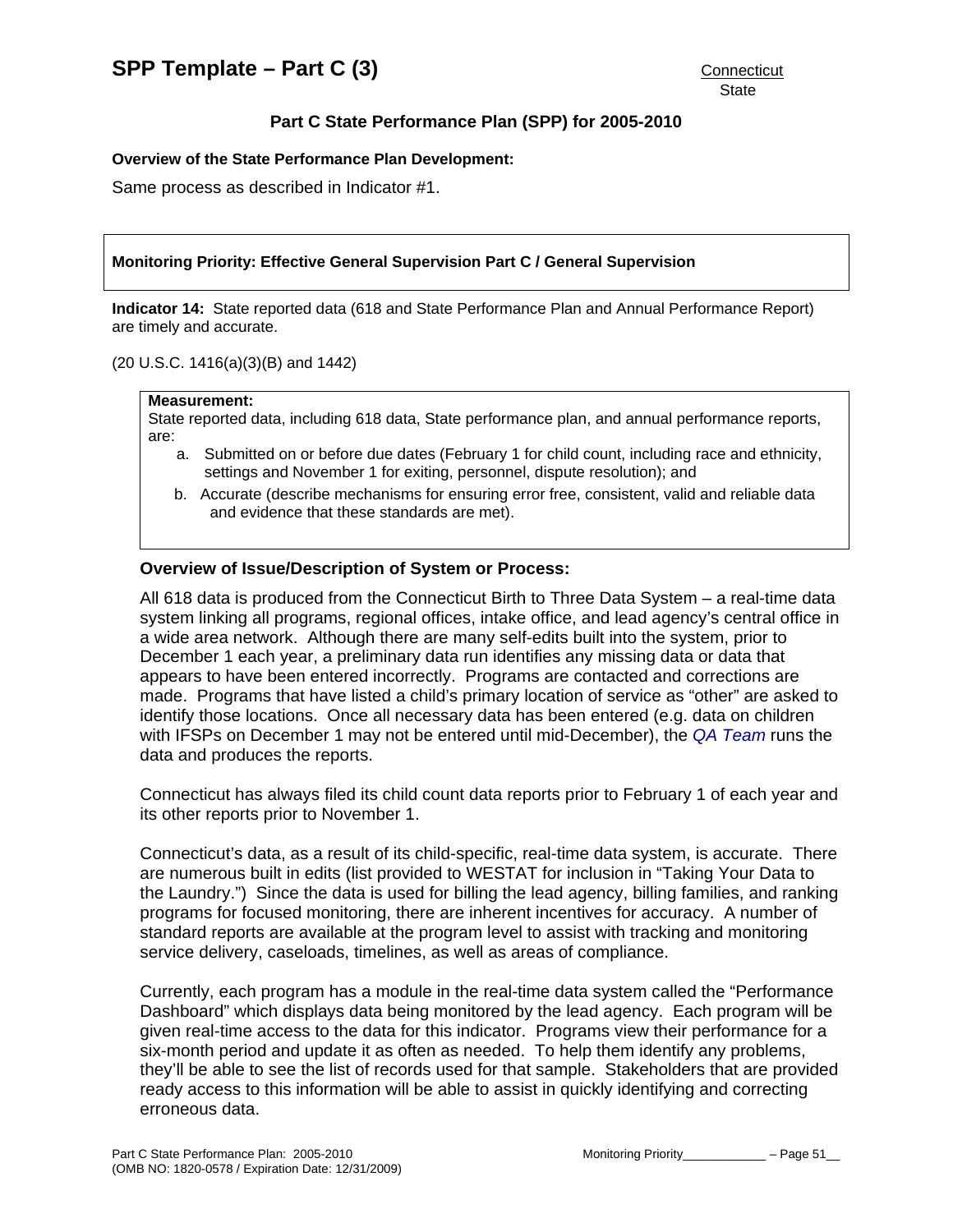All dispute resolution data is produced by the Part C Coordinator based on complaint and dispute resolution files kept in the lead agency's central office. The accuracy of this data is cross-referenced with the case files.

## **Baseline Data for FFY 2004 (2004-2005):**

100% of all data is submitted to OSEP on or before due dates and it is accurate.

## **Discussion of Baseline Data:**

Connecticut is very proud of its data system and its ability to provide OSEP with timely and accurate data. We will continue to operate at 100% timeliness and accuracy.

| <b>FFY</b>              | <b>Measurable and Rigorous Target</b> |
|-------------------------|---------------------------------------|
| 2005<br>$(2005 - 2006)$ | 100%                                  |
| 2006<br>$(2006 - 2007)$ | 100%                                  |
| 2007<br>$(2007 - 2008)$ | 100%                                  |
| 2008<br>$(2008 - 2009)$ | 100%                                  |
| 2009<br>$(2009 - 2010)$ | 100%                                  |
| 2010<br>$(2010 - 2011)$ | 100%                                  |

#### **Improvement Activities/Timelines/Resources***:*

Maintenance activities will continue in which the Part C Director, *QA Team*, and Systems Designer work together to ensure the timeliness and accuracy of data reported to OSEP. Training is offered at least annually to all program data-entry staff, there is a bi-monthly meeting of individuals who use the data system to continue to evolve the system, and there is a data system users manual that is updated at least annually and distributed to all programs. *Timeline: Ongoing Resources: QA Team*, system designer, program data-entry staff

*In FFY06/SFY07 the lead agency will begin verification visits with programs that completed an initial BPR in FFY05/SFY06. Programs were directed to keep a list of the records they reviewed for their Biennial Performance Report self-assessment. New records will be selected as well. Timeline: Annually, Resources: QA team* 

*The lead agency will increase the staff working with the QA manager and Data System Developer to assure the accuracy of all data. A full time research analyst and a part time educational projects coordinator will be added to the team. Timeline: December 2006 Resources: Part C Funds.*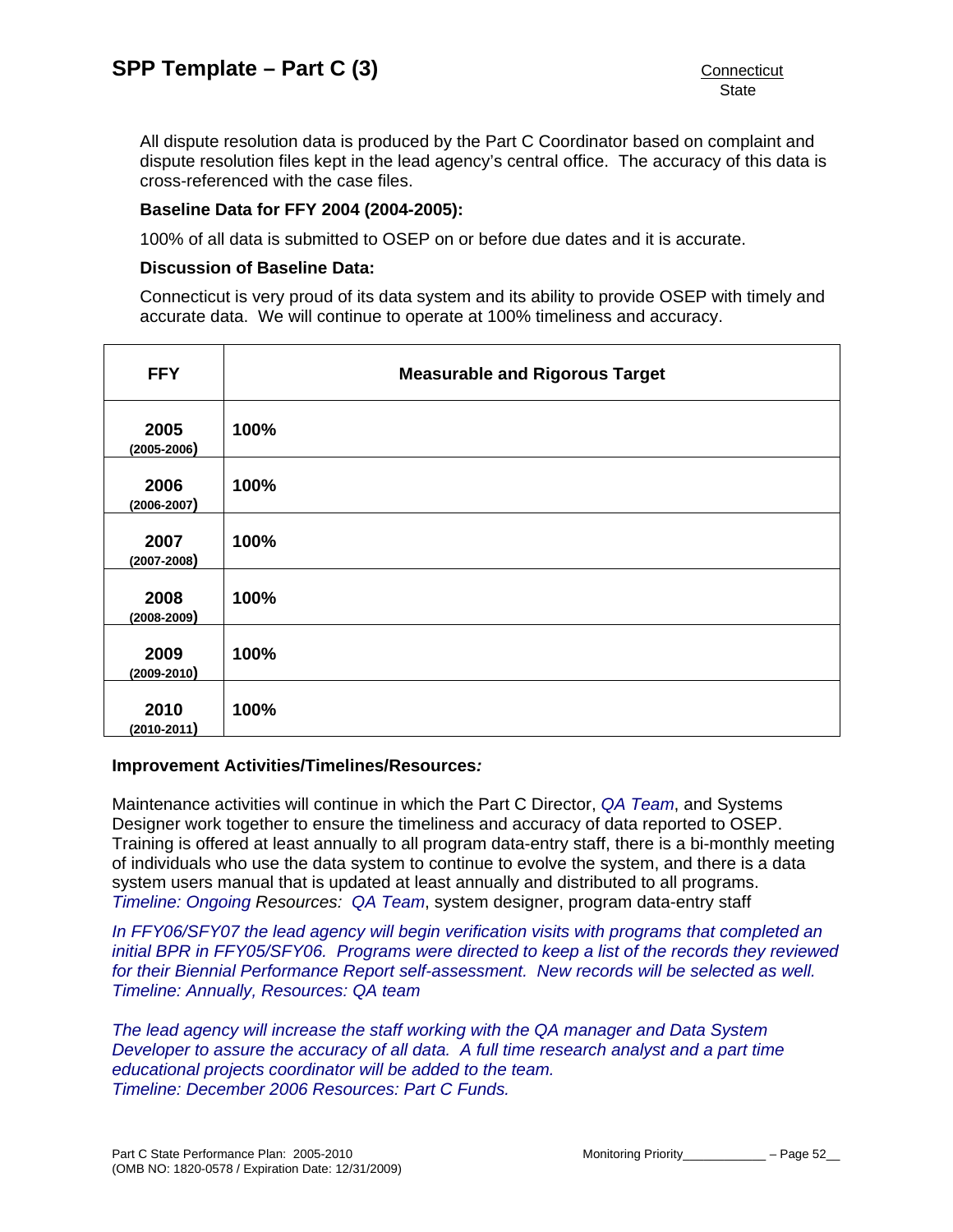Appendix 1- Sample Family Survey Page 1 of 2

# Connecticut Birth to Three System Family Survey - Spring 2006

This is a survey for families receiving or who received Birth to Three services in Connecticut. Your responses will help guide efforts to improve services and results for children and families and will be kept confidential. For each statement below, please select one of the following responses. Your choices are: Very strongly disagree, Strongly disagree, Disagree, Agree, Strongly agree, or Very strongly agree.

| The results of this survey will be posted on the Birth23.org website by February 2007 as part of the<br>Connecticut Birth to Three Annual Performance Report.<br>Tax Case of Case<br>SECTION<br>1. My family was given information about how most children develop and learn<br>O<br>О<br>O<br>6. The services on our IFSP have been provided in a timely way<br>€ |                                                                                     |  |  |  |
|--------------------------------------------------------------------------------------------------------------------------------------------------------------------------------------------------------------------------------------------------------------------------------------------------------------------------------------------------------------------|-------------------------------------------------------------------------------------|--|--|--|
|                                                                                                                                                                                                                                                                                                                                                                    |                                                                                     |  |  |  |
|                                                                                                                                                                                                                                                                                                                                                                    | Birth to Three Survey Number:                                                       |  |  |  |
|                                                                                                                                                                                                                                                                                                                                                                    |                                                                                     |  |  |  |
|                                                                                                                                                                                                                                                                                                                                                                    | PLEASE skip any item that does not apply to your family.                            |  |  |  |
|                                                                                                                                                                                                                                                                                                                                                                    |                                                                                     |  |  |  |
|                                                                                                                                                                                                                                                                                                                                                                    | 2. I was asked whether I wanted help in dealing with stressful situations           |  |  |  |
|                                                                                                                                                                                                                                                                                                                                                                    | 3. I was given choices concerning my family's services and supports                 |  |  |  |
|                                                                                                                                                                                                                                                                                                                                                                    | 4. My family's daily routines were considered when planning for my child's services |  |  |  |
|                                                                                                                                                                                                                                                                                                                                                                    | 5. I have felt part of the team when meeting to discuss my child                    |  |  |  |

#### My family was given information about:

|     | the rights of parents regarding Birth to Three services                    |  |  |
|-----|----------------------------------------------------------------------------|--|--|
| 8.  | community programs that are open to all children                           |  |  |
| 9.  | organizations that offer support for parents of children with disabilities |  |  |
| 10. | opportunities for my child to play with other children                     |  |  |
| 11. | how to advocate for my child and my family                                 |  |  |
| 12. | who to call if I am/was not satisfied with the services my child receives  |  |  |
| 13. | where to go for help or support if I feel worried or stressed              |  |  |

#### Someone from the Birth to Three program:

| 14. asked whether the services my family was receiving were meeting our needs $\bigcirc$ $\bigcirc$ $\bigcirc$ $\bigcirc$ $\bigcirc$ $\bigcirc$ |  |  |  |
|-------------------------------------------------------------------------------------------------------------------------------------------------|--|--|--|
| 15. went out into the community with me and my child to help us get involved $\bigcirc$ $\bigcirc$ $\bigcirc$ $\bigcirc$ $\bigcirc$ $\bigcirc$  |  |  |  |
| in community activities and services                                                                                                            |  |  |  |

#### The Birth to Three service provider(s) that work(ed) with my child:

| 16.<br>are/were dependable                |                                                                                       |  |  | $\circ$ c |
|-------------------------------------------|---------------------------------------------------------------------------------------|--|--|-----------|
| 17.                                       | are/were easy for me to talk to about my child and my family                          |  |  | O C       |
| 18.                                       | are/were good at working with my family                                               |  |  | $\circ$ c |
|                                           | 19. My service coordinator is/was available to speak with me on a regular basis       |  |  | о с       |
|                                           | 20. My service coordinator is/was knowledgeable and professional                      |  |  | $\circ$ c |
| our everyday lives                        | 21. My family was given information about activities that I could do with my child in |  |  | ОΟ        |
|                                           | 22. I was given information to help me prepare for my child's transition              |  |  | $\Omega$  |
| services for children age three and older | 23. I was given information about the public school system's programs and             |  |  | ΟC        |





**State**